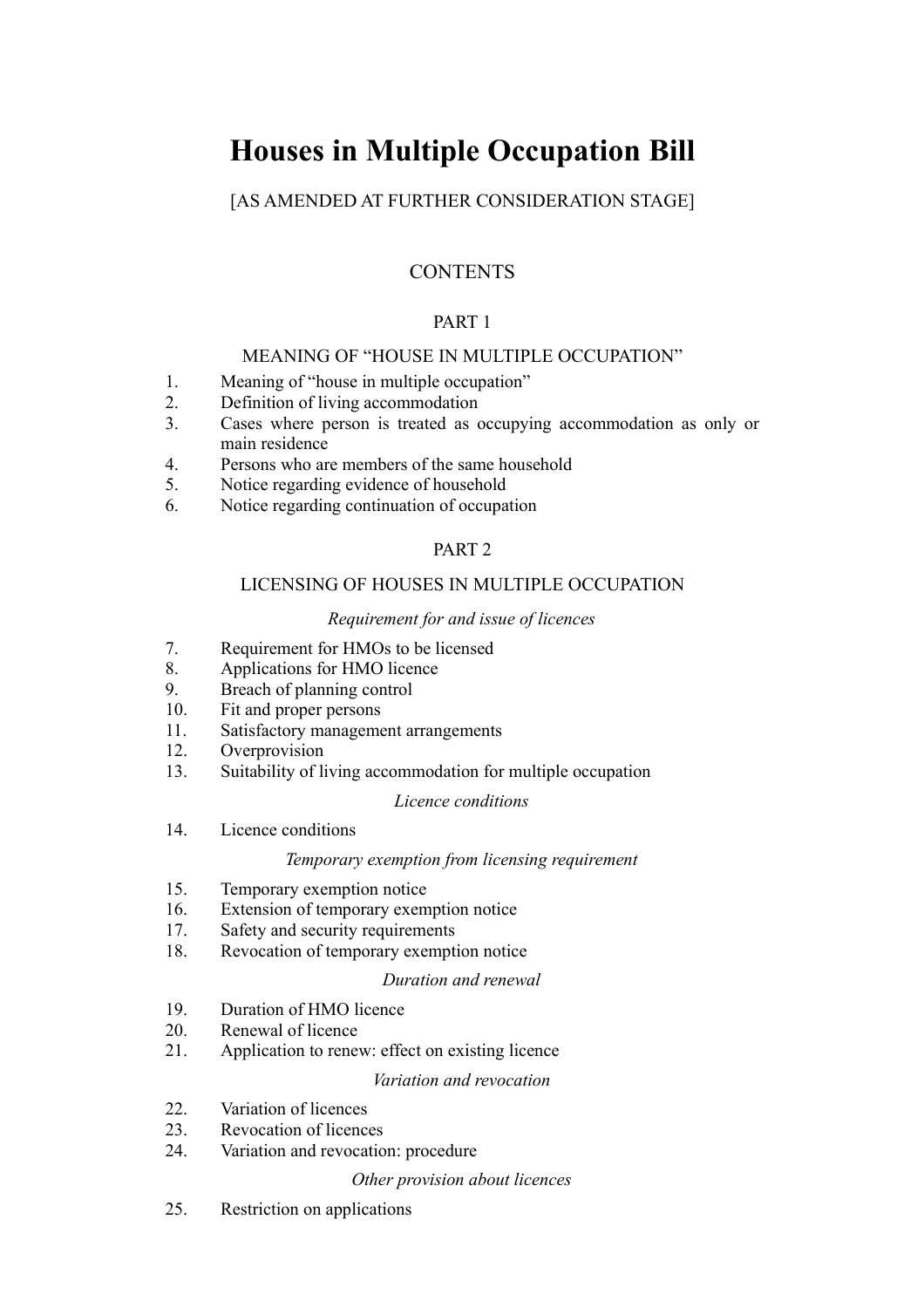- 26. Joint licence holders
- 27. Surrender of HMO licence
- 28. Change of ownership: effect on licence
- 29. Death of sole licence holder: effect on licence

# PART 3

# ENFORCEMENT OF LICENSING REQUIREMENTS

# *Offences*

- 30. Unlicensed HMO
- 31. Exceeding licensed occupancy or breach of licence conditions
- 32. Untrue claim that HMO is licensed
- 33. Agents not named in licence
- 34. Reasonable excuse

# *Rectification of breaches of conditions*

- 35. Power to require rectification of breach of condition
- 36. Revocation of rectification notice
- 37. Failure to comply with rectification notice

# *Orders of the court: revocation and disqualification*

- 38. Revocation orders and disqualification orders
- 39. Revocations and disqualifications: appeals
- 40. Discharge of disqualification orders

# PART 4

# STANDARDS OF HOUSING

# CHAPTER 1

# **OVERCROWDING**

# *Definition*

- 41. Definition of overcrowding
- 42. The room standard
- 43. The space standard

# *Overcrowding notices*

- 44. Overcrowding notices
- 45. Contents of overcrowding notice
- 46. Requirement as to overcrowding generally
- 47. Requirement not to permit new residents
- 48. Notice requiring further information
- 49. Information notice: supplementary provisions

# CHAPTER 2

## SUITABILITY FOR NUMBERS IN OCCUPATION

- 50. Suitability notice
- 51. Contents of suitability notice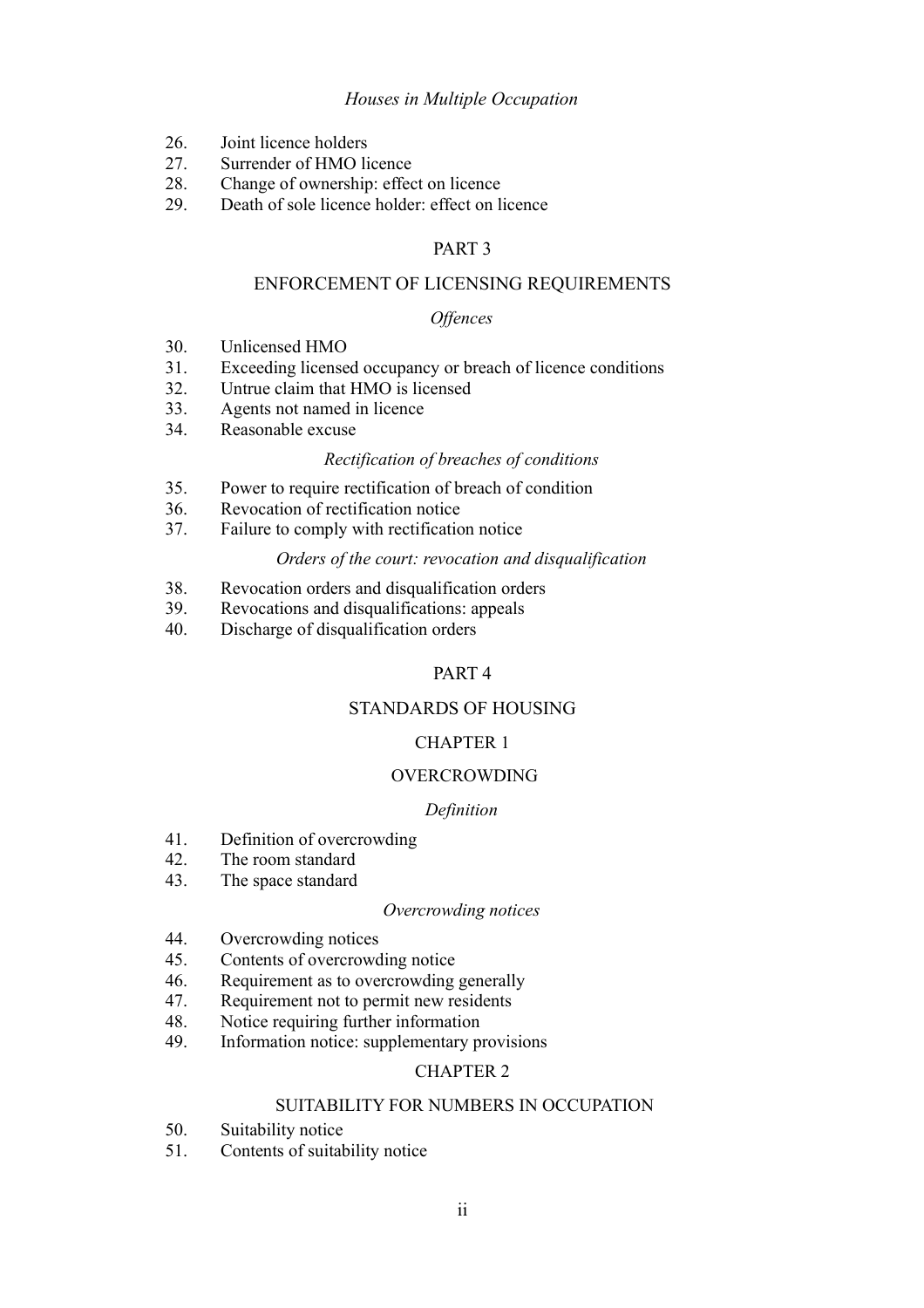- 52. Occupancy requirements
- 53. Statement of remedial work

# CHAPTER 3

# **HAZARDS**

- 54. Definition of hazard
- 55. Hazard notice
- 56. Contents of hazard notice: prohibitions
- 57. Contents of hazard notices: other matters
- 58. Works requirement
- 59. Approvals as to use of premises

# CHAPTER 4

# FURTHER PROVISION ABOUT NOTICES UNDER THIS PART

- 60. Offences
- 61. Further provision

# PART 5

# SUPPLEMENTARY

# *HMO register*

62. HMO register

# *Code of practice*

63. Code of practice

# *Fixed penalty as alternative to prosecution*

- 64. Fixed penalty: service of notice
- 65. Fixed penalty: effect of notice
- 66. Fixed penalty: power to alter amounts

# *Appeals*

- 67. Appeals
- 68. Council's statement of reasons for decisions which may be appealed
- 69. Powers of court on appeal

# *Information*

- 70. Powers to require information and documents: introductory
- 71. Power to obtain information from persons connected to premises
- 72. Power to require persons connected to premises to produce documents
- 73. Power to obtain information from other persons
- 74. Sharing of information between councils
- 75. Failure to provide information or provision of false information
- 76. Unauthorised disclosure of information obtained under section 73 or 74
- 77. Court to inform council of convictions

# *Powers of entry*

- 78. Powers of entry: without warrant
- 79. Powers of entry: with warrant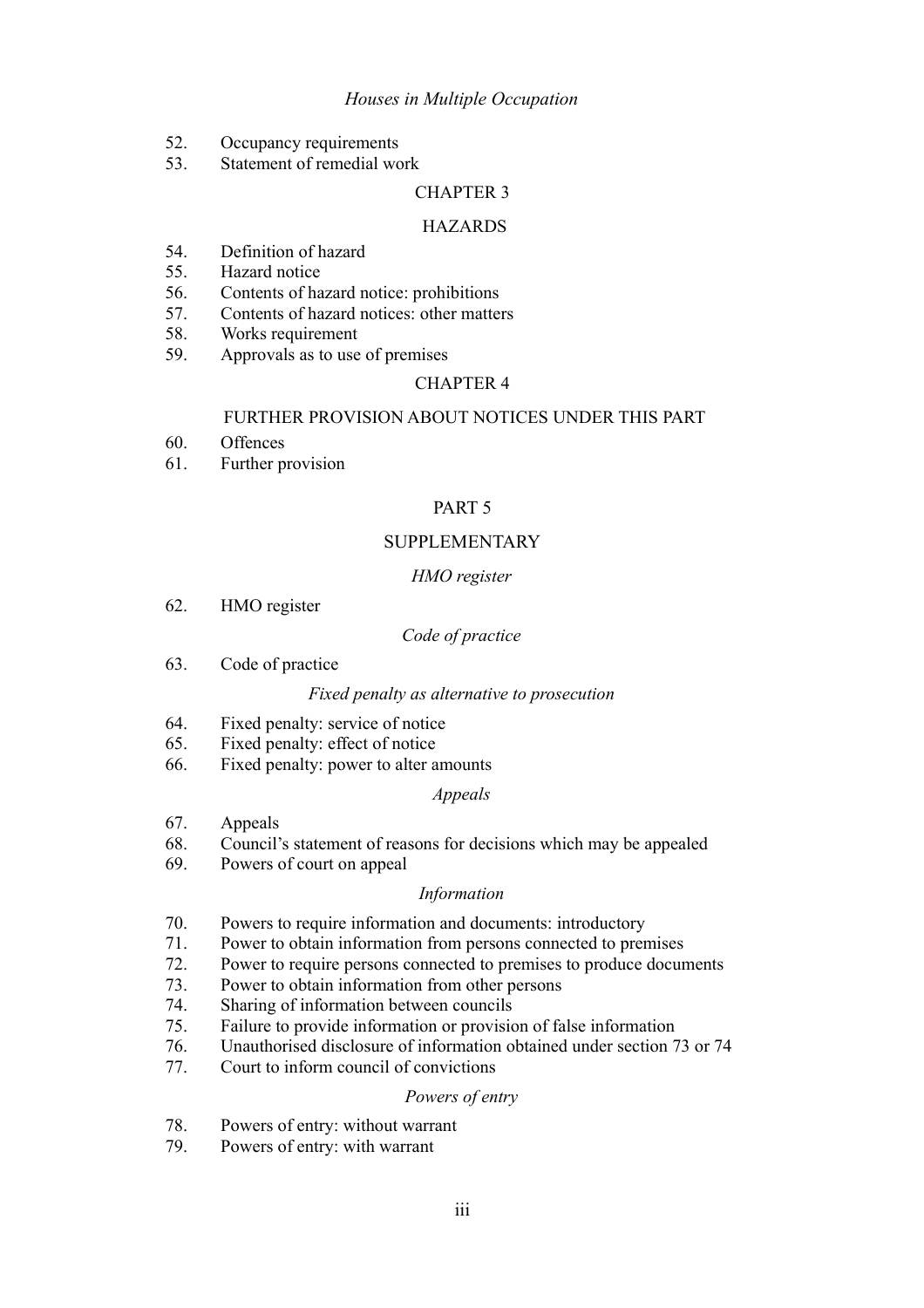80. Powers of entry: supplementary provisions

# *Other supplementary provision*

- 81. Application by person required to take action where consent withheld
- 82. Obstructions etc
- 83. Effect of moving from accommodation for works to be carried out

# *Final provisions*

- 84. Fees
- 85. Guidance
- 86. Regulations and orders
- 87. General notices
- 88. Interpretation<br>89. Consequential
- Consequential amendments and repeals
- 90. Commencement
- 91. Short title

# SCHEDULES:

| Schedule 1 | Buildings or parts of buildings which are not houses in<br>multiple occupation |  |  |
|------------|--------------------------------------------------------------------------------|--|--|
| Schedule 2 | Applications for HMO licences: requirements and procedure                      |  |  |
| Schedule 3 | Further provision about notices that specify works                             |  |  |
| Part 1     | Provision applying to all notices that specify works                           |  |  |
| Part 2     | Failure to carry out works required by rectification notice or                 |  |  |
|            | hazard notice                                                                  |  |  |
| Schedule 4 | Variation and revocation of HMO licences: procedure                            |  |  |
| Schedule 5 | Part 4 notices: further provision                                              |  |  |
| Part 1     | Service and date of effect of notices                                          |  |  |
| Part 2     | Suspension of effect of notices                                                |  |  |
| Part 3     | Variation and revocation                                                       |  |  |
| Schedule 6 | Definitions for the purpose of section 73                                      |  |  |
| Schedule 7 | Consequential amendments                                                       |  |  |
| Schedule 8 | Repeals                                                                        |  |  |
|            |                                                                                |  |  |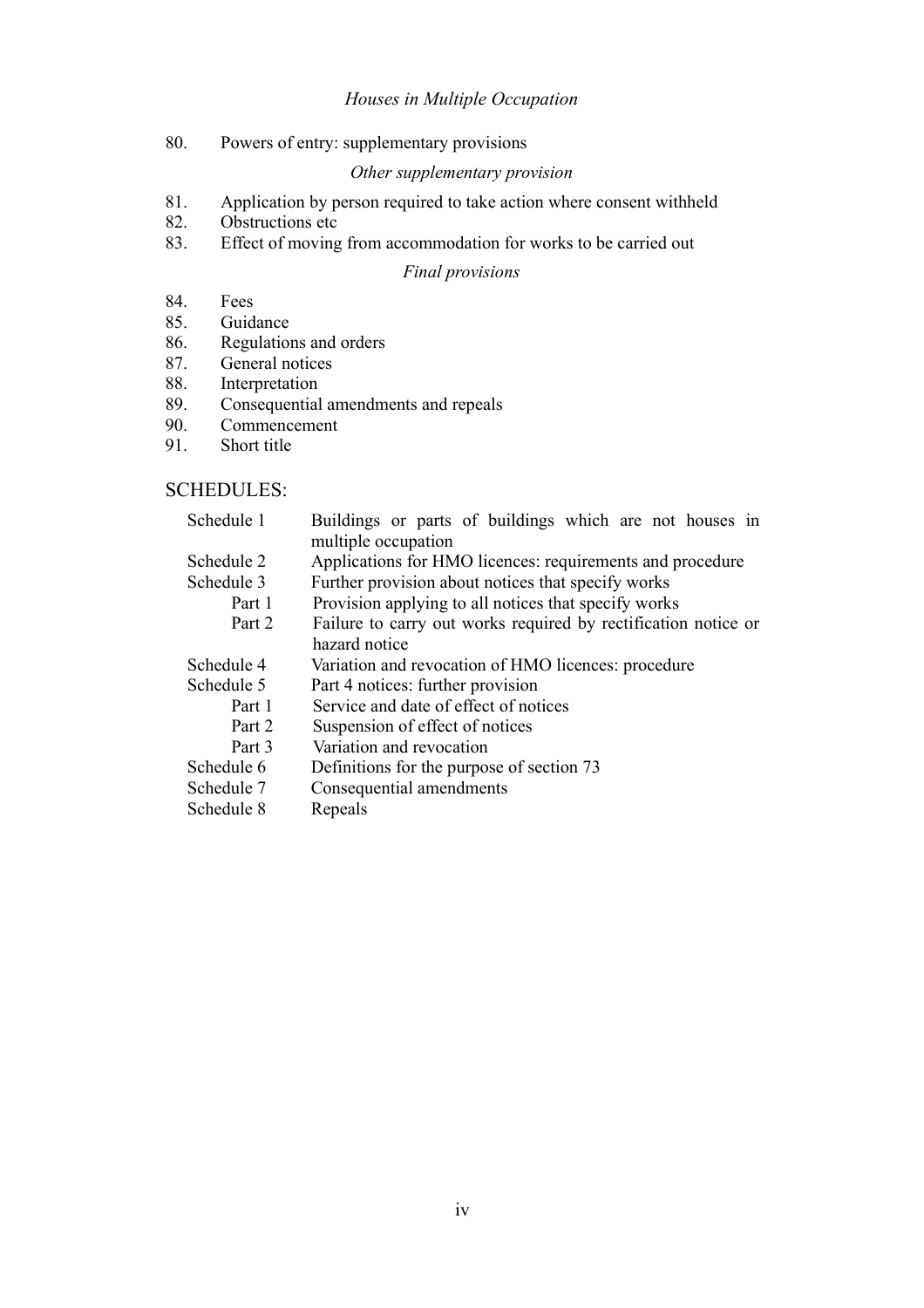# A

# **BILL**

## TO

Make provision for and in connection with the licensing of houses in multiple occupation.

E IT ENACTED by being passed by the Northern Ireland Assembly and assented to by Her Majesty as follows:

#### PART 1

# MEANING OF "HOUSE IN MULTIPLE OCCUPATION"

#### **Meaning of "house in multiple occupation"**

**1.**—(1) A building or part of a building is a "house in multiple occupation" if—

- (a) it is living accommodation (see section [2\)](#page-4-0),
	- (b) it is occupied by 3 or more persons as their only or main residence (see section [3\)](#page-5-0),
	- (c) those persons form more than two households (see section [4\)](#page-6-0), and
	- (d) rents are payable or other consideration is to be provided in respect of the occupation by at least one of those persons of the living accommodation.

(2) But a building or part of a building within subsection (1) is not a house in multiple occupation if it is listed in Schedule [1](#page-55-0) (exceptions).

(3) The Department may by regulations amend this section, sections [2](#page-4-0) to [4](#page-6-0) and Schedule [1](#page-55-0) as it considers appropriate in order to provide that any building or part of a building of a description set out in the regulations is or is not to be a house in multiple occupation for the purposes of this Act, or for such purposes of this Act as are specified in the regulations. 15

#### **Definition of living accommodation**

<span id="page-4-0"></span>**2.**—(1) A building or part of a building is living accommodation if—

(a) it is, or is capable of being, occupied as a separate dwelling, or

10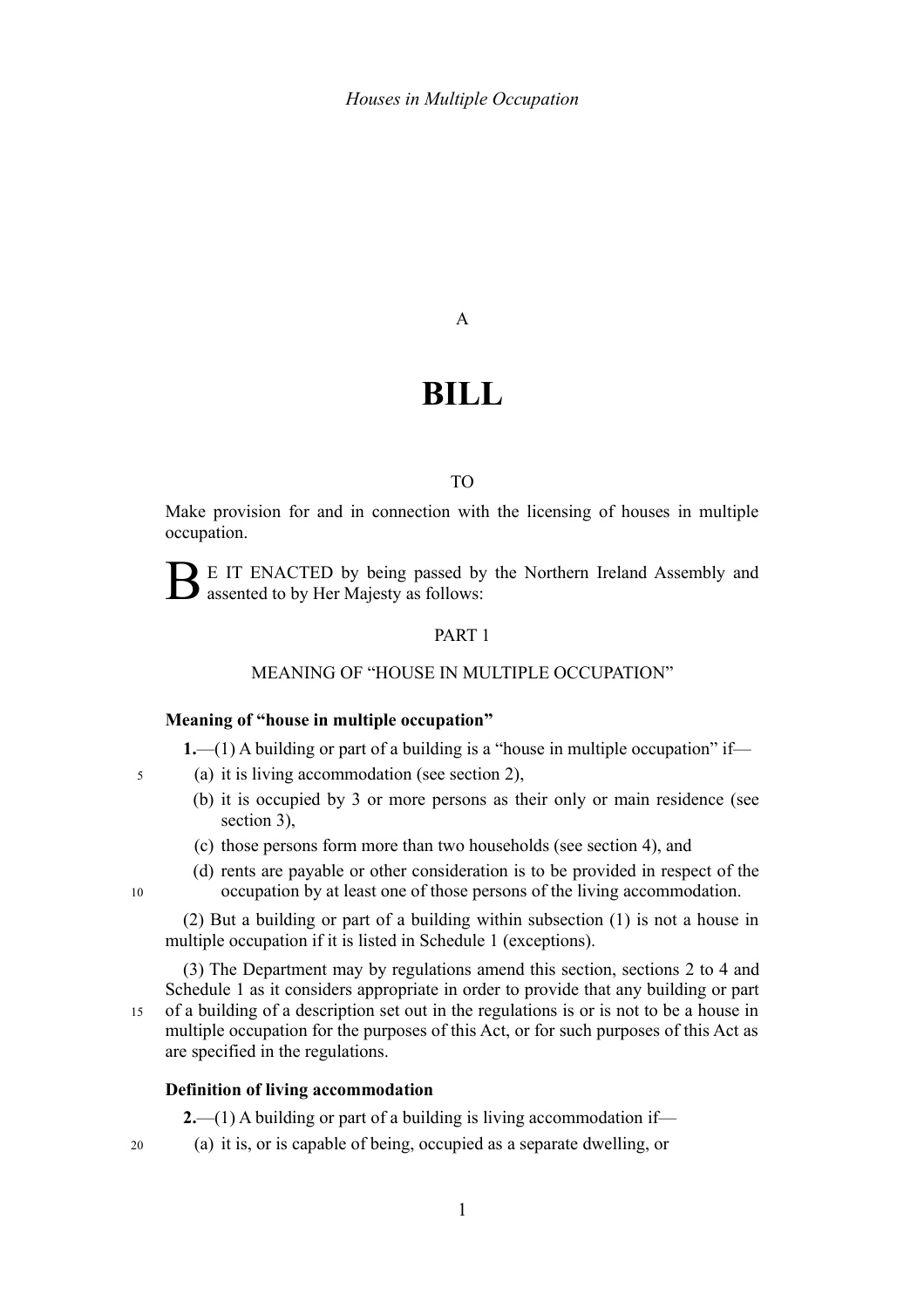- (b) both of the following conditions are met—
	- (i) it is, or forms part of, any building or group of buildings which is in single ownership, and
	- (ii) its occupants share one or more basic amenities with each other.
- (2) For the purposes of subsection  $(1)(b)(i)$ , a building or group of buildings is in "single ownership" if the whole of the building, or all the buildings in the group, are owned— 5
	- (a) by one person, or
	- (b) by one person and that person's associates (as defined in section [88\)](#page-52-0), whether jointly or severally.
- 10

20

(3) For this purpose, if—

- (a) a building or part of a building is owned by a body corporate, and
- (b) the body corporate is controlled by a director of it (within the meaning given by section 255 of the Companies Act 2006),
- the building or part is to be treated as being owned by the director as well as by the body corporate. 15
	- (4) For the purposes of subsection  $(1)(b)(ii)$ , the "basic amenities" are—
		- (a) a toilet,
		- (b) personal washing facilities, and
	- (c) facilities for the preparation or provision of cooked food.
		- (5) References in this Act to "living accommodation" include—
			- (a) any part of the living accommodation (including its structure and exterior) which is, and any common facilities relating to it which are, owned in common with others, and
- (b) any yard, garden, garage, out-house or other area or structure which is, or which is capable of being, occupied or enjoyed together with the living accommodation or any part of it (solely or in common with others). 25

# <span id="page-5-0"></span>**Cases where person is treated as occupying accommodation as only or main residence**

**3.—**(1) This section sets out some cases where a person is, or is not, to be treated for the purposes of this Act as occupying living accommodation as their only or main residence. 30

(2) A person who occupies living accommodation during term time for the purpose of undertaking a full-time course of further or higher education is to be treated, at all times during that person's residence there, as occupying that accommodation as the person's only or main residence. 35

(3) A person who occupies living accommodation for the purpose of engaging in seasonal work is to be treated, at all times during that person's residence there, as occupying that accommodation as the person's only or main residence.

- (4) A person who occupies living accommodation that is— 40
	- (a) managed by a voluntary organisation, and
	- (b) used wholly or mainly for the temporary accommodation of persons who have left their homes as a result of—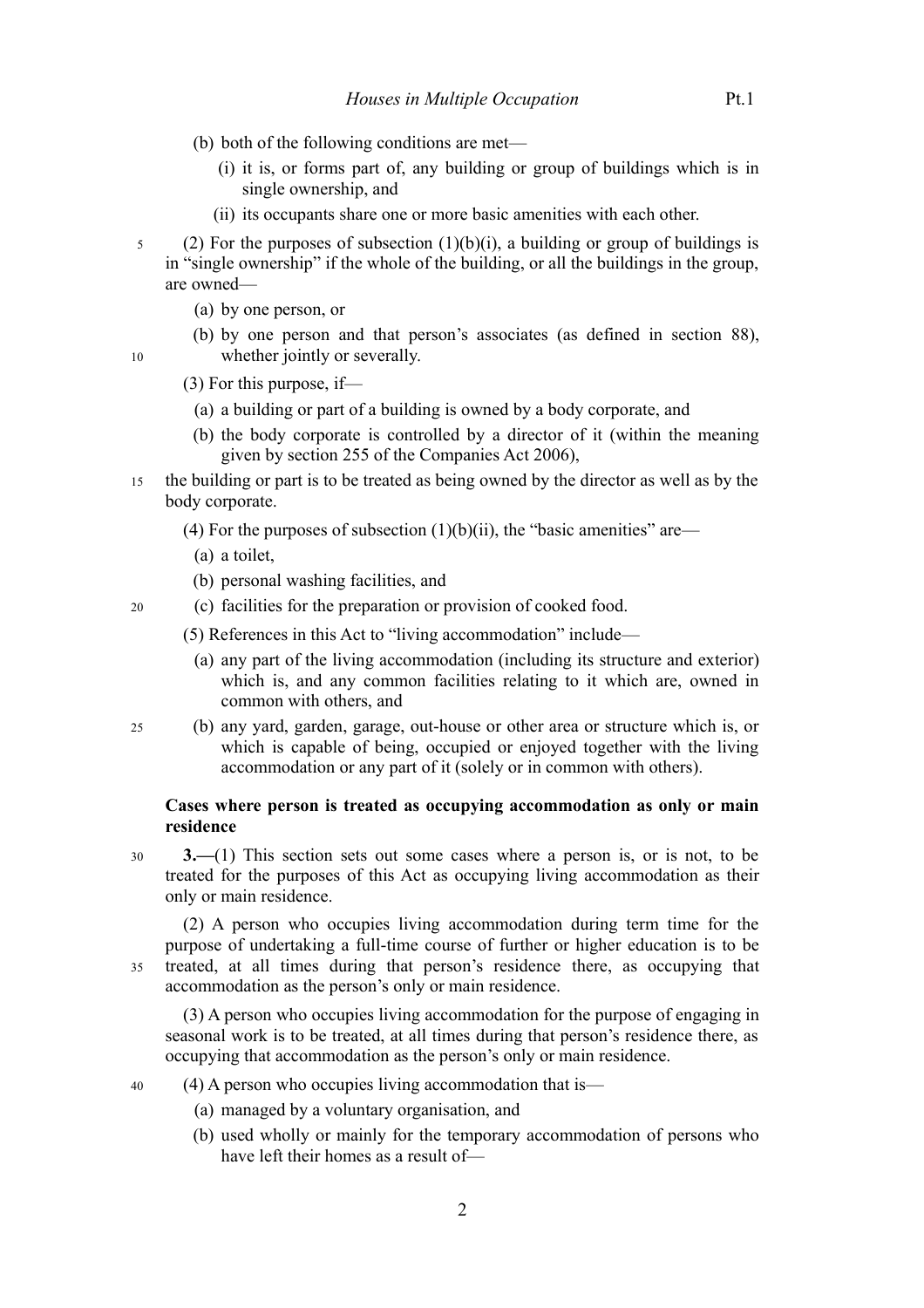- (i) physical violence or mental abuse, or
- (ii) threats of such violence or abuse,

is to be treated as occupying that accommodation as the person's only or main residence.

(5) The Department may make regulations setting out other circumstances in which a person is, or is not, to be treated as occupying living accommodation as his or her only or main residence. 5

#### <span id="page-6-0"></span>**Persons who are members of the same household**

**4.—**(1) For the purposes of this Act persons are members of the same household only if— 10

- (a) they are members of the same family (as defined in section [88\)](#page-52-0),
- (b) they are to be treated as being members of the same household by virtue of subsections (2) and (3), or
- (c) their circumstances are of a description set out in regulations made by the Department (as to which, see subsections (4) and (5)).
- (2) Subsection (3) applies if—
	- (a) a person (A) is engaged to provide domestic help or personal care to another person (B), and
	- (b) the terms of that engagement require A to occupy the same living accommodation as B.

20

35

40

15

(3) A is to be treated as being a member of the same household as—

- (a) B, and
- (b) any member of B's family who also occupies that living accommodation.
- (4) Regulations under subsection (1)(c) may, in particular, provide that a group of persons are to be regarded as being members of the same household only where each member of the group has a prescribed relationship, or at least one of a number of prescribed relationships, to any one or more of the others.  $25$

(5) In subsection (4) "prescribed relationship" means any relationship of a description set out in the regulations.

#### **Notice regarding evidence of household**  30

<span id="page-6-1"></span>**5.**—(1) This section applies if—

- (a) it appears to a council that living accommodation is occupied by 3 or more persons, and
- (b) the council believes, on reasonable grounds, that the occupants form more than two households.
- (2) The council may serve a notice which—
- (a) states the council's belief mentioned in subsection  $(1)(b)$ ,
- (b) states the grounds for that belief,
- (c) invites the person on whom the notice is served to supply to the council, within the period of 28 days beginning with the date of service of the notice, evidence that the occupants form no more than two households, and
- (d) informs the person of the effect of subsections (4) and (5).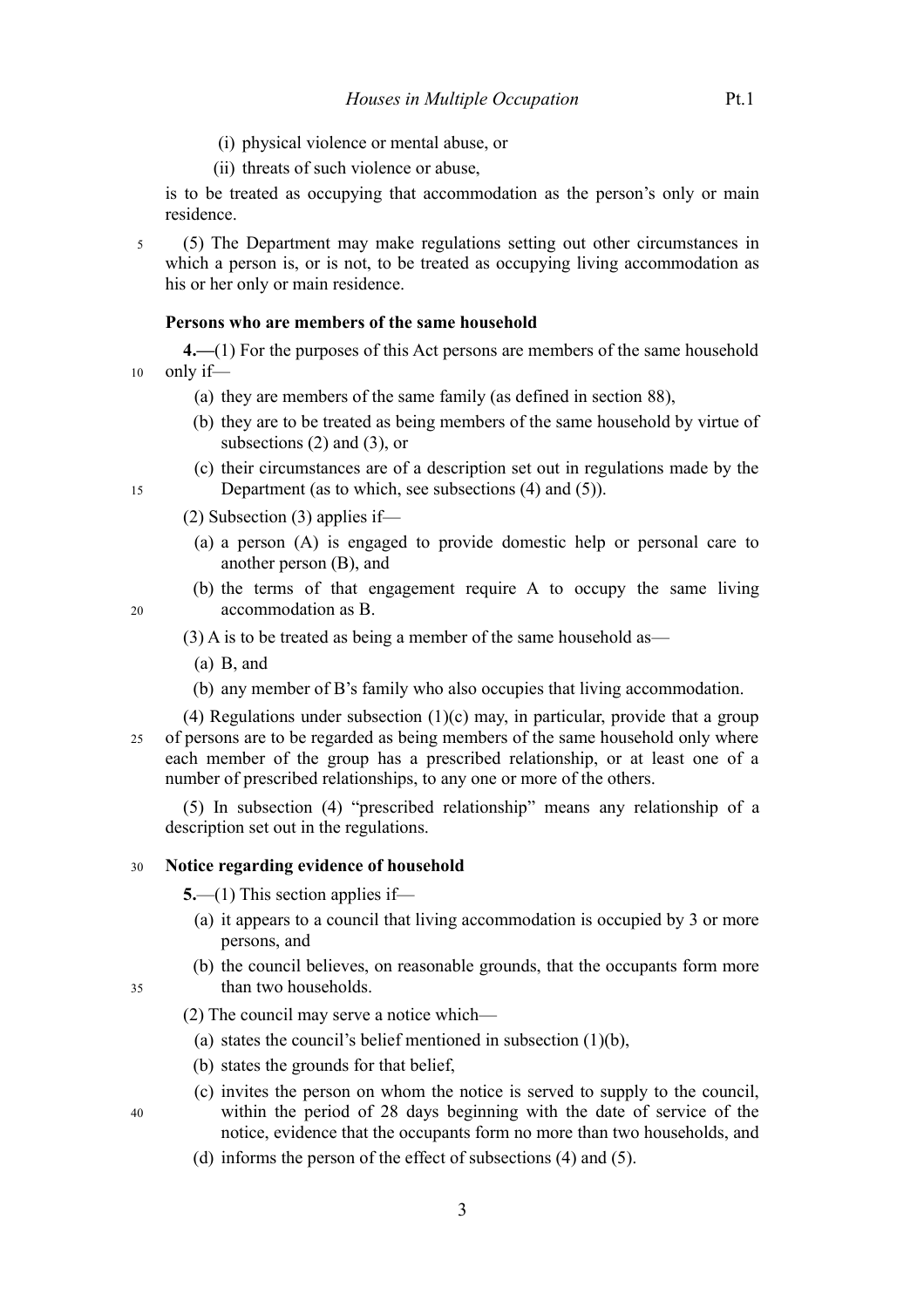(3) The notice may be served on any or all of the following (as the council considers appropriate)—

- (a) any person appearing to the council to be the owner of the accommodation;
- (b) any person appearing to the council to be a managing agent of the accommodation;
	- (c) the occupants of the accommodation.

(4) Subsection (5) applies if, after a council has served a notice under subsection  $(2)$ —

- (a) no such evidence is provided within the period mentioned in subsection  $(2)(c)$ , or
	- (b) such evidence is provided within that period, but it is not sufficient to cause the council to change its belief.

(5) Where this subsection applies—

- (a) the council may serve a notice (a "household notice") stating that the condition set out in paragraph (a) or, as the case may be, paragraph (b) of subsection (4) is met, and
	- (b) as from the date of service of that notice, the living accommodation is to be treated as if the occupants formed more than two households.
- (6) A household notice must be served on all the persons on whom the notice under subsection (2) was served. 20

(7) Subsection (5)(b) ceases to apply if (whether or not as a result of an appeal under section [67\)](#page-40-0) the council ceases to hold the belief mentioned in subsection (1) (b).

#### **Notice regarding continuation of occupation**  25

**6.**—(1) This section applies if—

- (a) it appears to a council that living accommodation—
	- (i) has been a house in multiple occupation, but
	- (ii) has ceased to be so because the number of occupants has reduced below 3, and

30

5

10

15

(b) the council believes, on reasonable grounds, that the accommodation is likely to become a house in multiple occupation again within 4 months of that cessation.

(2) The council may serve a notice (a "continuation notice") which—

- (a) states the council's belief mentioned in subsection (1)(b), 35
	- (b) states the grounds for that belief, and
	- (c) informs the person on whom the notice is served of the effect of subsections (4) and (5).

(3) The notice may be served on any or all of the following (as the council considers appropriate)— 40

> (a) any person appearing to the council to be the owner of the accommodation;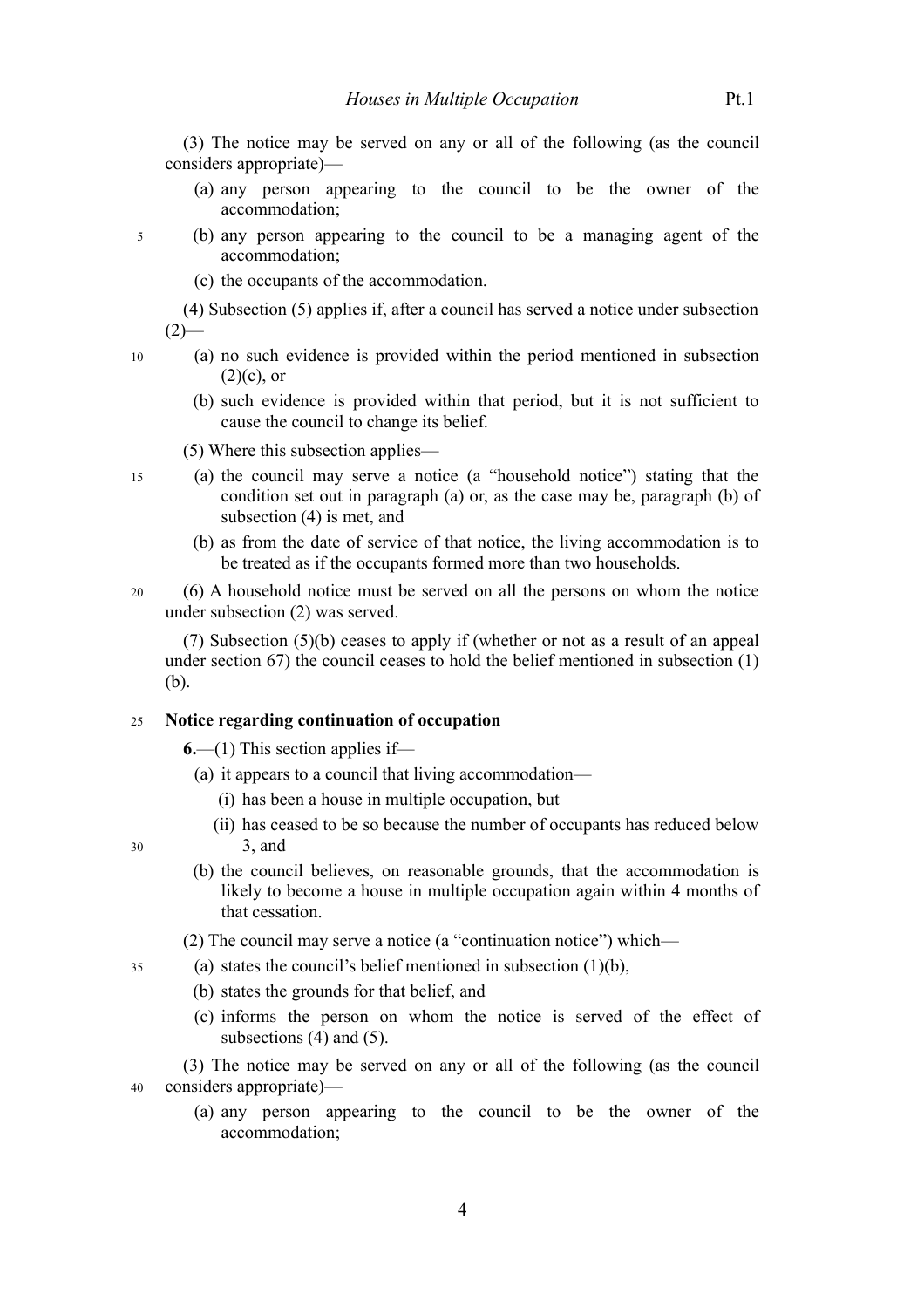- (b) any person appearing to the council to be a managing agent of the accommodation;
- (c) the occupants of the accommodation.

(4) A continuation notice has effect for a period of 4 months beginning with the date on which it is served (but this is subject to subsections (7) and (8)). 5

(5) During that period, the accommodation is to be treated as if it were an HMO for the purposes of this Act, except for the purposes of the following sections—

(a) section [5](#page-6-1) (service of household notice);

10

- (b) sections [15](#page-14-0) to [17](#page-15-0) (service and extension of temporary exemption notice);
- (c) sections [44](#page-28-0) to [48](#page-29-0) (service of overcrowding notice and information notice);
	- (d) sections [50](#page-31-0) to [53](#page-32-0) (service of unsuitability notice).

(6) A continuation notice must invite the person on whom the notice is served to supply to the council, within the period of 28 days beginning with the date of service of the notice—

- (a) evidence that the accommodation will not become a house in multiple occupation within the period of 4 months beginning with the date on which the notice was served, or 15
	- (b) evidence that, throughout the period of 4 months before the notice was served, the accommodation was not a house in multiple occupation.
- (7) If evidence is provided, within the period mentioned in subsection (6), that is sufficient to satisfy the council— 20
	- (a) that the accommodation will not become a house in multiple occupation within the period of 4 months beginning with the date on which the continuation notice was served, or
- (b) that the accommodation was a house in multiple occupation at no time in the period of 4 months before the notice was served,  $25$

the council must serve a notice cancelling the continuation notice.

(8) If evidence is supplied to the council in response to a continuation notice but the council decides that the evidence is not sufficient to satisfy the council as mentioned in subsection (7), the council must serve notice of that decision. 30

(9) A notice under subsection (7) or (8) must be served on all the persons on whom the continuation notice was served.

(10) Subsection (5) ceases to apply if (whether or not as a result of an appeal under section [67\)](#page-40-0) the council ceases to hold the belief mentioned in subsection (1) (b). 35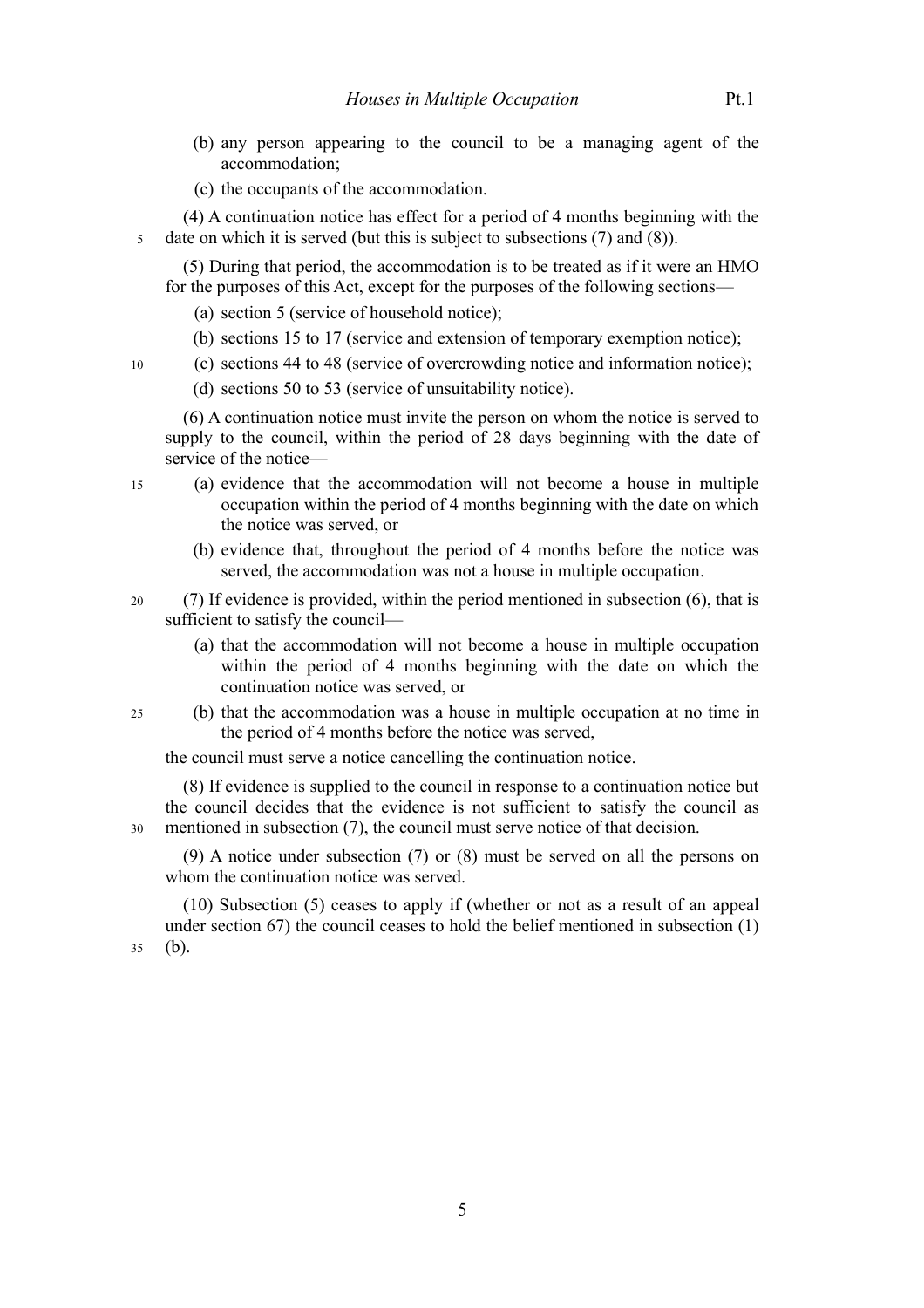# PART 2

# LICENSING OF HOUSES IN MULTIPLE OCCUPATION

#### *Requirement for and issue of licences*

# <span id="page-9-0"></span>**Requirement for HMOs to be licensed**

**7.—**(1) Every house in multiple occupation ("HMO") must be licensed under this Act (unless a temporary exemption notice under section [15](#page-14-0) is in effect in respect of it). 5

(2) A licence under this Act (an "HMO licence") is to be issued by the council for the district in which the HMO is situated.

#### (3) An HMO licence must specify— 10

- (a) the HMO to which it relates,
- (b) the council which issued it,
- (c) the number of persons who are authorised by the licence to occupy the HMO as their only or main residence,
- (d) the owner of the HMO, 15
	- (e) any managing agent of the HMO, and
	- (f) any conditions which the council has decided to include in the licence under section [14.](#page-13-0)

# <span id="page-9-1"></span>**Applications for HMO licence**

**8.**—(1) An application for an HMO licence is to be made to the council by the owner of the living accommodation in question. 20

(2) The council may grant the licence only if it is satisfied that—

- (a) the occupation of the living accommodation as an HMO would not constitute a breach of planning control (see section [9\)](#page-10-1);
- (b) the owner of the living accommodation, and any managing agent of it, are fit and proper persons (see section [10\)](#page-10-0); 25
	- (c) the proposed management arrangements for the living accommodation are satisfactory (see section [11\)](#page-11-1);
	- (d) the granting of the licence will not result in overprovision of HMOs in the locality in which the living accommodation is situated (see section [12\)](#page-11-0); and
	- (e) the living accommodation is fit for human habitation and—
		- (i) is suitable for occupation as an HMO (see section [13\)](#page-12-0) by the number of persons to be specified in the licence as mentioned in section [7\(](#page-9-0)3)(c), or
	- (ii) can be made so suitable by including conditions in the licence under section [14.](#page-13-0)

(3) Schedule [2](#page-57-0) makes provision about the procedural requirements relating to an application for an HMO licence.

30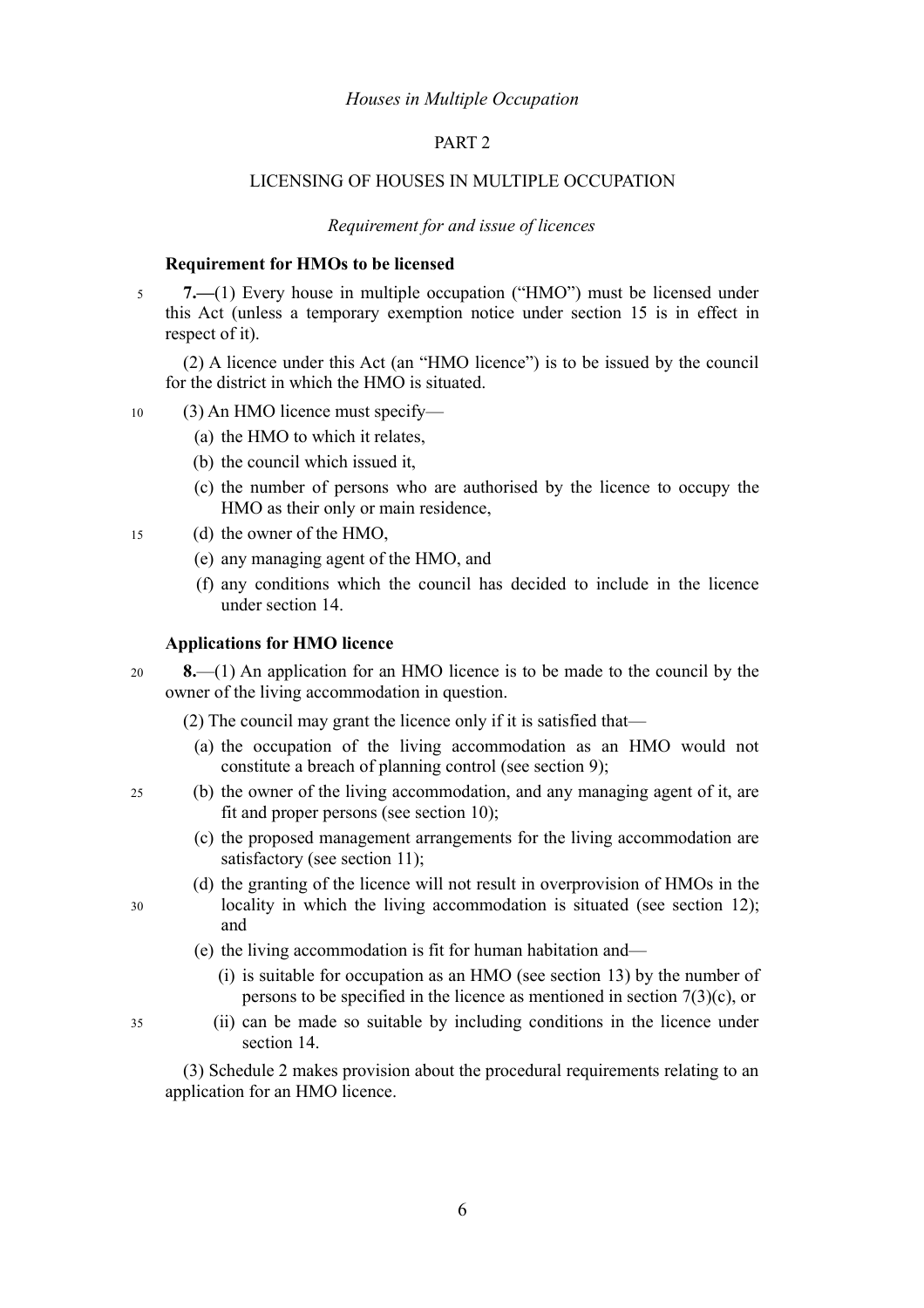# **Breach of planning control**

<span id="page-10-1"></span>**9.**—(1) For the purposes of section [8\(](#page-9-1)2)(a) (refusal of licence for breach of planning control), "breach of planning control" has the meaning given by section 131 of the Planning Act (Northern Ireland) 2011.

- (2) For provisions under which a decision to refuse a licence under section [8\(](#page-9-1)2) (a) is treated differently from a refusal on other grounds, see— 5
	- (a) paragraphs 5 to 7 of Schedule [2](#page-57-0) (procedure on refusal of application);
	- (b) section [25](#page-18-0) (restriction on making applications after refusal);
	- (c) section  $67(1)(d)$  (appeals).

#### **Fit and proper persons**  10

<span id="page-10-0"></span>**10.**—(1) This section sets out the matters which are relevant for deciding whether an owner or managing agent is a fit and proper person for the purposes of this Act.

(2) A person who is subject to a disqualification order (see section [38\)](#page-25-0) is not a fit and proper person. 15

(3) In deciding whether any other person ("P") is a fit and proper person, the council must have regard to—

- (a) the matters mentioned in subsections (4) to (7), and
- (b) any other matter which the council considers to be relevant.

(4) The council must have regard to whether P has— 20

- (a) committed any offence involving—
	- (i) fraud or other dishonesty,
	- (ii) violence,
	- (iii) drugs,
- (iv) human trafficking, or 25
	- (v) a firearm (within the meaning of Article 2(2) of the Firearms (Northern Ireland) Order 2004);
	- (b) committed an offence listed in Schedule 3 to the Sexual Offences Act 2003 (offences attracting notification requirements);
	- (c) practised unlawful discrimination in, or in connection with, the carrying on of any business;
		- (d) contravened any provision of the law relating to housing or of landlord and tenant law; or
		- (e) acted otherwise than in accordance with a code of practice approved under section [63.](#page-37-0)

(5) The council must have regard to whether any associate or former associate of P has engaged in any of the conduct mentioned in paragraphs (a) to (e) of subsection (4), if it appears to the council that that conduct is relevant to whether P is a fit and proper person.

- (6) The council must have regard to— 40
	- (a) any anti-social behaviour engaged in by P, and
	- (b) P's conduct as regards any anti-social behaviour—
- 30
-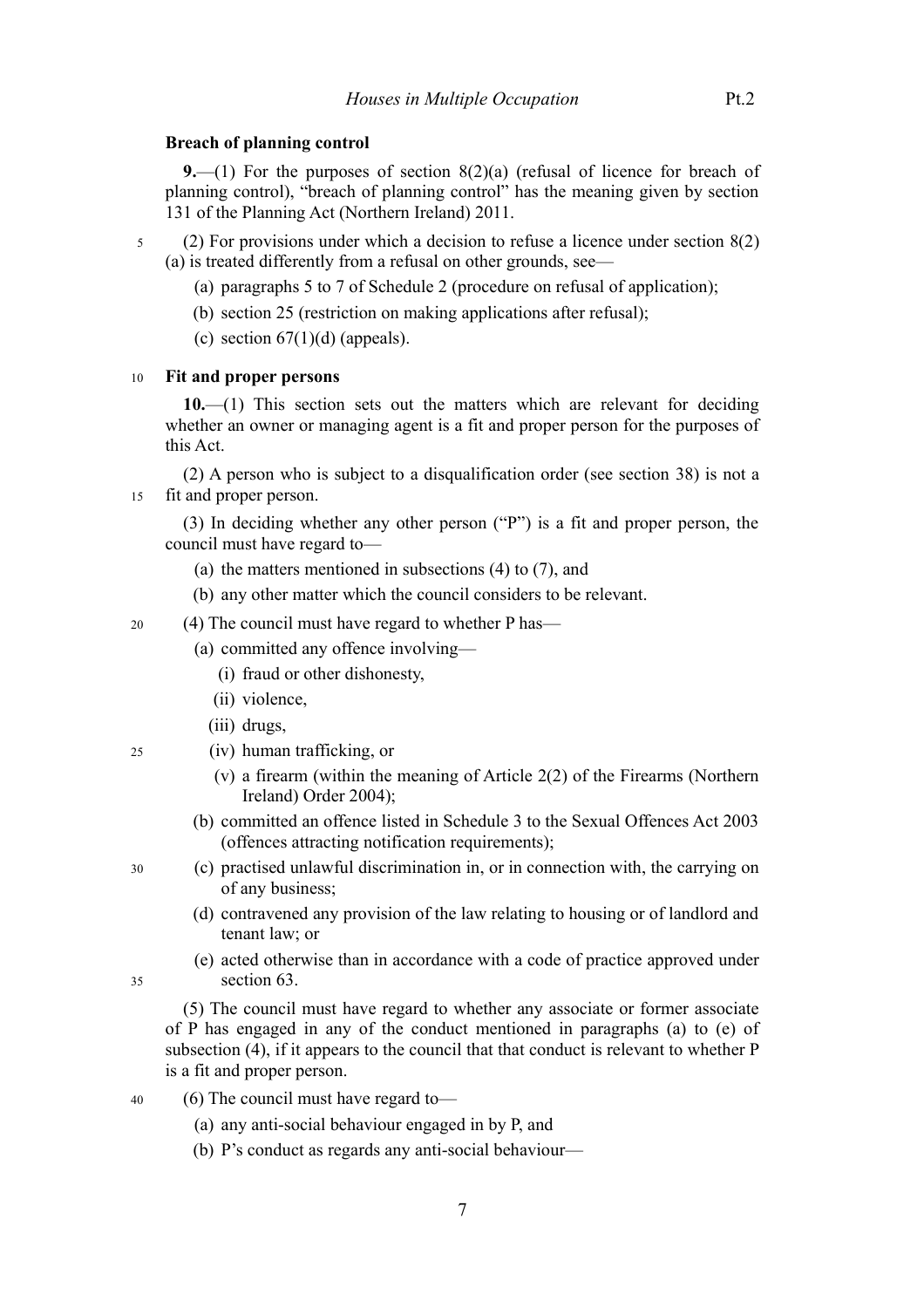- (i) engaged in by the occupants of any relevant living accommodation whilst in the accommodation, or
- (ii) adversely affecting the occupants of any such accommodation.

(7) In subsection  $(6)$ —

- "anti-social behaviour" means— 5
	- (i) acting or threatening to act in a manner causing or likely to cause a nuisance or annoyance to a person residing in, visiting or otherwise engaging in a lawful activity in residential premises or in the locality of such premises, or
- 10

15

- (ii) using or threatening to use residential premises for illegal purposes;
- "relevant living accommodation" means living accommodation of which P is or was the owner or managing agent.

(8) If an owner or managing agent is a body (whether incorporated or not), the body is not a fit and proper person if any of the following is not a fit and proper person—

- (a) a director of the body,
- (b) a partner of it, or
- (c) any other person concerned in the management of the body.

#### <span id="page-11-1"></span>**Satisfactory management arrangements**

- **11.** In deciding for the purposes of section [8\(](#page-9-1)2)(c) whether the proposed management arrangements for the living accommodation are satisfactory, the council must have regard to (among other things)— 20
	- (a) whether any person proposed to be involved in the management has a sufficient level of competence to be so involved,
- (b) whether any person proposed to be involved in the management, other than a managing agent named in the licence, is a fit and proper person (within the meaning given by section [10\)](#page-10-0) to be so involved, and 25
	- (c) whether any proposed management structures and funding arrangements are suitable.

#### **Overprovision**  30

35

<span id="page-11-0"></span>**12.**—(1) In considering whether the granting of a licence will result in overprovision in a locality for the purposes of section  $8(2)(d)$ , the council must have regard to—

- (a) the number and capacity of licensed HMOs in the locality,
- (b) the need for housing accommodation in the locality and the extent to which HMO accommodation is required to meet that need, and
	- (c) such other matters as the Department may by regulations specify.

(2) It is for the council to determine the localities within its district for the purposes of this section.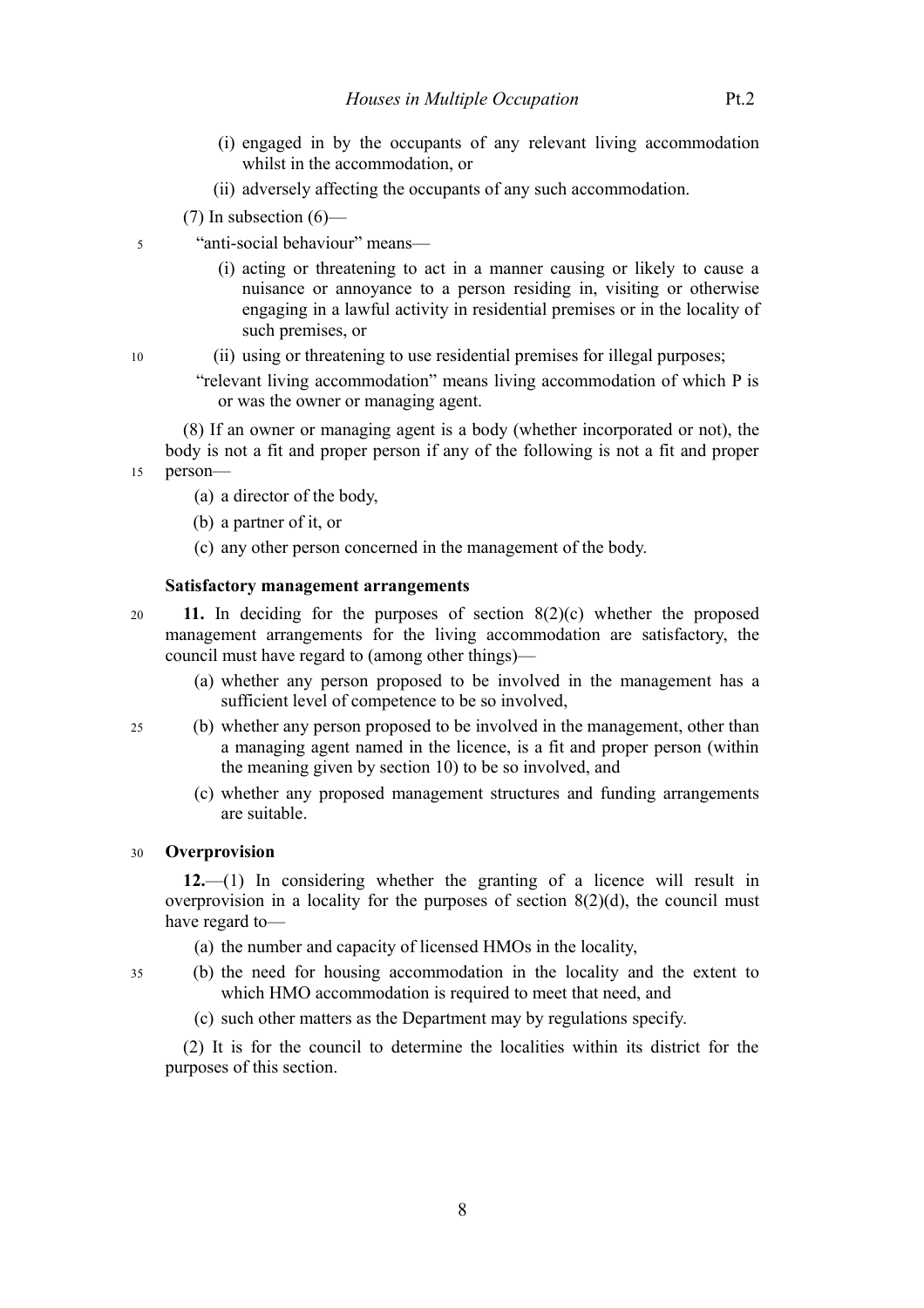# **Suitability of living accommodation for multiple occupation**

<span id="page-12-0"></span>**13.**—(1) In determining for the purposes of section [8\(](#page-9-1)2)(e) whether living accommodation is, or can be made, suitable for occupation as an HMO by the specified maximum number of persons, the council must have regard to—

- (a) the matters set out in subsection (2), 5
	- (b) the minimum standards set under subsection (3) for the accommodation's condition, facilities or equipment for that number of persons, and
	- (c) the extent (if any) to which the accommodation falls short of the provisions of building regulations.
- (2) The matters referred to in subsection  $(1)(a)$  are— 10
	- (a) the accommodation's location,
	- (b) the type and number of persons likely to occupy it,
	- (c) the safety and security of persons likely to occupy it, and
	- (d) the possibility of undue public nuisance.

(3) The Department may by regulations set minimum standards which must be met in relation to the matters set out in subsection (5) in order for accommodation to be regarded as suitable for occupation by prescribed numbers of persons. 15

- (4) In having regard to those minimum standards, the council—
	- (a) cannot be satisfied that the accommodation is suitable if the council considers that the accommodation fails to meet the standards, but
- 20
- (b) may decide that the accommodation is not suitable for occupation by that number even if the accommodation does meet the standards.
- (5) The matters referred to in subsection (3) are—
- (a) natural and artificial lighting,
- (b) ventilation, 25
	- (c) installations for the supply of water, gas and electricity and for sanitation, space heating and heating water,
	- (d) personal washing facilities,
	- (e) facilities for the storage, preparation and provision of food,
- (f) any requirements about the display of signs relating to fire exits or other matters, 30
	- (g) interior and exterior decoration,
	- (h) safety equipment (including fire safety equipment), and
	- (i) disposal of refuse.
- (6) The standards that may be set under subsection (3) include standards as to the number, type and condition of facilities or equipment which should be available in prescribed circumstances. 35

(7) In subsections (3) and (6), "prescribed" means prescribed in the regulations.

(8) In relation to any application for an HMO licence, the "specified maximum number of persons" means— 40

> (a) the number of persons specified in the application as the proposed maximum for the accommodation, or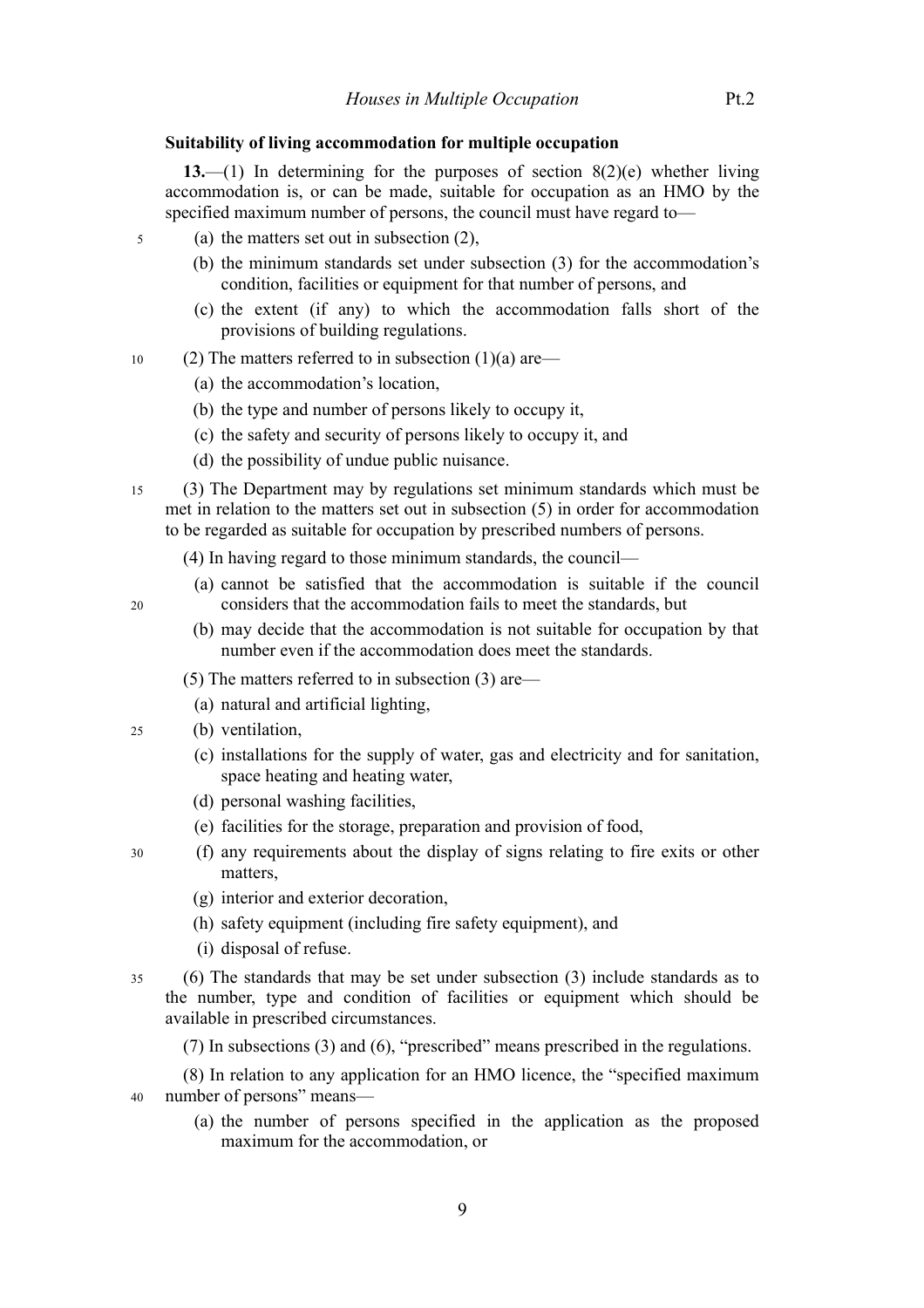(b) if the council decides to specify a lower number in the licence, that lower number.

#### *Licence conditions*

## <span id="page-13-0"></span>**Licence conditions**

- **14.**—(1) An HMO licence may include such conditions as the council considers appropriate for regulating any or all of the following— 5
	- (a) the management, use and occupation of the HMO;
	- (b) its condition and contents.

(2) The conditions may, in particular, include—

- (a) conditions imposing restrictions or prohibitions on the use or occupation of particular parts of the HMO by persons occupying it; 10
	- (b) conditions requiring the taking of reasonable and practicable steps to prevent or reduce anti-social behaviour by persons occupying or visiting the HMO;
- (c) conditions requiring facilities and equipment to be made available in the house for the purpose of making it suitable for occupation as an HMO (within the meaning of section [13\)](#page-12-0); 15
	- (d) conditions requiring such facilities and equipment to be maintained in repair and proper working order;

(e) conditions requiring, in the case of any works needed in order for any such facilities or equipment to be made available or to be so maintained, that the works are carried out within such period or periods as may be specified in, or determined under, the licence;

25

 $20$ 

(f) conditions requiring the owner of the HMO or the managing agent of it (if any) to attend training courses in relation to any code of practice approved under section [63.](#page-37-0)

(3) The Department may make regulations requiring councils to include in HMO licences such conditions as are specified in the regulations.

(4) An HMO licence may include a condition imposing a restriction or obligation on— 30

- (a) the owner of the HMO or the managing agent of it (if any);
- (b) any class of persons described by reference to the HMO (such as occupants of it or visitors to it), whether or not identified by name;
- (c) any other person named in the condition.

35

(5) But an HMO licence may include a condition imposing a restriction or obligation on a person named in it (other than the owner or managing agent) only if that person has consented to the imposition of the restriction or obligation.

(6) An HMO licence may not include conditions requiring, or intended to secure, any alteration in the terms of any tenancy or other occupancy arrangement under which any person occupies the HMO. 40

(7) A condition included in an HMO licence may specify a date from which the condition is to have effect (and such a date may be later, but not earlier, than the date from which the other provisions of the licence have effect).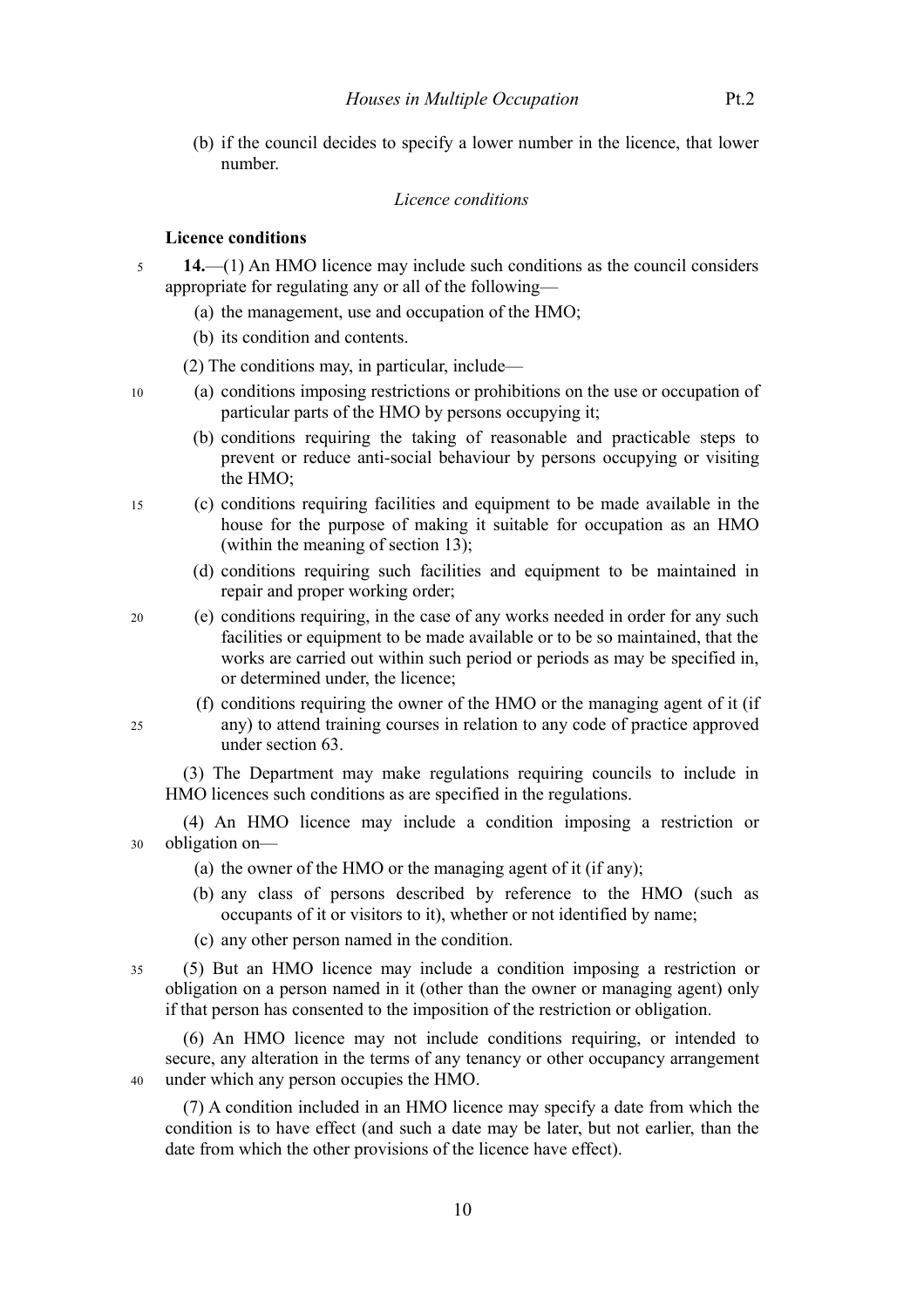(8) If an HMO licence includes a condition which requires work to be carried out in or to any living accommodation, the condition must specify the date by which that work must be completed.

(9) Any date specified for the purposes of subsection (7) or (8) must be such as would, in the opinion of the council, enable the licence holder to secure compliance with the condition, or to complete the work, before that date. 5

## *Temporary exemption from licensing requirement*

#### <span id="page-14-0"></span>**Temporary exemption notice**

**15.**—(1) This section applies where the owner of an unlicensed HMO makes an application to the council that— 10

- (a) specifies steps which may be taken with a view to securing that the HMO ceases to be an HMO, and
- (b) includes a declaration that the owner intends to take those steps.

(2) An application under subsection (1) must be in such form as the council specifies by general notice. 15

(3) If the council is satisfied—

- (a) that the steps specified in the application will have the intended effect, and
- (b) that the owner intends to take them,

it may issue a notice (a "temporary exemption notice") in respect of the HMO.

(4) A temporary exemption notice may include safety or security requirements (see section [17\)](#page-15-0). 20

(5) The council must—

- (a) if it decides to issue a temporary exemption notice, serve that notice on the owner and the occupants of the HMO;
- (b) otherwise, serve on the owner and the occupants notice of its decision not to do so. 25

(6) An HMO is not required to be licensed under this Act during the period for which a temporary exemption notice has effect in respect of it.

(7) A temporary exemption notice has effect for—

30

35

(a) the period of 3 months beginning with the date on which it is served, or

(b) such longer period as may be granted under section [16.](#page-14-1)

# <span id="page-14-1"></span>**Extension of temporary exemption notice**

**16.—**(1) This section applies if the council is satisfied, on the application of the owner, that there are special circumstances that justify the extension of the period for which a temporary exemption notice has effect.

(2) The council may grant an extension for such period, not exceeding 3 months, as it considers appropriate.

(3) Only one such extension may be granted.

(4) The council must serve notice of its decision under this section on the owner and the occupants of the HMO. 40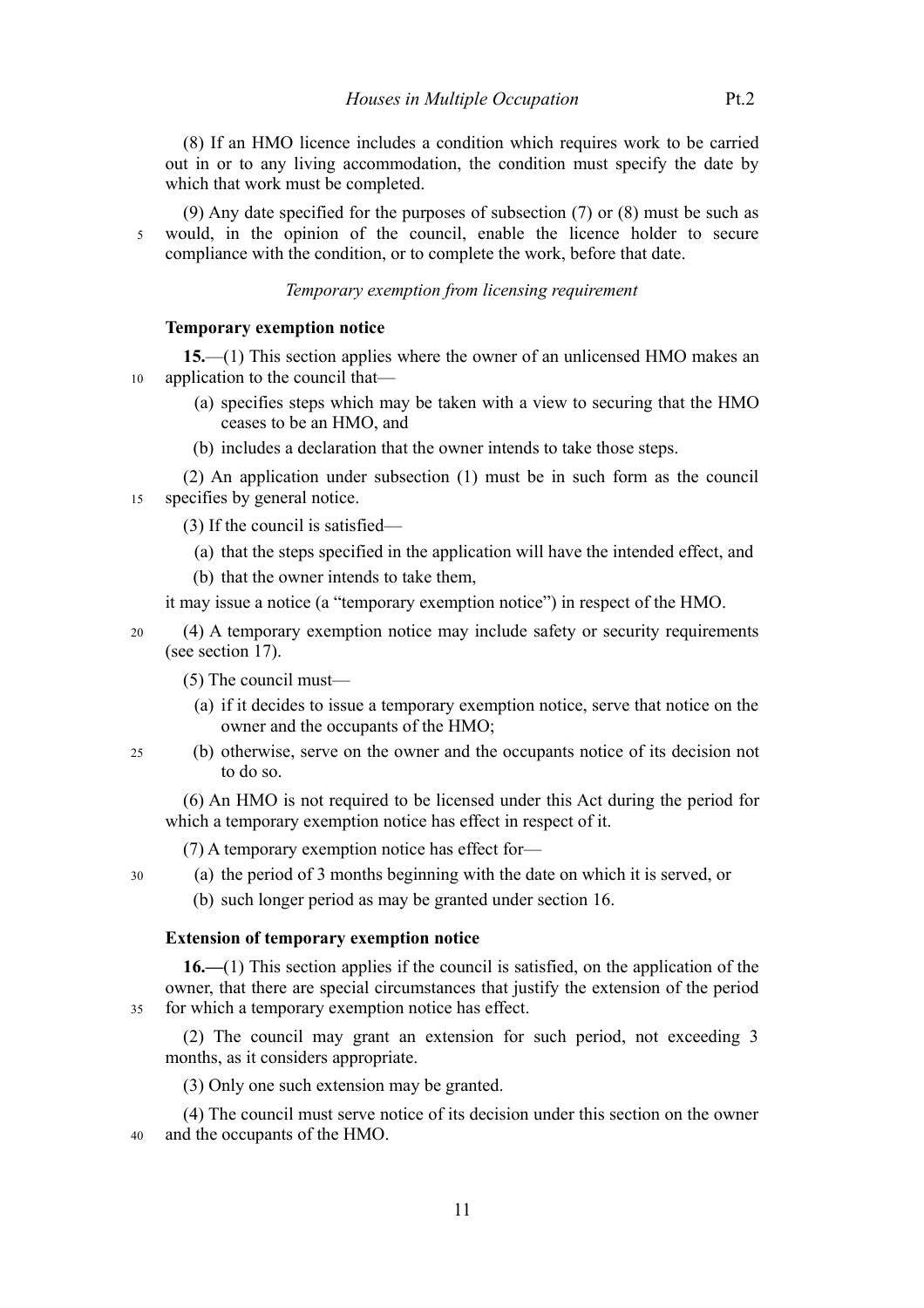# <span id="page-15-0"></span>**Safety and security requirements**

**17.**—(1) A temporary exemption notice may include requirements that the owner of the HMO carry out such work in or to the HMO as the council considers appropriate for the purpose of improving the safety or security of the HMO's occupants during the period for which the notice has effect. 5

(2) If a notice does so, it must specify—

- (a) the work to be carried out, and
- (b) a date by which the work must be completed.

(3) Different dates may be specified for different works.

10

(4) A date specified under subsection (2) must not be earlier than the date by which the council reasonably considers that the work can be completed.

(5) A notice which requires work to be carried out may also specify particular steps which the council requires to be taken in carrying out that work.

(6) Part 1 of Schedule [3](#page-62-0) applies to a temporary exemption notice that includes a requirement under this section. 15

## **Revocation of temporary exemption notice**

**18.**—(1) If the council is satisfied that the owner of the HMO has failed to comply with any requirement included in a temporary exemption notice under section [17,](#page-15-0) the council may revoke the notice.

 $20$ 

(2) A council that revokes a notice must serve on the owner and the occupants notice of its decision to do so.

(3) A revocation under this section has effect from—

(a) the last date on which the decision to revoke the notice may be appealed in accordance with section 67(4), or

(b) if such an appeal is made, the date on which the appeal is finally

25

30

# determined.

## *Duration and renewal*

# **Duration of HMO licence**

<span id="page-15-1"></span>**19.**—(1) An HMO licence has effect from—

- (a) the date on which notice of the decision to grant it is served under paragraph 13 of Schedule [2,](#page-57-0) or
	- (b) such later date as may be specified in the licence.
	- (2) An HMO licence has effect for—
		- (a) 5 years, or
- (b) such shorter period, of not less than 6 months, as may be specified in the licence. 35

(3) Subsections (1) and (2) do not apply to a licence which is treated as having been granted in accordance with paragraph 12(6) of Schedule [2.](#page-57-0)

(4) Such a licence—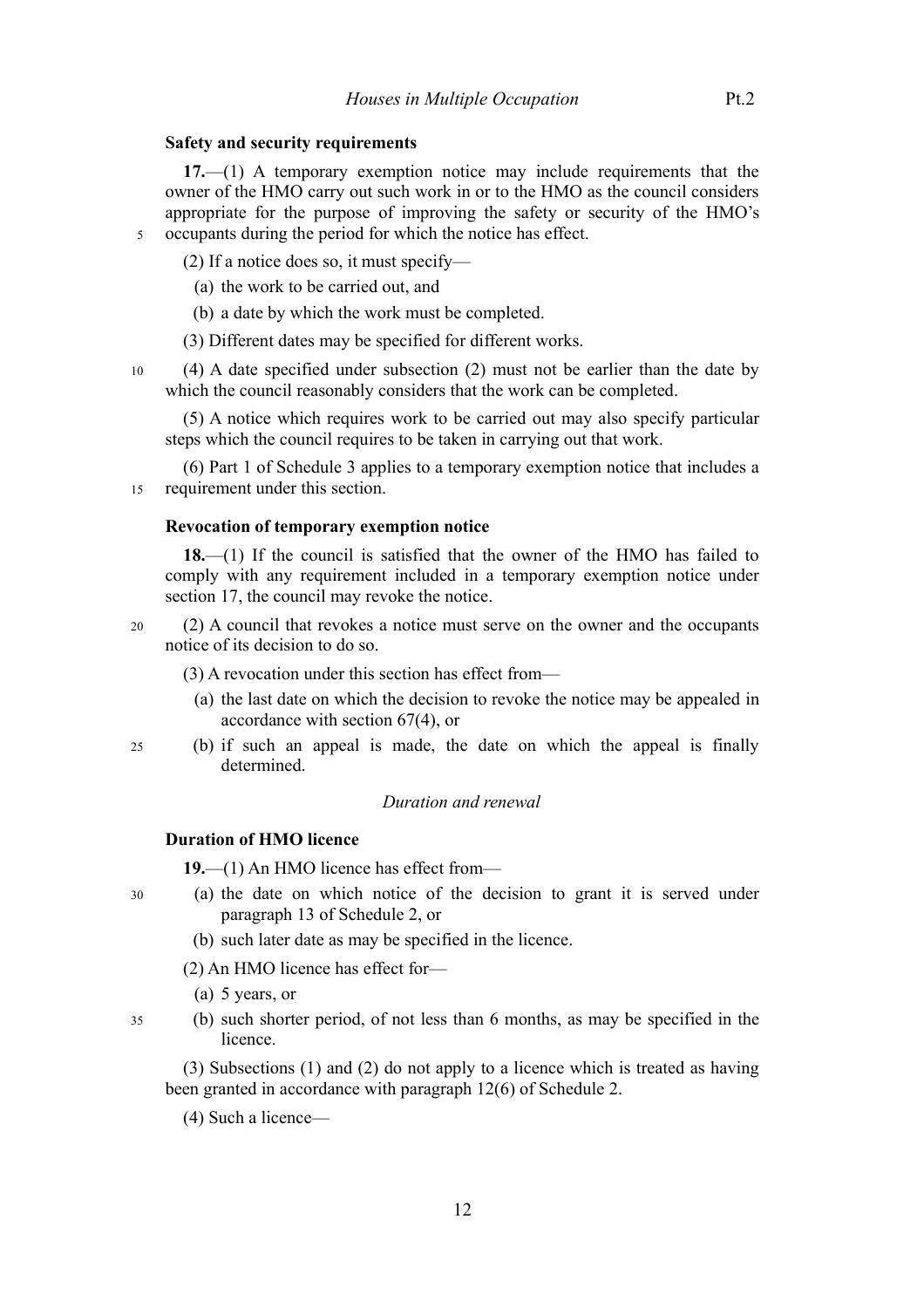- (a) has effect from the date by which the council was required by that paragraph to determine the application, and
- (b) has effect for 1 year.

(5) Subsections (2) and (4)(b) are subject to the following provisions, which provide for the date on which a licence is to cease to have effect in certain circumstances— 5

- (a) section [21](#page-16-1) (effect on existing licence where application is made to renew);
- (b) section [23](#page-17-0) (revocation of licence);
- (c) section [27](#page-19-0) (surrender of licence);
- (d) section [28](#page-19-1) (change of ownership of property); 10
	- (e) section [29](#page-20-0) (death of licence holder).

#### <span id="page-16-0"></span>**Renewal of licence**

15

30

35

**20.—**(1) Where the holder of an HMO licence makes an application in accordance with this section for it to be renewed, the council may renew the licence.

(2) An application to renew a licence must be made before the licence ceases to have effect.

(3) The provisions of this Part apply to applications to renew a licence (and decisions on such applications) as they apply to first applications for a licence (and decisions on such applications). 20

- (4) But the following provisions do not apply to applications to renew—
	- (a) sections  $8(2)(a)$  and 9 and paragraphs 5 to 7 of Schedule 2 (breach of planning control);
- (b) sections 8(2)(d) and 12 (overprovision).

#### **Application to renew: effect on existing licence**   $25$

<span id="page-16-1"></span>**21.**—(1) Where an application to renew a licence is made in accordance with section [20,](#page-16-0) the existing licence has effect until the date mentioned in subsection (2).

(2) That date is—

- (a) if the application is granted, the date from which the renewed licence has effect (determined in accordance with section [19\(](#page-15-1)1) or  $(4)(a)$ ;
	- (b) if the application is refused, the latest of the following dates—
		- (i) the last date on which the decision to refuse the application may be appealed in accordance with section 67(4);
	- (ii) if such an appeal is made, the date on which the appeal is finally determined;
		- (iii) the date on which the existing licence would cease to have effect if the application to renew it had not been made.
- (3) This section is subject to the following provisions, which provide for the date on which a licence is to cease to have effect in certain circumstances— 40
	- (a) section [23](#page-17-0) (revocation of licence);
	- (b) section [27](#page-19-0) (surrender of licence);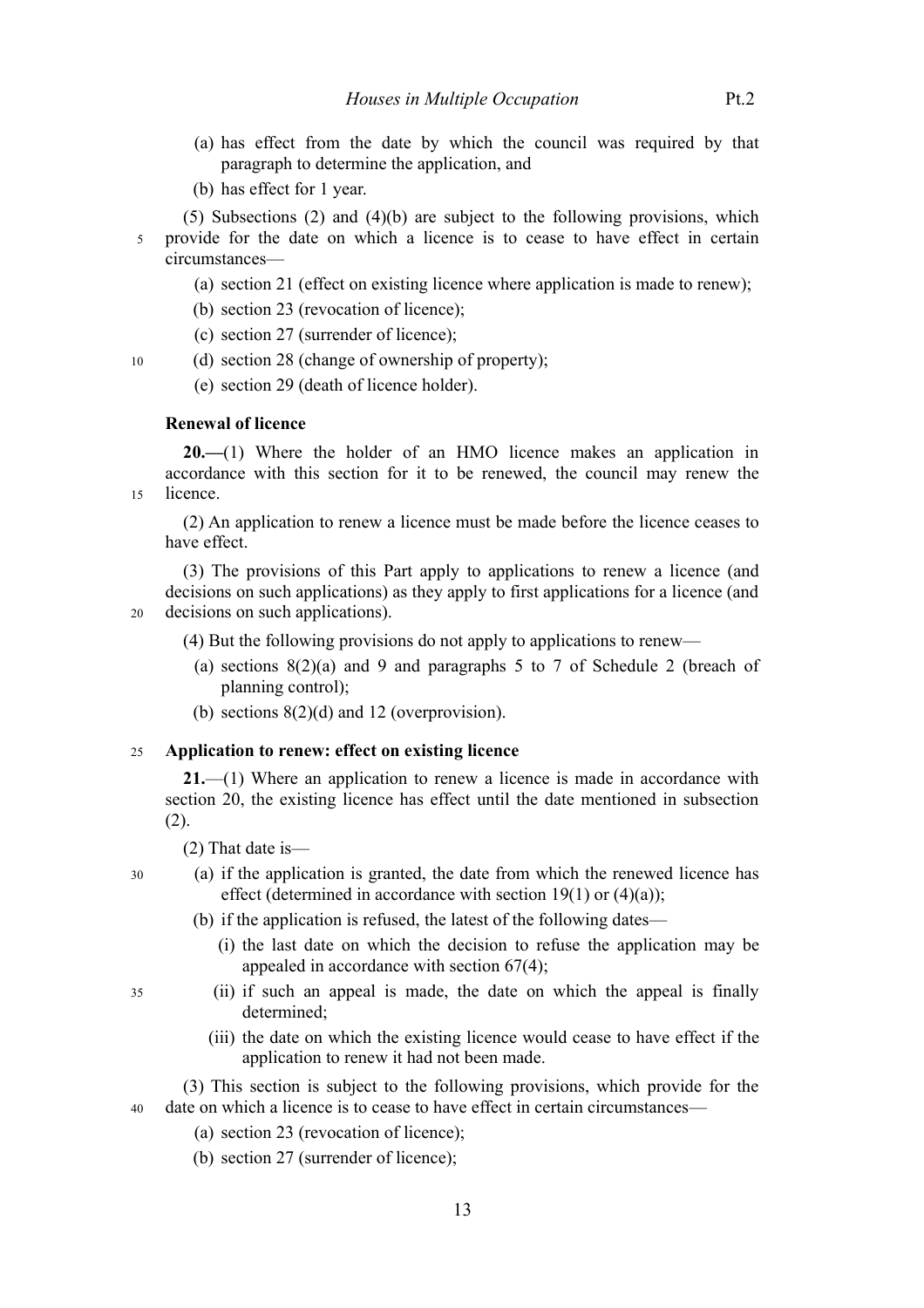- (c) section [28](#page-19-1) (change of ownership of property);
- (d) section [29](#page-20-0) (death of licence holder).

#### *Variation and revocation*

## **Variation of licences**

- **22.**—(1) The council may vary an HMO licence in any of the following ways— 5
	- (a) varying the number of persons who are authorised by the licence to occupy the HMO;
	- (b) removing, adding or substituting the managing agent of the HMO;
	- (c) removing, adding or varying any conditions included in the licence.

(2) The council may vary a licence under this section— 10

- (a) on the application of the licence holder,
- (b) on the application of any person named in the licence as a person on whom a restriction or obligation is imposed under section [14,](#page-13-0) or
- (c) on the council's own initiative.

#### **Revocation of licences**  15

- <span id="page-17-0"></span>**23.**—(1) The council may revoke an HMO licence if it is satisfied that—
	- (a) the owner of the HMO, or any managing agent of it (whether or not named in the licence), is not a fit and proper person (see section [10\)](#page-10-0);
	- (b) the management arrangements for the HMO are not satisfactory (see section [11\)](#page-11-1);

20

- (c) the HMO is not fit for human habitation;
- (d) the HMO is not suitable for occupation (within the meaning of section [13\)](#page-12-0) by any number of persons and cannot be made suitable by varying the licence to include conditions under section [14;](#page-13-0)
- (e) any of the following persons has committed a serious breach of a condition of the licence—  $25$ 
	- (i) the owner or managing agent of the HMO;
	- (ii) any person named in the licence as a person on whom a restriction or obligation is imposed under section [14;](#page-13-0) or
- (f) there has been more than one breach of the conditions of the licence. 30

(2) For the purposes of subsection (1), it does not matter whether the council has taken any other action, or whether criminal proceedings have been commenced, in respect of the circumstances in question.

# **Variation and revocation: procedure**

**24.** Schedule [4](#page-66-0) makes provision about the procedure for varying or revoking an HMO licence. 35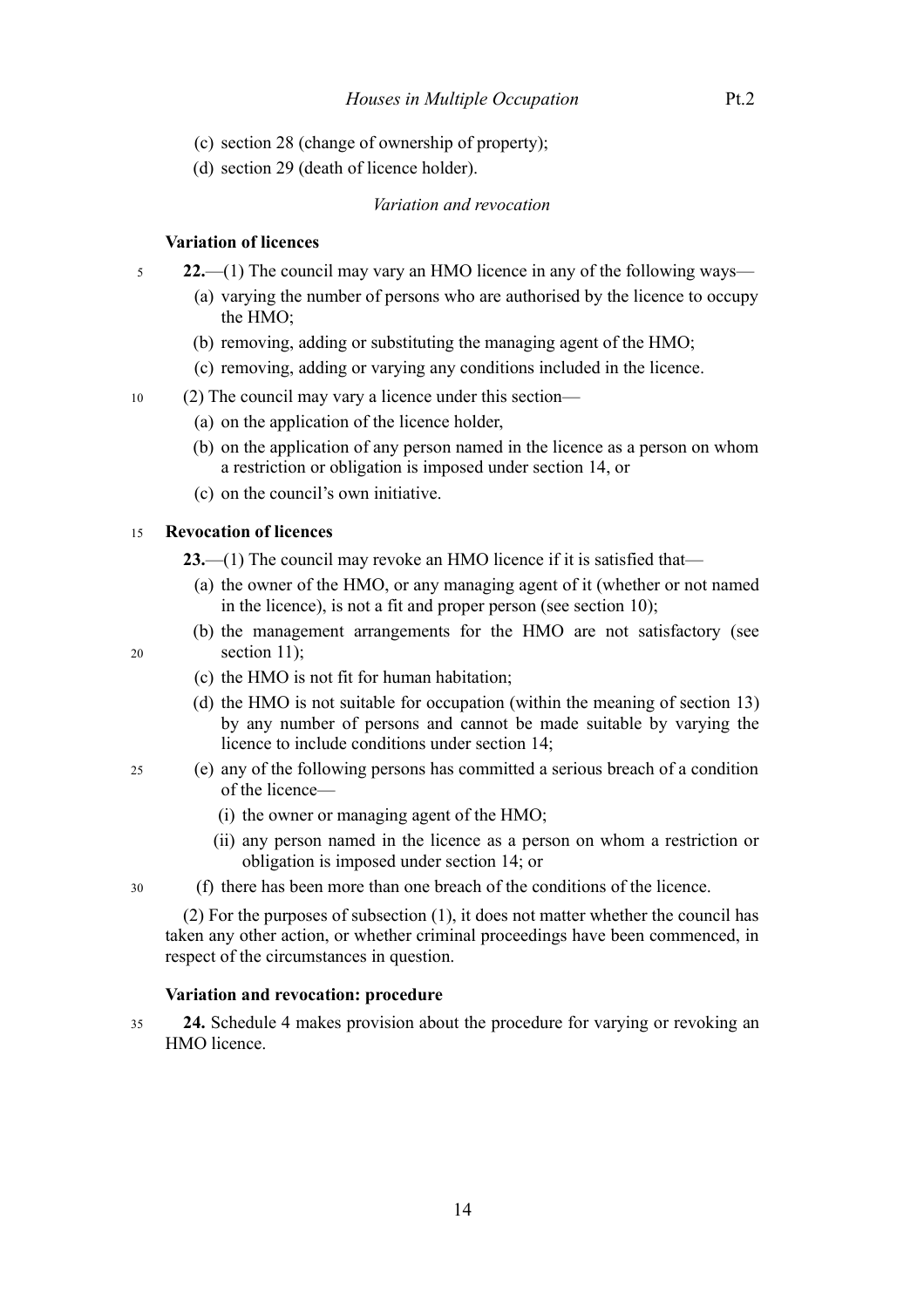#### *Other provision about licences*

#### <span id="page-18-0"></span>**Restriction on applications**

**25.**—(1) This section applies where a council refuses to grant an HMO licence, except where the refusal is solely because the council is not satisfied as mentioned  $\frac{1}{2}$  in section [8\(](#page-9-1)2)(a) (planning control).

(2) Where the refusal is on the ground that any person is not a fit and proper person (see sections  $8(2)(b)$  and  $11(b)$ ), that person is to be regarded as not being a fit and proper person for the purposes of any application for an HMO licence made in the restricted period.

(3) Where the refusal is on one or both of the grounds mentioned in section [8\(](#page-9-1)2) (d) and (e) (overprovision, and accommodation not habitable or not suitable for HMO), the council may not consider any application for an HMO licence in relation to the living accommodation in question made in the restricted period.

(4) The "restricted period" is the period of 1 year beginning with the date on which notice of refusal is served under paragraph 13 of Schedule [2.](#page-57-0) 15

(5) This section does not prevent the council from considering an application made in the restricted period if the council is satisfied that there has been a material change of circumstances.

#### **Joint licence holders**

10

30

35

40

**26.**—(1) This section applies where living accommodation is owned jointly by two or more persons. 20

(2) An application for an HMO licence may be made by, and an HMO licence may be granted to—

- (a) any one of those owners, or
- (b) any two or more of those owners jointly.  $25$

(3) In a case falling within subsection (2), any reference in this Act to the "owner" of the accommodation is a reference to the owner or owners in question; and in particular, in a case falling within subsection  $(2)(b)$ —

- (a) any requirement to be fulfilled by the owner must be fulfilled by all of them, and
- (b) anything required to be done in relation to the owner must be done in relation to all of them.
- (4) Where—
	- (a) there is a transfer of ownership of a licensed HMO,
- (b) as a result of the transfer one or more joint licensees (but not all of them) cease to be an owner of the HMO,

the licence is to be treated as being held, from the date of the transfer, by the remaining owner or owners.

(5) Where—

- (a) there is a transfer of ownership of a licensed HMO,
	- (b) as a result of the transfer there is a new owner (or more than one), and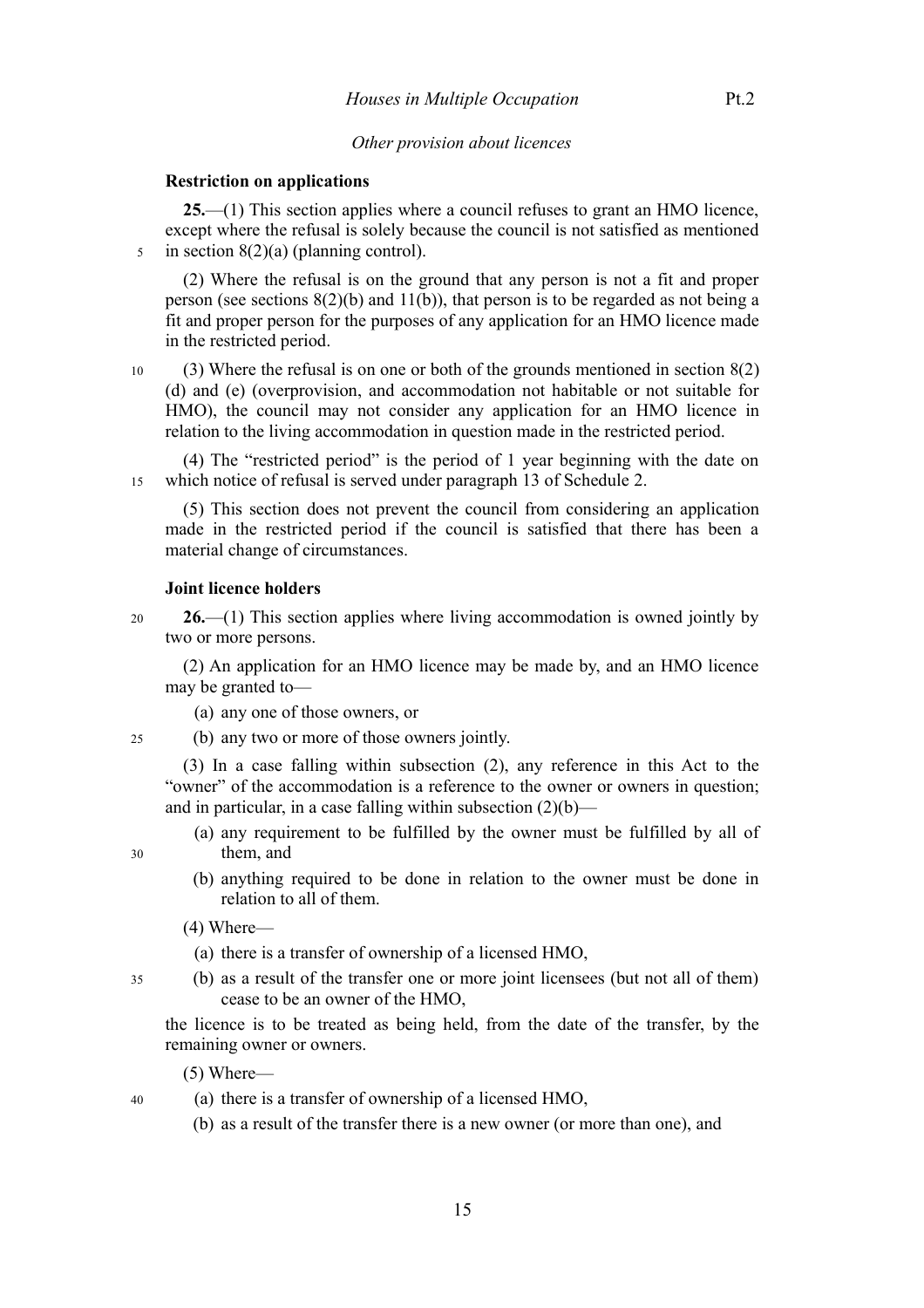(c) at least one person who was a licensee before the transfer continues to be an owner after it,

the new owner (or any of them) may apply to the council to be added as a joint licensee.

- (6) The council must— 5
	- (a) treat an application under subsection (5) as an application to renew the licence made jointly by the existing licensee and the new owner, and
	- (b) if it decides to grant the application, vary the licence accordingly.

(7) Where one or more joint licensees (but not all of them) apply to the council to be removed as such, the council must vary the licence accordingly. 10

(8) Where a licence is varied under subsection (6) or (7), the council must serve a copy of the licence as varied on each joint licensee and on each person who was a joint licensee before the variation.

(9) In this section—

15

- "transfer of ownership" includes the creation of a new estate;
- "new owner" means a person who is an owner after the transfer but was not an owner before it.

#### <span id="page-19-0"></span>**Surrender of HMO licence**

**27.—**(1) The holder of an HMO licence may surrender the licence by giving notice to the council to that effect. 20

(2) Notice under subsection (1) is to be in such form as the council may specify by general notice.

## <span id="page-19-1"></span>**Change of ownership: effect on licence**

**28.**—(1) A licence may be transferred to another person only in accordance with this section.  $25$ 

(2) Accordingly, except as set out in subsection (3), where—

- (a) there is a transfer of ownership of a licensed HMO,
- (b) as a result of the transfer there is a new owner (or more than one), and
- (c) no person who was a licensee before the transfer continues to be an owner after it,

30

35

the licence ceases to have effect on the date of the transfer.

 $(3)$  If—

- (a) there is a transfer of ownership of a licensed HMO, and
- (b) before the date of the transfer, the proposed new owner (or any of them) applies for a licence in respect of the HMO (a "new licence"),

the licence which is already in effect in respect of the HMO ("the existing licence") is to be treated as being held, from the date of the transfer, by the person or persons who made the application for the new licence ("the transferee").

(4) But the existing licence ceases to have effect on the date mentioned in subsection  $(5)$ . 40

(5) That date is—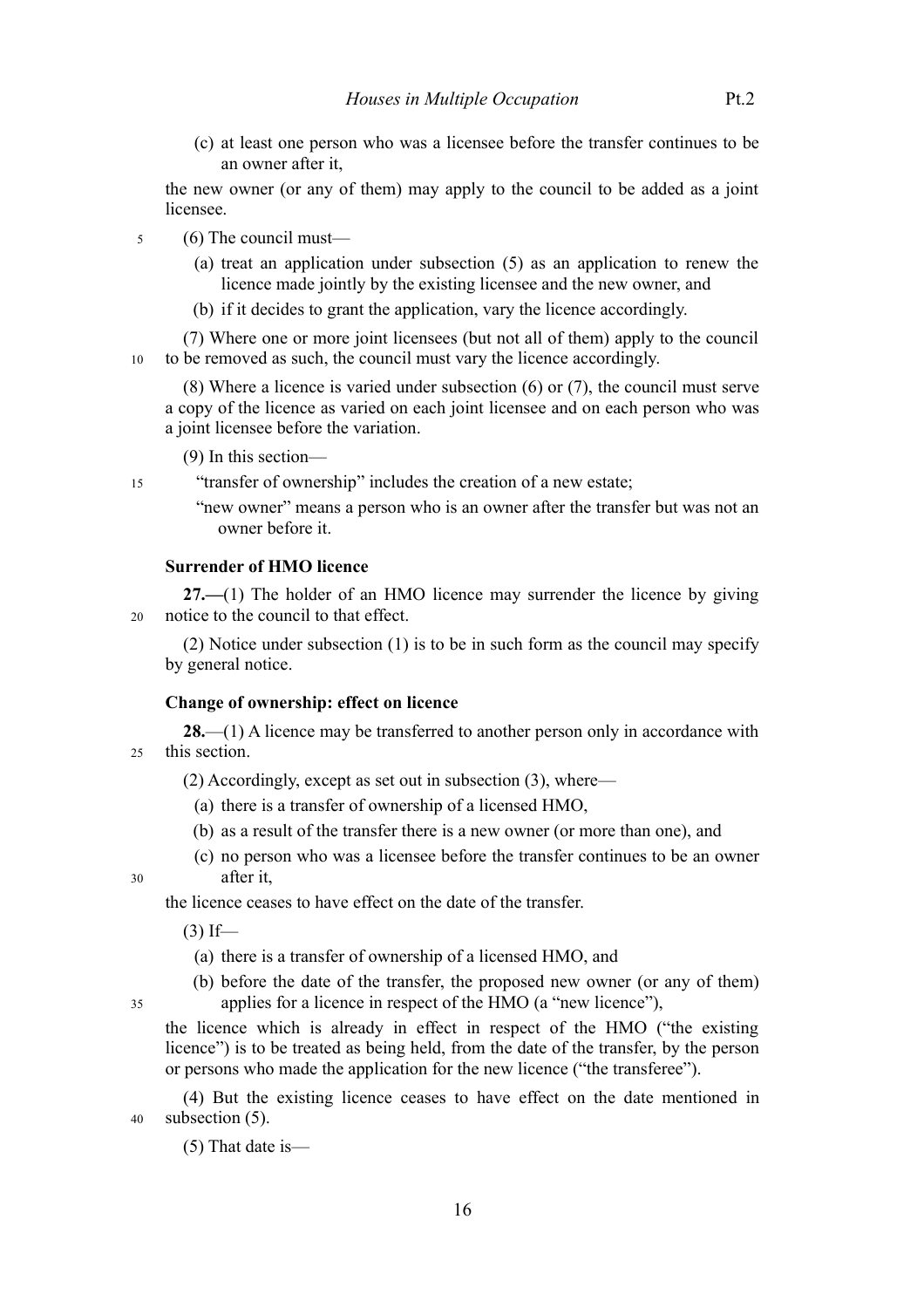- (a) if the transferee's application is granted, the date from which the new licence has effect (determined in accordance with section 19(1) or (4)(a));
- (b) if the transferee's application is refused—
	- (i) one month after the last date on which the decision to refuse the transferee's application may be appealed in accordance with section 67(4), or
	- (ii) if such an appeal is made, one month after the date on which the appeal is finally determined.

(6) Subsection (4) and (5) are subject—

- (a) to sections 23 (revocation) and 27 (surrender), which provide for a licence in certain circumstances to cease to have effect earlier than as provided by this section, and
	- (b) if the transferee dies, to section 29, which provides for a licence in certain circumstances to cease to have effect earlier than, or later than, as provided by this section.
	- (7) In this section—

"transfer of ownership" includes the creation of a new estate;

"new owner" means a person who is an owner after the transfer but was not an owner before it.

#### **Death of sole licence holder: effect on licence**  20

<span id="page-20-0"></span>**29.**—(1) Where a sole licensee dies, the HMO licence—

- (a) is to be treated as being held, from the date of death, by the licensee's personal representatives, but
- (b) ceases to have effect 3 months after that date.
- (2) The council may, on the application of the personal representatives of the licensee, extend the period for which the licence has effect beyond the date mentioned in subsection (1)(b) if the council considers that it is reasonable to do so for the purpose of winding up the licensee's estate.  $25$

(3) An application under subsection (2) must be made within the period mentioned in subsection (1)(b). 30

(4) The council must serve on the personal representatives notice of its decision under subsection (2).

(5) Subsections  $(1)(b)$  and  $(2)$  are subject—

- (a) to sections 23 (revocation) and 27 (surrender), which provide for a licence in certain circumstances to cease to have effect earlier than as provided by this section, and
	- (b) if the personal representatives of the licensee transfer ownership of the HMO, to section 28, which provides for a licence in certain circumstances to cease to have effect earlier than, or later than, as provided by this section.

5

15

10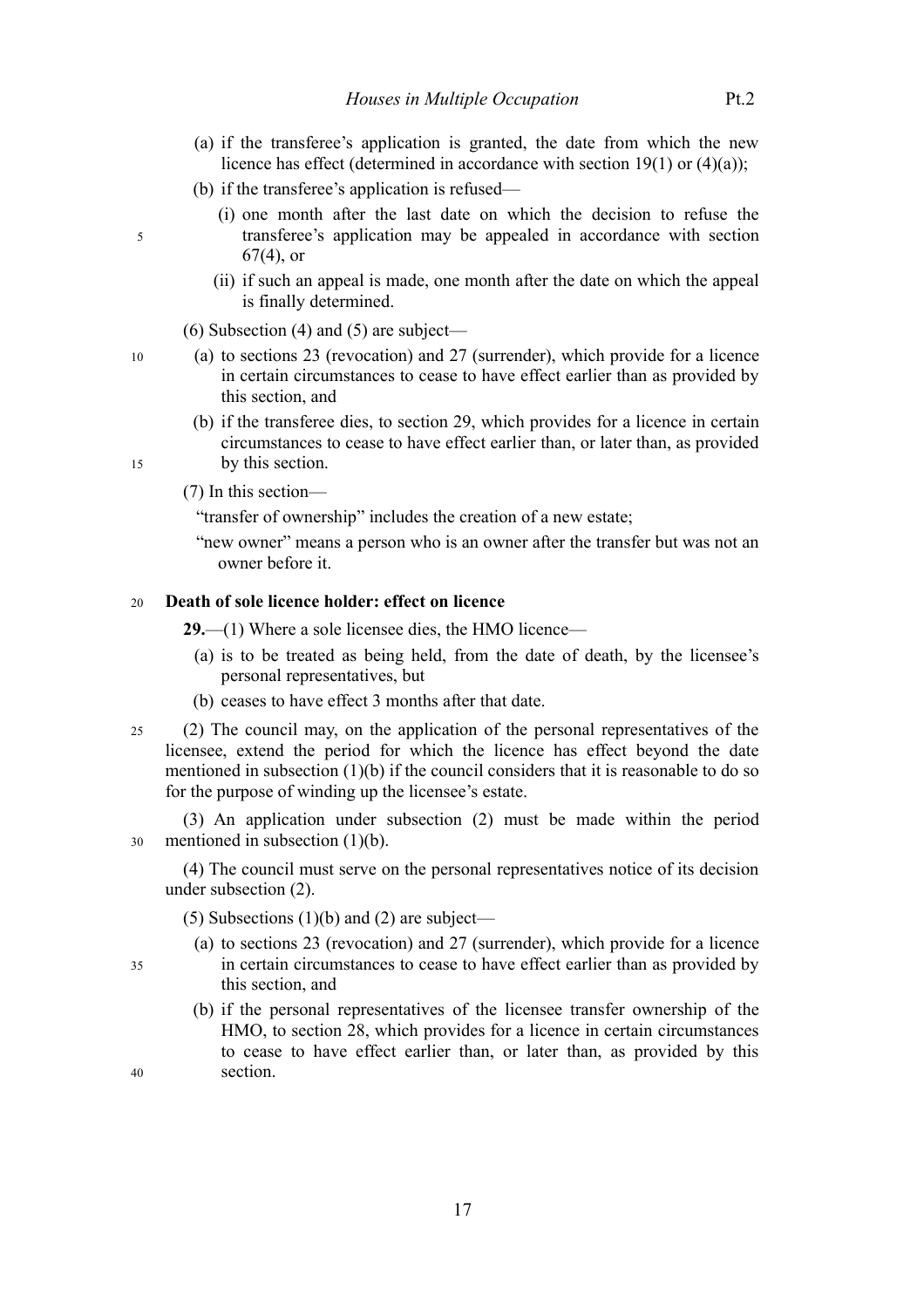# PART 3

# ENFORCEMENT OF LICENSING REQUIREMENTS

#### *Offences*

# **Unlicensed HMO**

**30.**—(1) The owner of an HMO commits an offence if— 5

- <span id="page-21-1"></span>(a) the HMO is required to be licensed under section [7](#page-9-0) but is not so licensed, and
- (b) the owner does not have a reasonable excuse for not having a licence.

 $(2)$  If—

10

 $25$ 

- (a) an HMO is required to be licensed under section [7](#page-9-0) but is not so licensed,
	- (b) any person, acting as an agent for the owner of an HMO, does anything that the agent knows will permit or facilitate the occupation of the HMO by any other person, and
	- (c) the agent does not have a reasonable excuse for doing so,
- the agent commits an offence. 15
	- (3) The owner of an HMO commits an offence if—
		- (a) the HMO is required to be licensed under section [7](#page-9-0) but is not so licensed, and
		- (b) the owner authorises a person to act as mentioned in subsection (2)(b).
- (4) A person guilty of an offence under subsection (1) or (2) is liable on summary conviction— 20
	- (a) to a fine not exceeding £20,000, and
	- (b) to a further fine not exceeding £50 for every day or part of a day after conviction on which the HMO is required to be licensed under section [7](#page-9-0) but is not so licensed.

(5) A person guilty of an offence under subsection (3) is liable on summary conviction to a fine not exceeding £10,000.

#### <span id="page-21-0"></span>**Exceeding licensed occupancy or breach of licence conditions**

**31.**—(1) If the number of persons occupying a licensed HMO exceeds the number authorised by the licence and— 30

- (a) the owner or managing agent of the HMO has done anything that permits or facilitates the excessive occupation, or
- (b) the owner or agent knows, or ought reasonably to know, that the HMO is so occupied and does not take such steps as are reasonably necessary to ensure that the excessive occupation ceases,

the owner or agent (as the case may be) commits an offence.

 $(2)$  If—

(a) a condition in an HMO licence imposes a restriction or obligation on the owner or managing agent of the HMO or any other person named in the condition,

40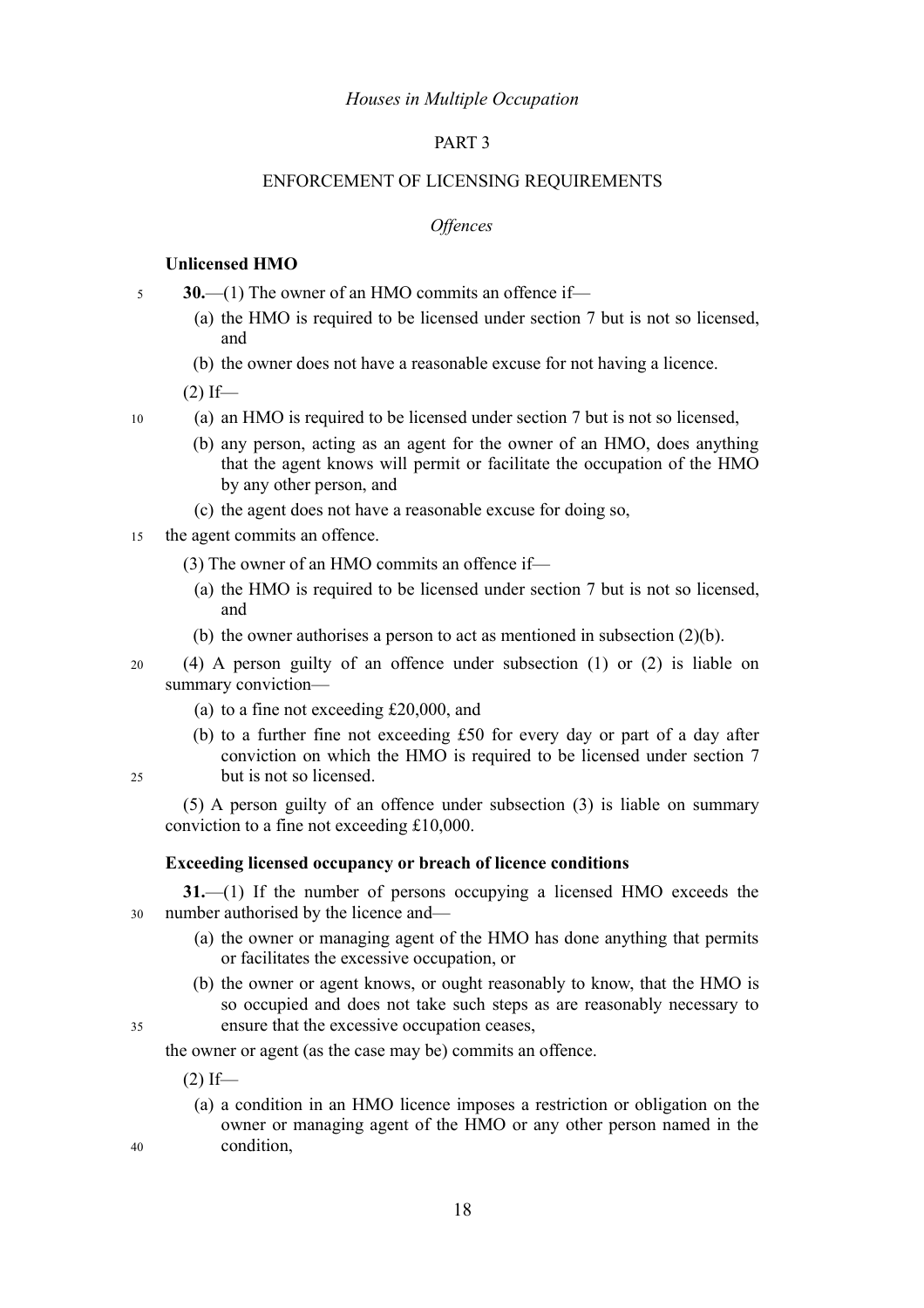- (b) that person breaches the condition at a time when the HMO is required to be licensed under section [7,](#page-9-0) and
- (c) the person does not have a reasonable excuse for breaching the condition,

the person commits an offence.

- $(3)$  If— 5
	- (a) a condition in an HMO licence imposes a restriction or obligation on any person (whether or not named in the licence),
	- (b) any person breaches the condition at a time when the HMO is required to be licensed under section [7,](#page-9-0)
	- (c) the owner or managing agent of the HMO either permits the breach or did not take such steps as are reasonably necessary to secure that the condition was not breached, and
		- (d) the owner or agent does not have a reasonable excuse for permitting the breach or for failing to take those steps,
- the owner or agent (as the case may be) commits an offence. 15

(4) A person guilty of an offence under subsection (1) is liable on summary conviction—

- (a) to a fine not exceeding £20,000, and
- (b) to a further fine not exceeding £50 for every day or part of a day after conviction on which the excessive occupation continues.

20

10

(5) A person guilty of an offence under subsection (2) or (3) is liable on summary conviction to a fine not exceeding £10,000.

#### <span id="page-22-1"></span>**Untrue claim that HMO is licensed**

**32.—**(1) A person who is the owner or managing agent of an HMO commits an offence if the person—  $25$ 

- (a) claims that an HMO is licensed at a time when it is not licensed, and
- (b) does not have a reasonable excuse for making that claim.

(2) A person guilty of an offence under this section is liable on summary conviction to a fine not exceeding £10,000.

#### **Agents not named in licence**  30

<span id="page-22-0"></span>**33.**—(1) The owner of a licensed HMO commits an offence if—

- (a) the owner authorises any person to act as a managing agent in relation to the HMO, and
- (b) the person so authorised is not named in the licence as managing agent of the HMO.
- (2) A person ("A") commits an offence if—
	- (a) A, on behalf of the owner of a licensed HMO, acts as a managing agent in relation to the HMO,
	- (b) A is not named in the licence as managing agent of the HMO, and
- (c) A does not have a reasonable excuse for doing so. 40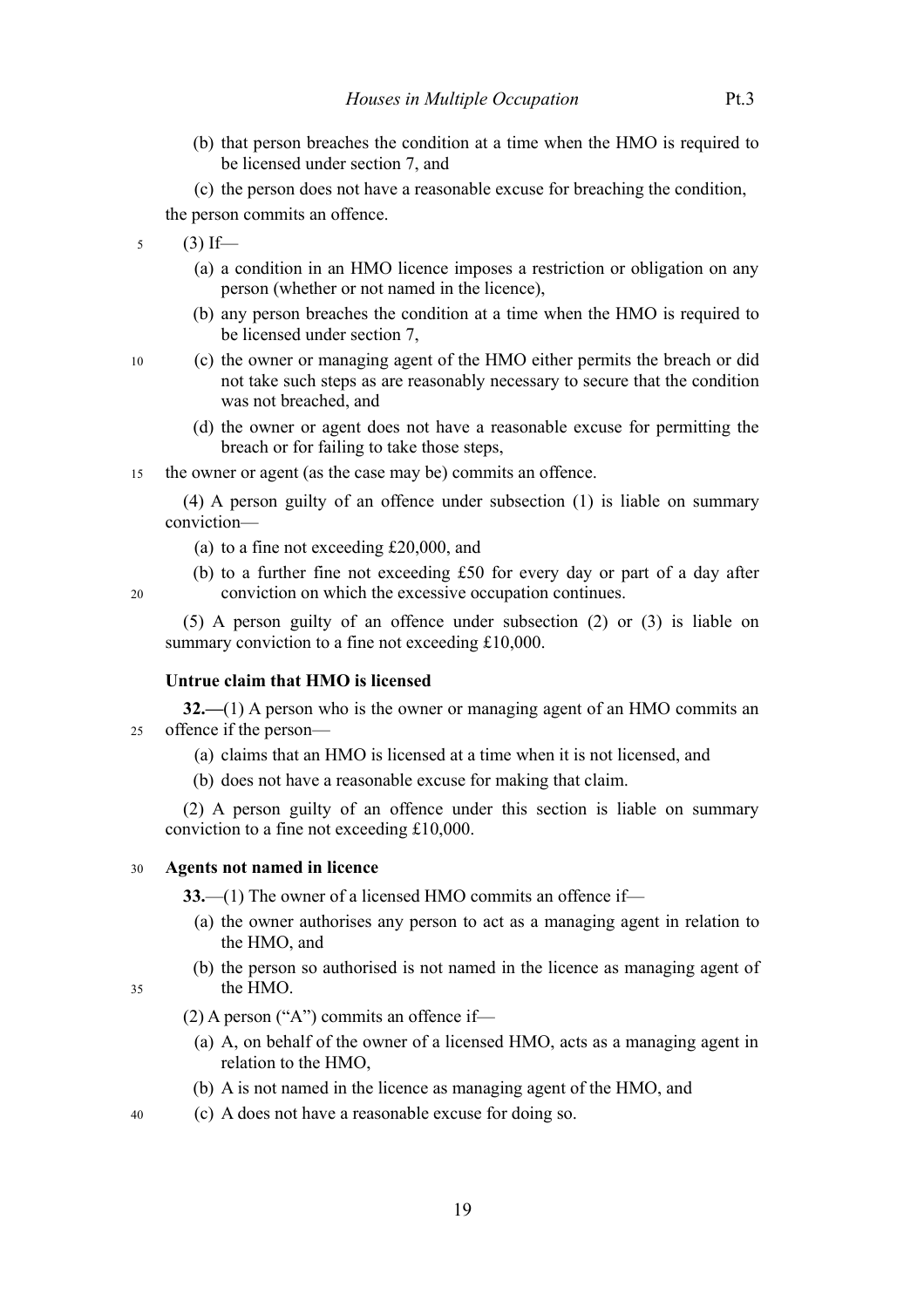(3) For the purposes of this section, a person acts as a managing agent in relation to an HMO if the person—

- (a) does, in relation to the HMO, any of the acts mentioned in paragraph (i), (ii) or (iii) of the definition of "managing agent" in section  $88(1)$ , or
- (b) engages in any other activity or course of activity which constitutes, or assists in, the management of the HMO. 5

(4) A person guilty of an offence under subsection (1) or (2) is liable on summary conviction to a fine not exceeding £10,000.

#### **Reasonable excuse**

**34.**—(1) This section sets out some circumstances in which the owner of an HMO has a reasonable excuse for the purposes of sections [30\(](#page-21-1)1) and [31\(](#page-21-0)2) and (3). 10

(2) This section does not limit the circumstances which may amount to a reasonable excuse apart from this section.

(3) For the purposes of section [30\(](#page-21-1)1), the owner of an HMO has a reasonable excuse for not having a licence if— 15

- (a) an HMO licence held by the owner in respect of the HMO has been revoked, and
- (b) the owner has taken reasonable steps with a view to securing that the living accommodation in question ceases to be an HMO which requires to be licensed, but
- $20$

30

- (c) despite having taken those steps, the owner is unable to stop it from being such an HMO without breaching the terms of any tenancy or other occupancy arrangement under which any person occupied it on the day on which the licence was revoked.
- (4) For the purposes of section [31\(](#page-21-0)2) and (3), the owner of an HMO has a reasonable excuse for breaching a condition, or for permitting such a breach, if— 25
	- (a) the owner has taken reasonable steps with a view to securing that the condition is not breached, but
	- (b) despite having taken those steps, the owner cannot secure compliance with the condition without breaching the terms of any tenancy or other occupancy arrangement under which any person occupied the HMO on the day on which the condition first had effect.

# *Rectification of breaches of conditions*

#### **Power to require rectification of breach of condition**

**35.**—(1) This section applies where the council is satisfied that— 35

- (a) a condition in an HMO licence has been breached and the breach is ongoing or has not been rectified, or
- (b) a condition in an HMO licence is likely to be breached.

(2) It does not matter whether the council has taken any other action, or whether criminal proceedings have been commenced, in respect of the breach or anticipated breach. 40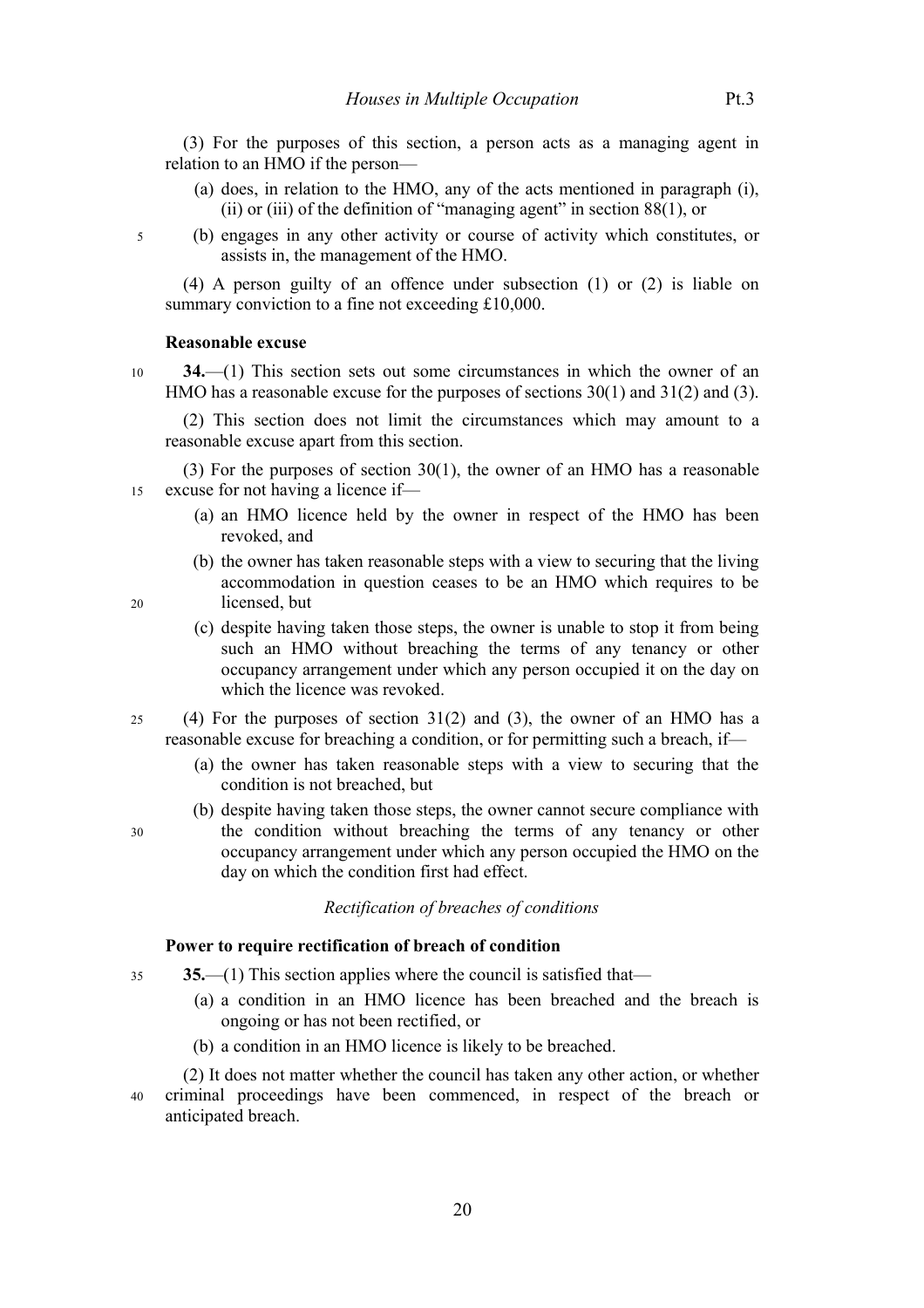(3) The council may serve on the owner of the HMO a notice (a "rectification notice") which requires the owner to take such action, specified in the notice, as the council considers appropriate for the purpose of rectifying or (as the case may be) preventing the breach.

(4) The action which may be specified includes the carrying out of work in or to the HMO. 5

(5) The notice must specify a date by which the action must be taken.

(6) Different dates may be specified for different actions.

(7) A date specified under subsection (5) must not be earlier than the date by which the council reasonably considers that the action can be taken. 10

(8) A notice which requires work to be carried out in or to the HMO may also specify particular steps which the council requires to be taken in carrying out that work.

(9) Where the action specified in a notice is or includes the carrying out of work in or to the HMO, Parts 1 and 2 of Schedule [3](#page-62-0) apply to the notice. 15

(10) The council must send a copy of the notice to the occupants of the HMO.

#### **Revocation of rectification notice**

**36.—**(1) The council—

- (a) may revoke a rectification notice, and
- (b) must do so if it is satisfied that the owner has complied with the requirement (or all the requirements) in the notice.  $20$ 
	- (2) A notice may be revoked under this section—
		- (a) on the application of the owner, or
		- (b) on the council's own initiative.
- (3) The council must serve the following on the owner and the occupants of the HMO— 25
	- (a) notice of any revocation under this section;
	- (b) if the owner applies for a revocation but the council decides to refuse it, notice of that refusal.

#### **Failure to comply with rectification notice**  30

<span id="page-24-0"></span>**37.—**(1) If the owner of an HMO fails to take any action specified in a rectification notice by the date specified in relation to that action, the owner commits an offence.

(2) A person guilty of an offence under subsection (1) is liable on summary conviction to a fine not exceeding £10,000. 35

(3) In determining the seriousness of an offence under subsection (1), regard is to be had to the following matters (as well as to the seriousness of the failure to take the action specified in the rectification notice)—

(a) the seriousness of the breach of the condition (if any) which resulted in the issuing of the rectification notice, and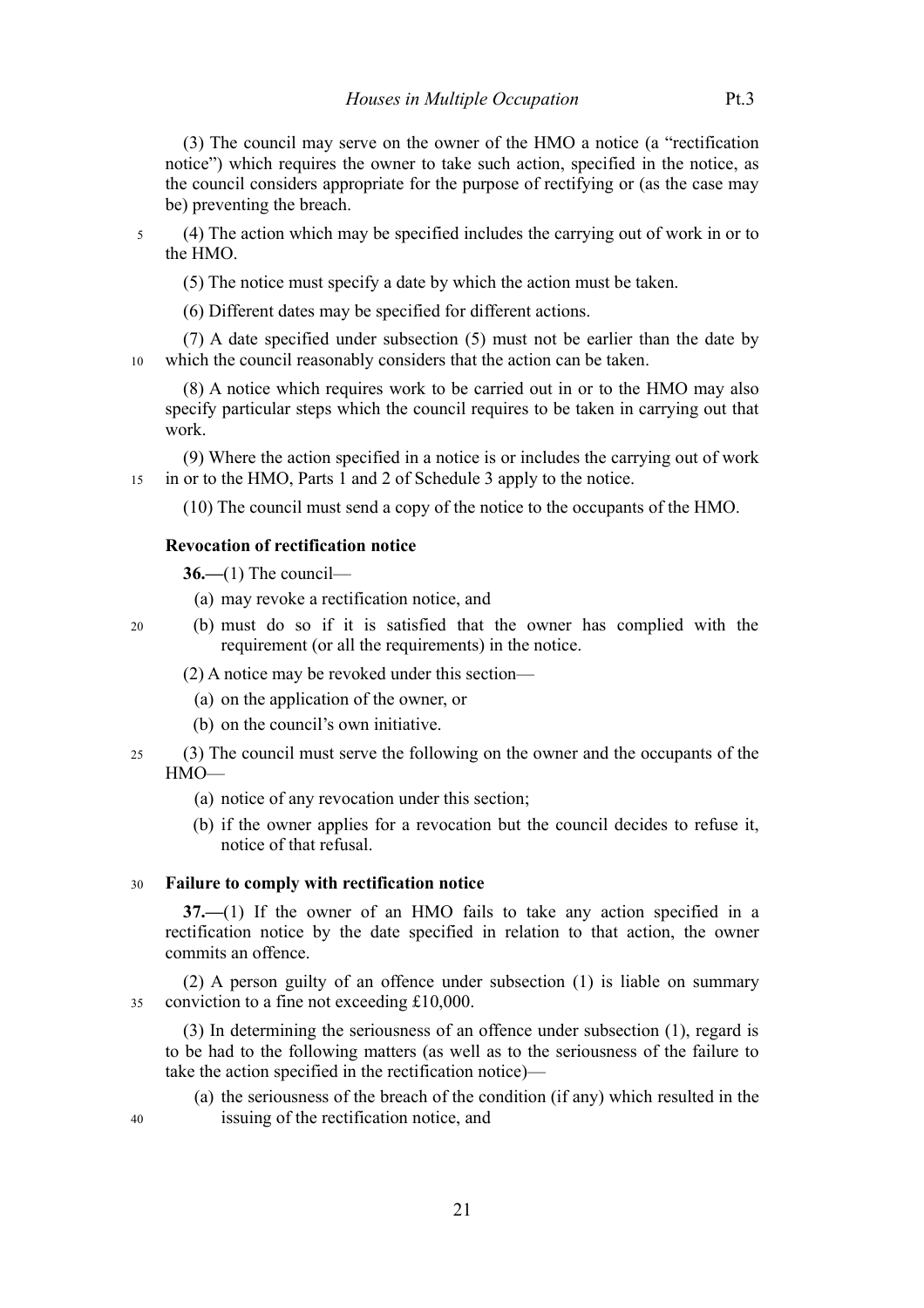- (b) whether any such breach amounted to an offence under section [31\(](#page-21-0)2) or (3).
- (4) Subsection (3) applies—
	- (a) to a court for the purposes of sentencing, and
- (b) to a council in determining the amount of a fixed penalty under section [64.](#page-38-0) 5

*Orders of the court: revocation and disqualification*

## **Revocation orders and disqualification orders**

<span id="page-25-0"></span>**38.—(1)** This section applies where a court convicts—

- (a) any person of an offence under section [30,](#page-21-1) [31,](#page-21-0) [32](#page-22-1) or [33;](#page-22-0)
- (b) any person of an offence under section [37\(](#page-24-0)1); 10
	- (c) any person of an offence under section [60;](#page-35-0)
	- (d) an owner or managing agent of any living accommodation of an offence under section  $80(5)$  or  $82(4)$  in relation to that accommodation;
	- (e) any person of an offence under paragraph 14 of Schedule [2](#page-57-0) (false statement in connection with application for HMO licence).

(2) The court may (in addition to any other order it makes)—

- (a) revoke any HMO licence having effect in relation to the living accommodation in question;
- (b) where the convicted person is the owner of the accommodation, disqualify the person from holding an HMO licence;
- (c) where the convicted person is the managing agent of the accommodation, disqualify the person from being able to act as a managing agent in relation to any HMO.

(3) Where the convicted person is a body (whether incorporated or not), the court may disqualify any director, partner or other person concerned in the management of the body in the same way in which it may disqualify the body. 25

(4) The court may disqualify a person under subsection (3) whether or not it disqualifies the convicted person.

(5) A disqualification order is to have effect for such period, not exceeding 5 years, as the court specifies in the order (but this is subject to sections [39](#page-25-2) and [40\)](#page-25-1). 30

## **Revocations and disqualifications: appeals**

<span id="page-25-2"></span>**39.**—(1) A person may appeal against a revocation order or disqualification order in the same manner as the convicted person may appeal against sentence.

(2) The court which made a revocation order or disqualification order may suspend its effect pending such an appeal. 35

# **Discharge of disqualification orders**

<span id="page-25-1"></span>**40.**—(1) The court which made a disqualification order may discharge the order with effect from such date as the court may specify.

(2) Such a discharge is to be made on the application of the person disqualified.

15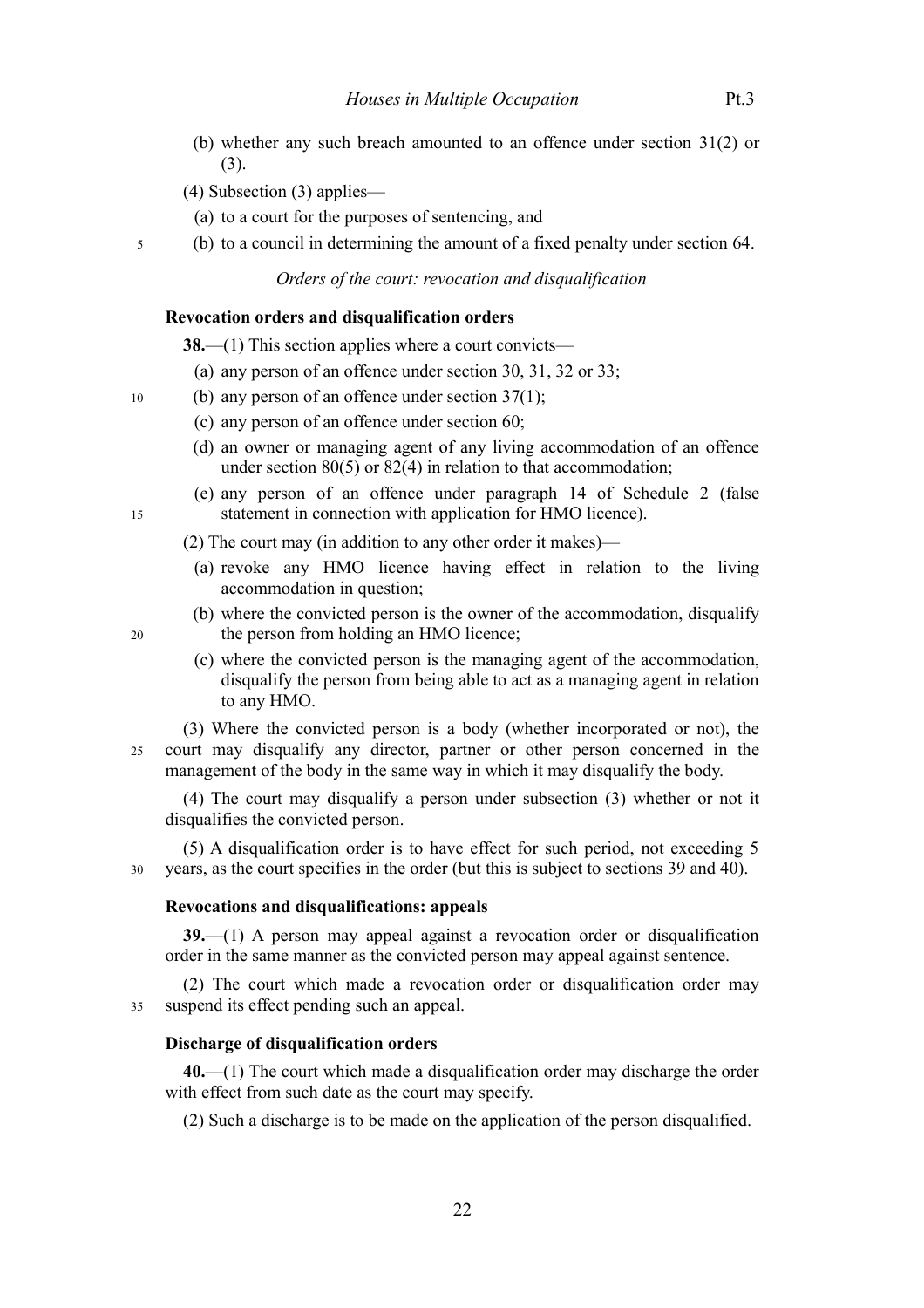(3) No such discharge is to be made unless the court is satisfied that there has been a change in circumstances which justifies the discharge.

(4) No application under this section may be made during the first year for which a disqualification order has effect.

(5) The court may order the applicant to pay the whole or part of the expenses arising from an application under this section (whether or not the application is granted). 5

## PART 4

#### STANDARDS OF HOUSING

# CHAPTER 1

#### OVERCROWDING

#### *Definition*

#### **Definition of overcrowding**

**41.** An HMO is overcrowded for the purposes of this Chapter when the number of persons who sleep in it is such as to contravene— 15

- (a) the room standard (set out in section [42\)](#page-26-1), or
- (b) the space standard (set out in section [43\)](#page-26-0).

#### <span id="page-26-1"></span>**The room standard**

10

35

**42.**—(1) The room standard is contravened when the number of persons who sleep in the HMO and the number of rooms available as sleeping accommodation are such that any person aged 13 or over must sleep in the same room as— 20

- (a) any person of the opposite sex who is also aged 13 or over, or
- (b) a couple (within the meaning given by section  $88(3)(a)$ ).

(2) For this purpose, a room is available as sleeping accommodation if it is of a type normally used in the locality either as a bedroom or as a living room.  $25$ 

#### **The space standard**

<span id="page-26-0"></span>**43.**—(1) The space standard is contravened when the number of persons who sleep in the HMO exceeds the permitted number for that HMO.

(2) In determining for the purpose of subsection (1) the number of persons who sleep in an HMO— 30

- (a) no account is to be taken of a child under the age of one, and
- (b) a child aged 11 or less (but aged at least one) is to be counted as one-half of a person.

(3) To calculate the permitted number for an HMO—

(a) for each room in the HMO which is available as sleeping accommodation, determine, by reference to what type of room it is, which of Tables 1, 2 and 3 applies to that room,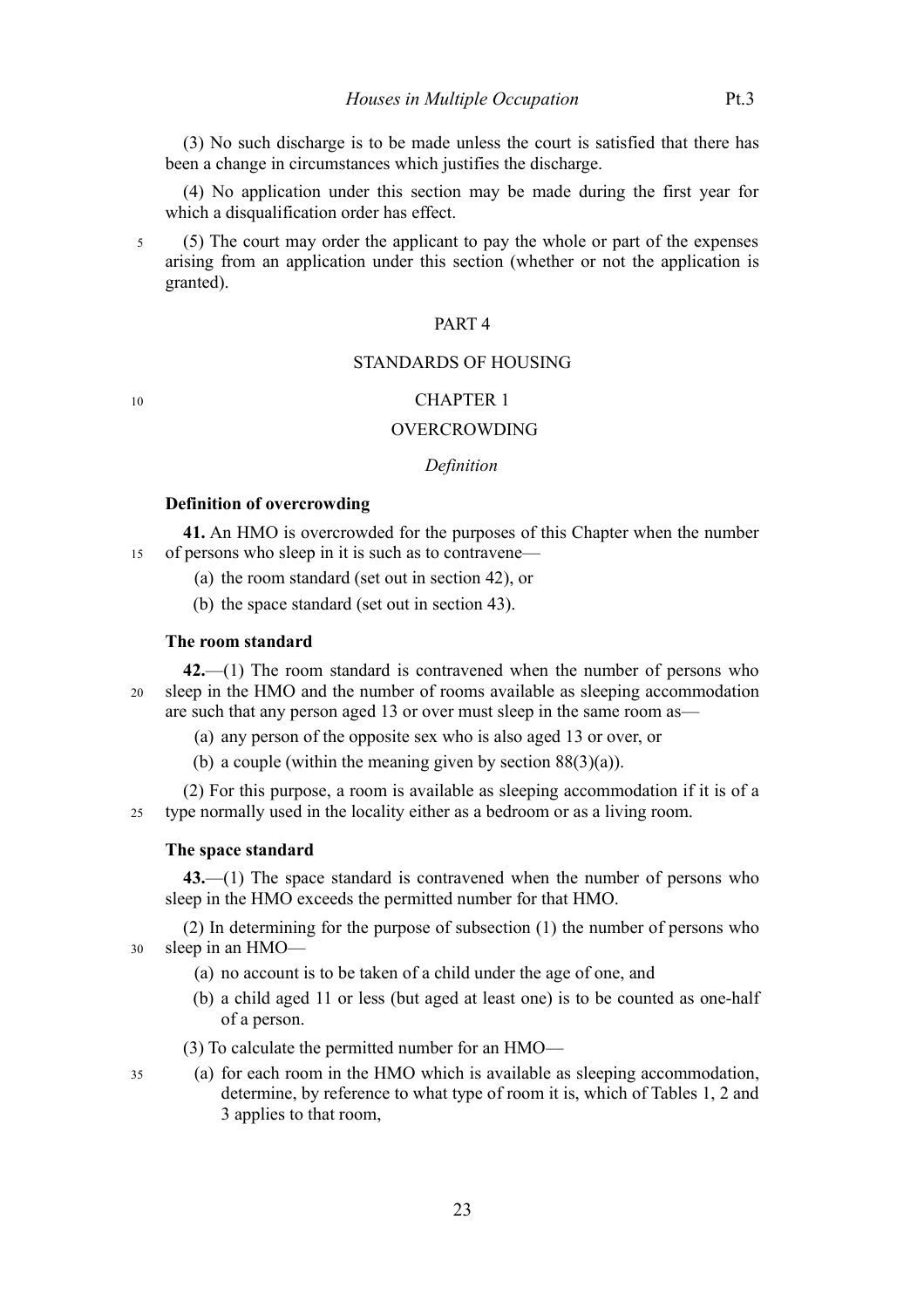(b) determine, by reference to the floor area of the room, the permitted number of persons for that room, and

(c) add together the permitted numbers for each of the rooms in the HMO. The total is the permitted number for the HMO.

| ۰,<br>I |  |
|---------|--|
| ×<br>٧  |  |

10

| Floor area of room                              | Permitted number for the room                                                    |
|-------------------------------------------------|----------------------------------------------------------------------------------|
| Less than $6.5m^2$                              | No account is to be taken of the room                                            |
| $6.5m2$ or more but less than $11m2$            |                                                                                  |
| $11m2$ or more but less than $15m2$             | 2                                                                                |
| $15m2$ or more but less than 19.5m <sup>2</sup> | 3                                                                                |
| $19.5m2$ or more                                | 4 plus one additional person for each<br>$4.5m2$ in excess of 19.5m <sup>2</sup> |

# **Table 1 - Rooms which are a bedroom (only)**

#### **Table 2 - Rooms which are a bedroom and living room**

|    | Floor area of room                    | Permitted number for the room                                                     |
|----|---------------------------------------|-----------------------------------------------------------------------------------|
| 15 | Less than $10m^2$                     | No account is to be taken of the room                                             |
|    | $10m2$ or more but less than $15m2$   |                                                                                   |
|    | $15m2$ or more but less than $19.5m2$ |                                                                                   |
|    | 19.5 $m^2$ or more                    | 3 plus one additional person for each<br>4.5m <sup>2</sup> in excess of $19.5m^2$ |

20

#### **Table 3 - Rooms which are a bedroom, living room and kitchen**

| Floor area of room                    | Permitted number for the room                                                                               |
|---------------------------------------|-------------------------------------------------------------------------------------------------------------|
| Less than $13m^2$                     | No account is to be taken of the room                                                                       |
| $13m2$ or more but less than $20.5m2$ |                                                                                                             |
| $20.5m2$ or more                      | 2 plus one additional person for each $\left  4.5 \text{m}^2 \text{ in excess of } 20.5 \text{m}^2 \right $ |

25

30

(4) For the purpose of subsection (3), a room is available as sleeping accommodation if it is of a type normally used in the locality as a bedroom, as a bedroom and living room or as a bedroom, living room and kitchen (as the case may be).

(5) The Department may make regulations which specify the manner in which the floor area of a room is to be determined for the purposes of this section.

(6) The regulations may, in particular, provide for the exclusion from computation, or the bringing into computation at a reduced figure, of floor space in a part of the room which is of less than a height specified in the regulations.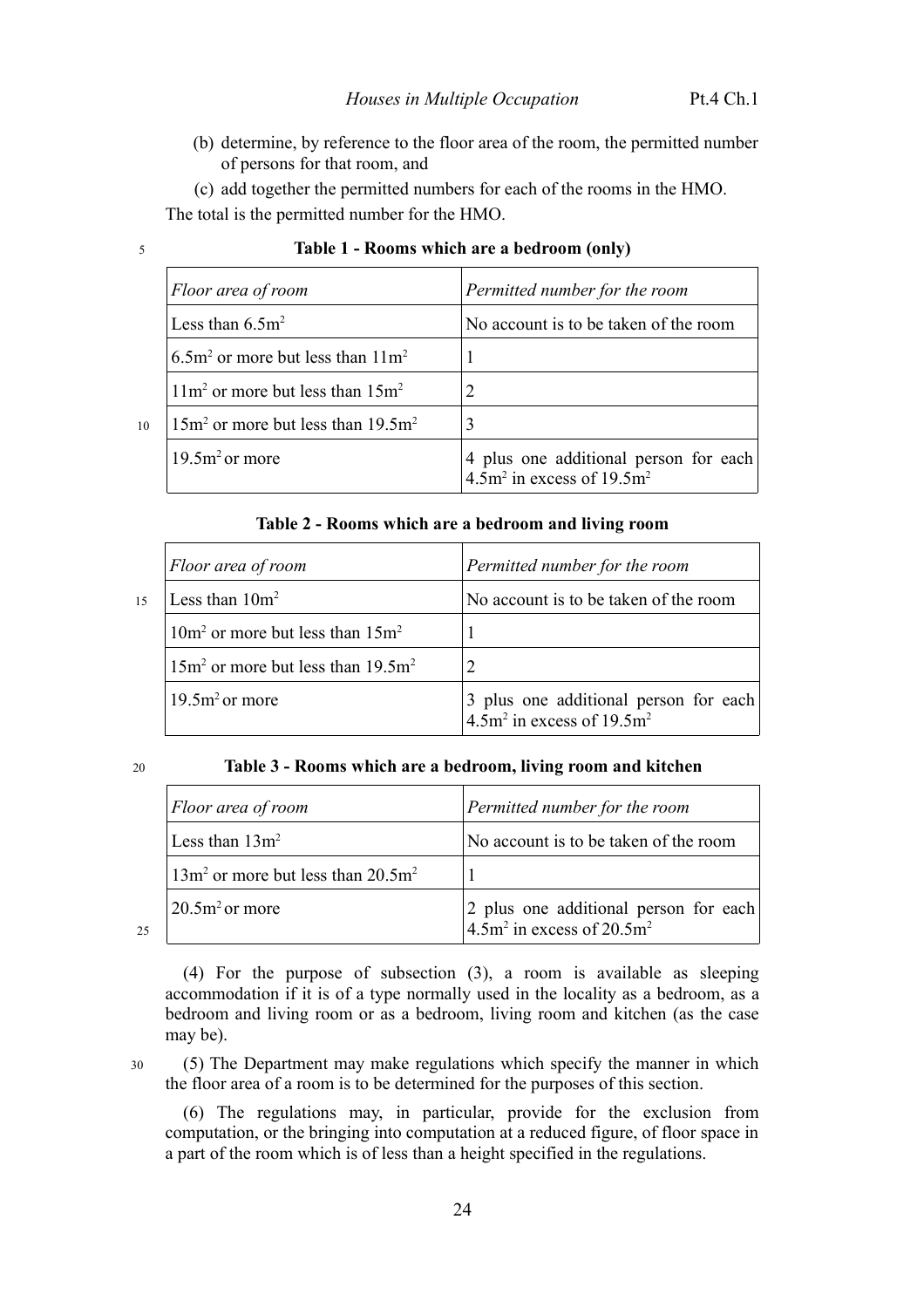(7) A certificate of the council stating the number and floor areas of the rooms in an HMO, and that the floor areas have been determined in the manner specified in regulations, is evidence for the purposes of legal proceedings of the matters stated in it.

#### *Overcrowding notices*

#### **Overcrowding notices**

5

15

20

30

- <span id="page-28-0"></span>**44.**—(1) This section applies where a council believes that—
	- (a) an HMO is overcrowded, or
	- (b) an HMO is likely to become overcrowded.
- (2) The council may issue a notice which complies with section [45](#page-28-1) (an "overcrowding notice"). 10

(3) At least 7 days before issuing an overcrowding notice, the council must serve a notice which—

- (a) states the council's belief mentioned in subsection (1),
- (b) states the grounds for that belief, and
	- (c) invites the person on whom the notice is served to make, within the period of 7 days beginning with the date of service of the notice, representations about the proposal to issue the overcrowding notice.

(4) Notice under subsection (3) must be served on—

- (a) any person appearing to the council to be the owner of the HMO;
	- (b) any person appearing to the council to be a managing agent of the HMO.
	- (5) The council must send a copy of the notice to the occupants of the HMO.

(6) In determining whether to issue an overcrowding notice, the council must have regard to any representations made within the period mentioned in subsection  $(3)(c)$ . 25

## **Contents of overcrowding notice**

<span id="page-28-1"></span>**45.**—(1) An overcrowding notice must state, in relation to each room in the HMO and in accordance with section [43—](#page-26-0)

- (a) what is the permitted number of persons for that room, or
- (b) that the room is unsuitable to be occupied as sleeping accommodation.

(2) An overcrowding notice must contain—

- (a) the requirement as to overcrowding generally (set out in section [46\)](#page-29-2), or
- (b) the requirement not to permit new residents (set out in section [47\)](#page-29-1).

(3) A council which has issued an overcrowding notice containing the requirement not to permit new residents may, at any time, withdraw that notice and issue instead an overcrowding notice containing the requirement as to overcrowding generally. 35

(4) If the permitted number for a licensed HMO (calculated in accordance with section [43\(](#page-26-0)3)) is less than the number of persons authorised to occupy the HMO as specified in the licence, the overcrowding notice must state that the council proposes to vary the licence accordingly. 40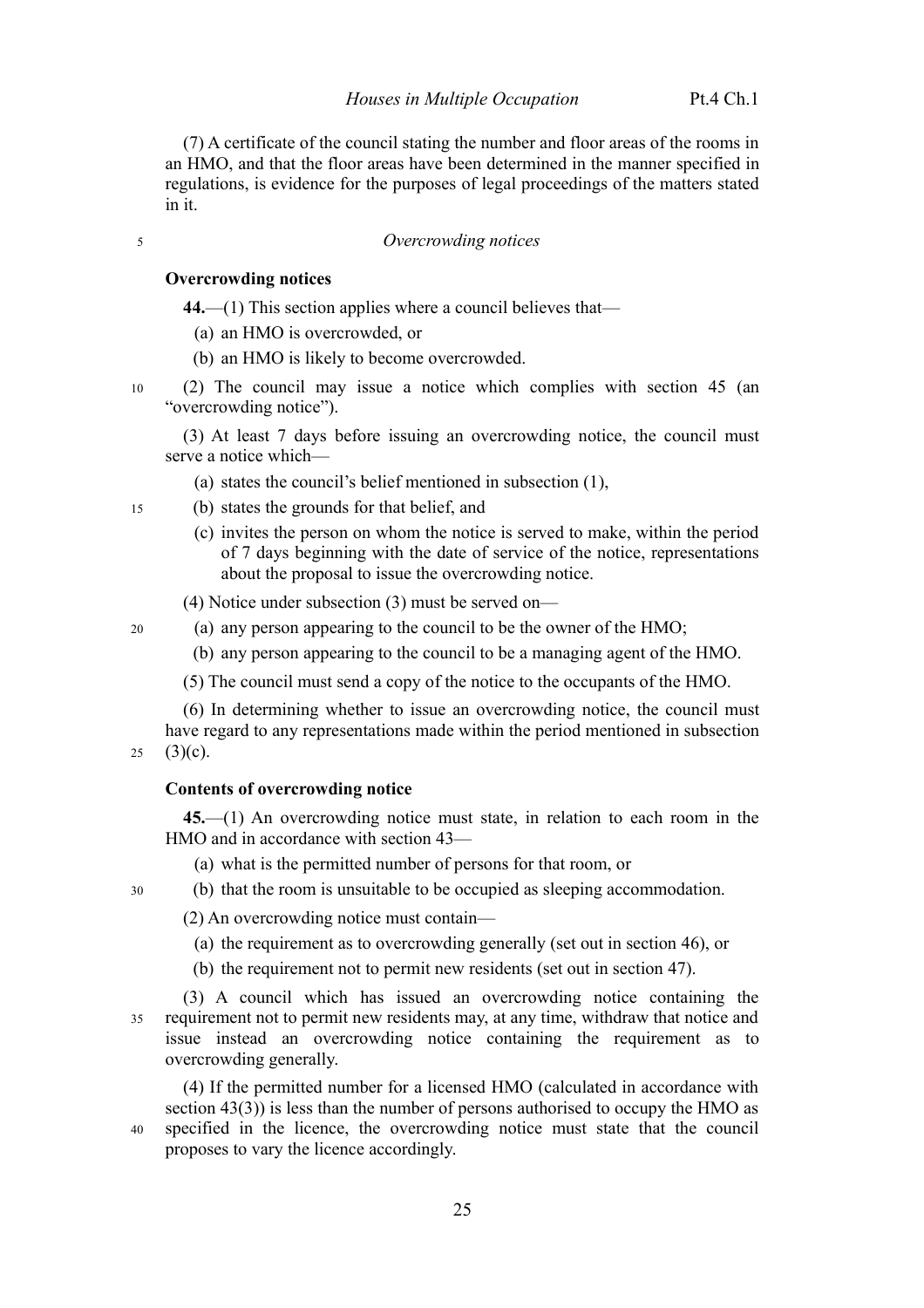(5) Schedule [4](#page-66-0) (procedure for varying or revoking licences) does not apply to a proposal to vary a licence under subsection (4); but the proposal does not have effect unless and until the overcrowding notice becomes operative in accordance with paragraph 2 of Schedule [5.](#page-69-0)

(6) An overcrowding notice may state that its operation is suspended in accordance with paragraph 4 of Schedule [5.](#page-69-0) 5

#### **Requirement as to overcrowding generally**

10

<span id="page-29-2"></span>**46.—**(1) The requirement as to overcrowding generally is that the person on whom the notice is served must refrain from—

- (a) permitting any room to be occupied as sleeping accommodation otherwise than in accordance with the overcrowding notice, and
	- (b) permitting such number of persons to occupy the HMO as sleeping accommodation that it is not possible to comply with the room standard (see section [42\)](#page-26-1).
- (2) The reference in subsection (1)(b) to complying with the room standard is to doing so on the assumption that— 15
	- (a) the persons occupying the HMO as sleeping accommodation sleep only in rooms for which a maximum is set by the notice, and
	- (b) the maximum set for each room is not exceeded.

#### **Requirement not to permit new residents**  20

<span id="page-29-1"></span>**47.—**(1) The requirement not to permit new residents is that the person on whom the notice is served must refrain from—

- (a) permitting any room to be occupied by a new resident as sleeping accommodation otherwise than in accordance with the notice, and
- (b) permitting a new resident to occupy any part of the HMO as sleeping accommodation if the result of doing so is that it is not possible to comply with the room standard (see section [42\)](#page-26-1).  $25$

(2) In subsection (1) "new resident" means a person who was not an occupier of the HMO immediately before the notice was served.

- (3) The reference in subsection  $(1)(b)$  to complying with the room standard is to doing so on the assumption that— 30
	- (a) the persons occupying the HMO as sleeping accommodation sleep only in rooms for which a maximum is set by the notice, and
	- (b) the maximum set for each room is not exceeded.

#### **Notice requiring further information**  35

<span id="page-29-0"></span>**48.—**(1) A council that issues an overcrowding notice in relation to an HMO may issue a notice under this section (an "information notice") in relation to that HMO.

(2) An information notice is a notice that requires the person on whom it is served to supply to the council a statement giving all or any of the following particulars— 40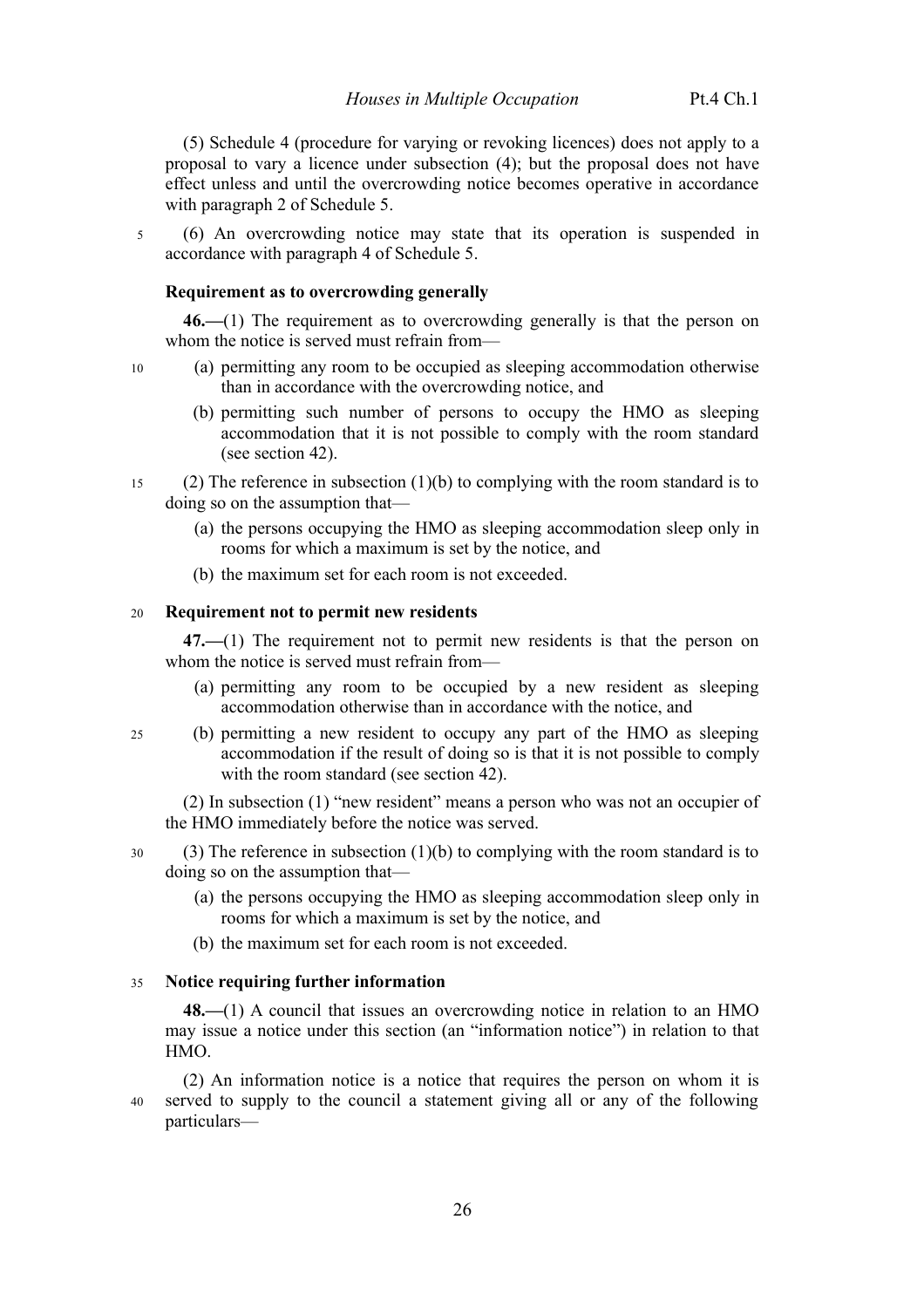- (a) the number of individuals who are, on a date specified in the notice, occupying any part of the HMO as sleeping accommodation;
- (b) the names of those individuals;
- (c) the number of households to which the individuals belong;
- (d) the relationships between the individuals, and the household to which each individual belongs; and
	- (e) the rooms used by the individuals and households respectively.
	- (3) An information notice may be served on—
	- (a) any person on whom the overcrowding notice is required to be served under paragraph 1 of Schedule [5,](#page-69-0) or
	- (b) any person to whom a copy of the overcrowding notice is required to be sent under that paragraph.
	- (4) An information notice must require the statement to be supplied—
		- (a) in writing, and

(b) within 7 days of the date of the notice or such longer period as the council 15

may specify in the notice. (5) An information notice may be combined with, or issued after, the

overcrowding notice.

## **Information notice: supplementary provisions**

**49.—**(1) A person commits an offence if the person— 20

- (a) refuses or fails to provide information as required by an information notice, and
- (b) does not have a reasonable excuse for that refusal or failure.

(2) A person commits an offence if—

- (a) the person provides information in response to an information notice, 25
	- (b) the information is false or misleading in a material particular, and
	- (c) the person knows that it is, or is reckless as to whether it is, false or misleading.

(3) A person guilty of an offence under subsection (1) or (2) is liable on summary conviction to a fine not exceeding level 2 on the standard scale. 30

(4) Information provided by a person in response to an information notice may be used in criminal proceedings as evidence against the person only where subsection (5) or (6) applies.

(5) This subsection applies where the person is being prosecuted for an offence under Article 7 or 10 of the Perjury (Northern Ireland) Order 1979 (false statutory declarations and other false unsworn statements). 35

(6) This subsection applies where the person is being prosecuted for any other offence and—

- (a) in giving evidence the person makes a statement inconsistent with the information provided in response to the notice, and
- (b) evidence relating to that information is adduced, or a question about it is asked, by or on behalf of the person.

10

40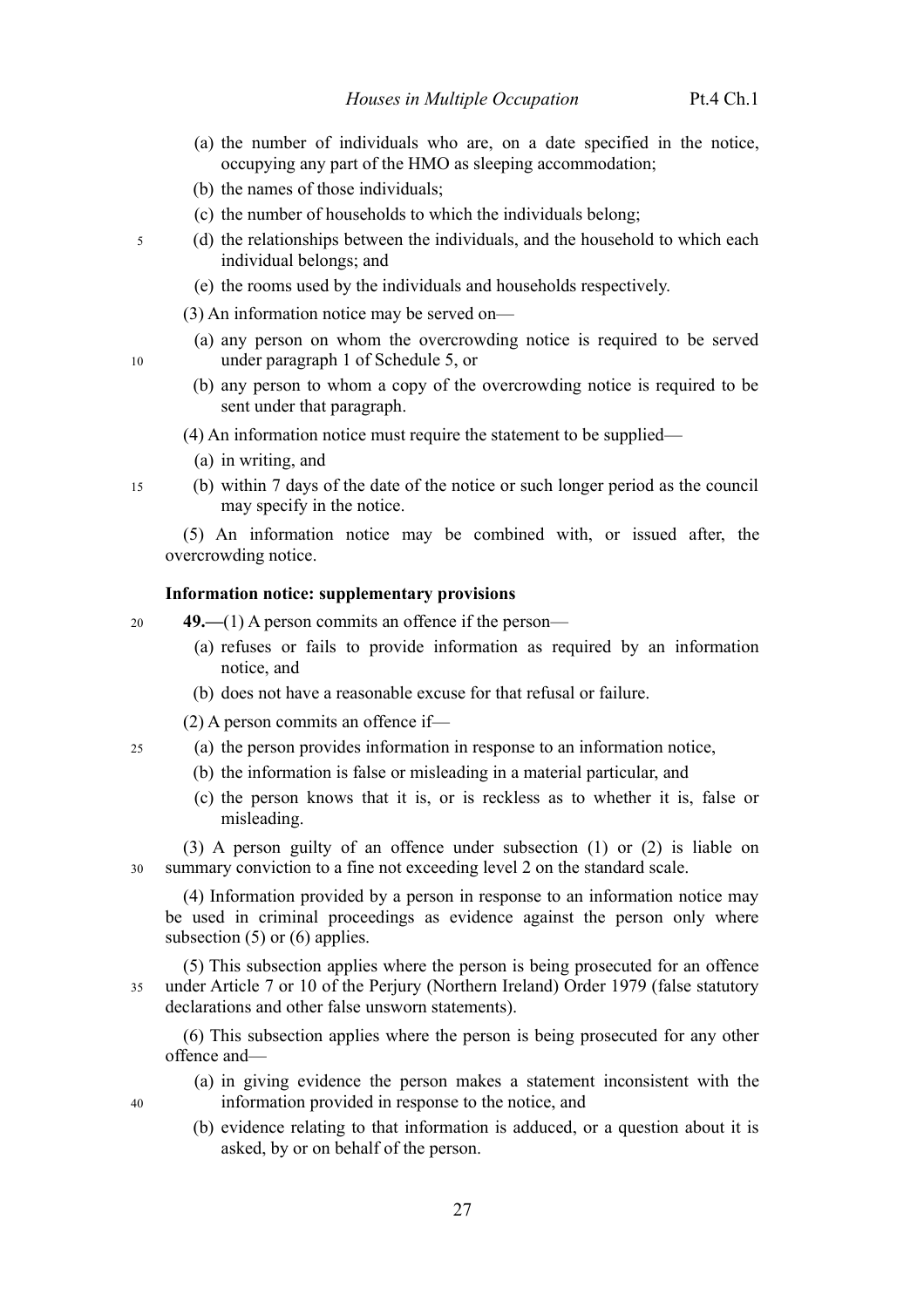# CHAPTER 2

# SUITABILITY FOR NUMBERS IN OCCUPATION

#### <span id="page-31-0"></span>**Suitability notice**

**50.**—(1) This section applies where the council determines that an HMO is not suitable for occupation by the number of persons whom the council knows, or believes, to be occupying it. 5

(2) The council may issue a notice which complies with section [51](#page-31-1) (a "suitability notice").

(3) In making a determination under subsection (1), the council must have regard to— 10

- (a) the minimum standards set under section [13\(](#page-12-0)3) for the accommodation's condition, facilities or equipment for that number of persons, and
- (b) the extent (if any) to which the HMO falls short of the provisions of building regulations.
- (4) In having regard to the minimum standards referred to in subsection (3)(a), the council— 15
	- (a) cannot be satisfied that the HMO is suitable if the council considers that it fails to meet the standards, but
	- (b) may decide that the HMO is not suitable for occupation by that number even if it does meet the standards.

#### **Contents of suitability notice**

<span id="page-31-1"></span>**51.**—(1) A suitability notice must specify what the council considers to be the maximum number of persons by whom the HMO is suitable to be occupied.

(2) A suitability notice must contain—

- (a) the general occupancy requirement (set out in section  $52(1)$ ), or 25
	- (b) the new residents' occupancy requirement (set out in section [52\(](#page-32-1)2)).

(3) A suitability notice may also contain a statement of remedial work (see section [53\)](#page-32-0).

(4) If, in relation to a licensed HMO, the number of persons specified under subsection (1) differs from the number of persons authorised to occupy the HMO as specified in the licence, the suitability notice must state that the council proposes to vary the licence accordingly. 30

(5) Schedule [4](#page-66-0) (procedure for varying or revoking licences) does not apply to a proposal to vary a licence under subsection (4); but the proposal does not have effect unless and until the suitability notice becomes operative in accordance with paragraph 2 of Schedule [5.](#page-69-0) 35

(6) A suitability notice may state that its operation is suspended in accordance with paragraph 4 of Schedule [5.](#page-69-0)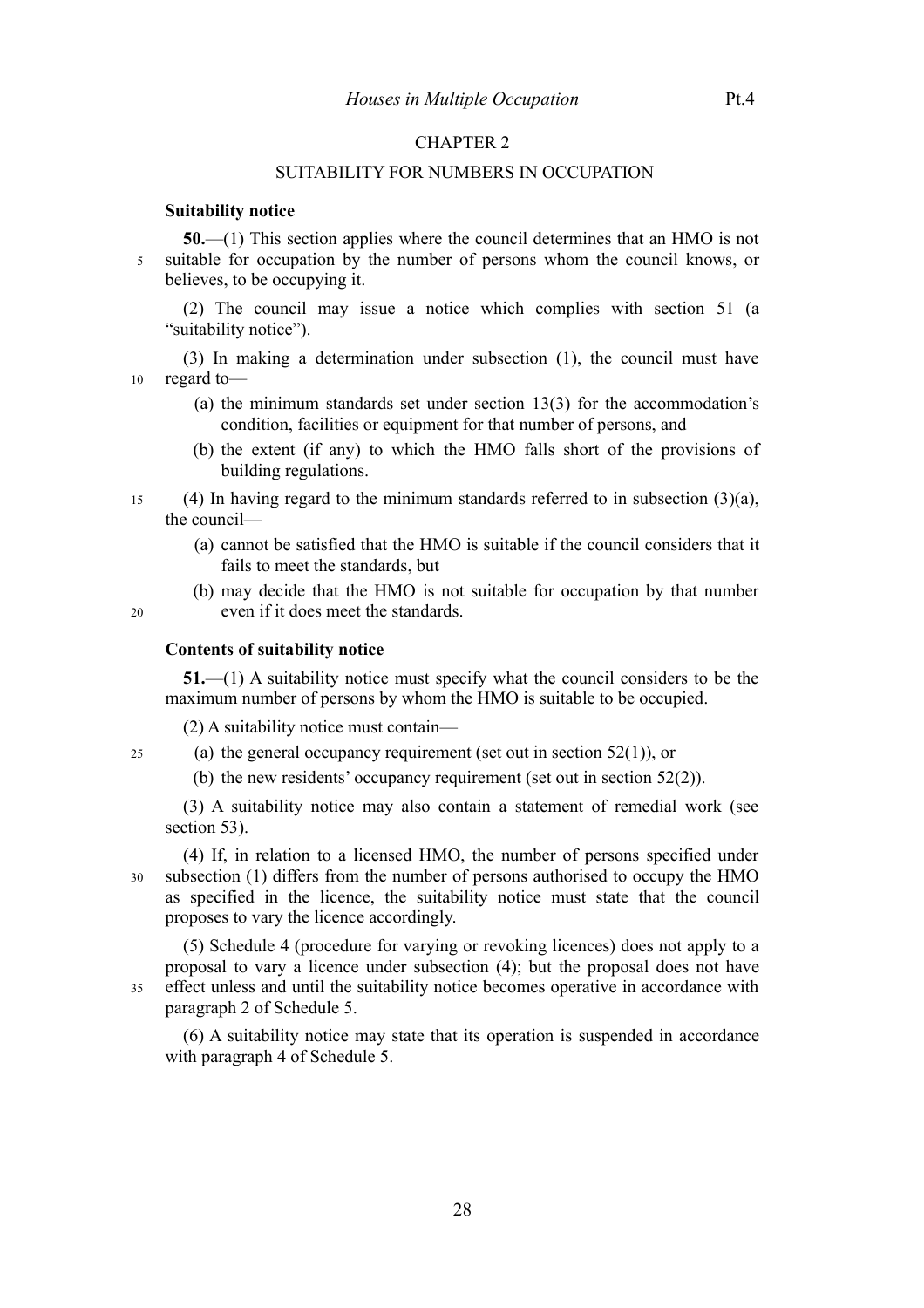## **Occupancy requirements**

<span id="page-32-1"></span>**52.**—(1) The general occupancy requirement is that the person on whom the notice is served must refrain from permitting more than the maximum number of persons to occupy the HMO.

- (2) The new residents' occupancy requirement is that the person on whom the notice is served must refrain from permitting any new resident to occupy the HMO if that person's occupation results in the HMO being occupied by more than the maximum number of persons. 5
	- (3) In this section—
	- (a) the "maximum number of persons" is the number stated in the notice in accordance with section [51\(](#page-31-1)1), and
		- (b) "new resident" means a person who was not an occupier of the HMO immediately before the notice was served.

#### <span id="page-32-0"></span>**Statement of remedial work**

**53.**—(1) A statement of remedial work is a statement of work which the council 15

10

 $20$ 

 $25$ 

40

- considers would, if carried out in or to the HMO, make it suitable for occupation  $b$ v— (a) the number of persons whom the council knows or believes to be
	- occupying it, or
- (b) such smaller number of persons as is specified in the statement.

(2) A statement of remedial work must state that, if the work is carried out by a date specified in the statement, the suitability notice will be revoked under paragraph 7(3) of Schedule [5.](#page-69-0)

(3) A date specified under subsection (2)—

- (a) must be not less than 21 days after the date on which the notice takes effect*,* and
	- (b) must not be earlier than the date by which the council reasonably considers that the work can be completed.

(4) A statement of remedial work may also specify particular steps which the council requires to be taken in carrying out that work. 30

(5) A statement of remedial work may not specify any fire safety measures within the meaning of the Fire and Rescue Services (Northern Ireland) Order 2006.

(6) Part 1 of Schedule [3](#page-62-0) applies to a suitability notice that includes a statement of remedial work. 35

## CHAPTER 3

#### HAZARDS

#### **Definition of hazard**

**54.**—(1) For the purposes of this Chapter, there is a "hazard" in an HMO if—

- (a) there is a risk of harm of a prescribed description to the health or safety of an actual or potential occupier of the HMO, and
- (b) the risk arises from a deficiency—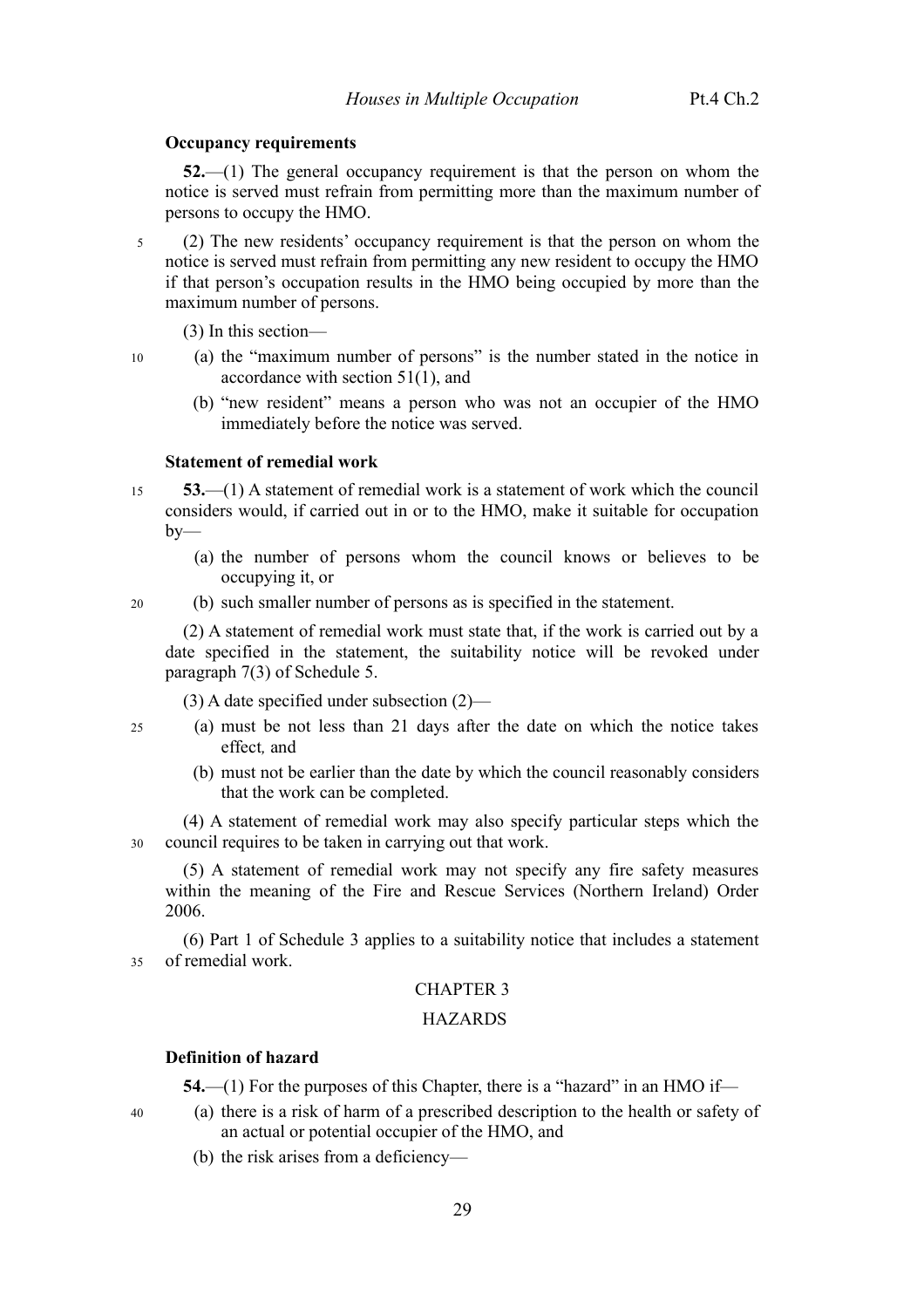- (i) in the accommodation which forms the HMO,
- (ii) in any building or land of which that accommodation forms part, or
- (iii) in any building or land in the vicinity of that accommodation.

(2) It does not matter whether the deficiency arises as a result of the construction of any building, an absence of maintenance or repair, or otherwise. 5

(3) "Prescribed" means prescribed by regulations made by the Department.

## **Hazard notice**

**55.—**(1) If the council is satisfied that a hazard exists in an HMO, the council may issue a notice which complies with sections [56](#page-33-0) and [57](#page-34-0) (a "hazard notice").

(2) A hazard notice may relate to more than one hazard in the same HMO or in the same building containing one or more flats. 10

(3) If the council is satisfied that the hazard (or one of the hazards) in relation to which a hazard notice is issued involves an imminent risk of serious harm to the health or safety of any of the occupiers of the HMO or any other living accommodation, the notice may state—

- (a) that it is an "emergency hazard notice", and
- (b) that it is to come into operation immediately.

(4) For provisions under which an emergency hazard notice is treated differently from other hazard notices, see—

20

15

- (a) section [57\(](#page-34-0)3) and paragraph 4(1) of Schedule [5](#page-69-0) (suspension of notices);
	- (b) paragraph 1(2) and (4) of Schedule [5](#page-69-0) (service of emergency hazard notices);
	- (c) paragraph 2(3) of that Schedule (date of operation of such notices).

#### <span id="page-33-0"></span>**Contents of hazard notice: prohibitions**

- **56.**—(1) A hazard notice is a notice imposing such prohibition (or prohibitions) on the use of any premises as the council considers appropriate in view of the hazard or hazards to which the notice relates. 25
	- (2) The notice must specify—
	- (a) each prohibition, and
- 30

(b) the premises in relation to which each prohibition is imposed.

(3) A hazard notice may impose a prohibition on the use of premises as follows—

- (a) if the hazard is in an HMO which is not a flat, the notice may impose a prohibition on the use of the HMO;
- (b) if the hazard is in a flat or flats, the notice may impose a prohibition on the use of the flat or flats, or on the use of the building containing the flat or flats (or any part of that building) or any external common parts. 35

(4) But a hazard notice may not, by virtue of subsection (3)(b), prohibit use of any part of the building or its external common parts that is not included in the HMO in which the hazard exists, unless the council is satisfied— 40

(a) that the deficiency from which the hazard arises is situated there, and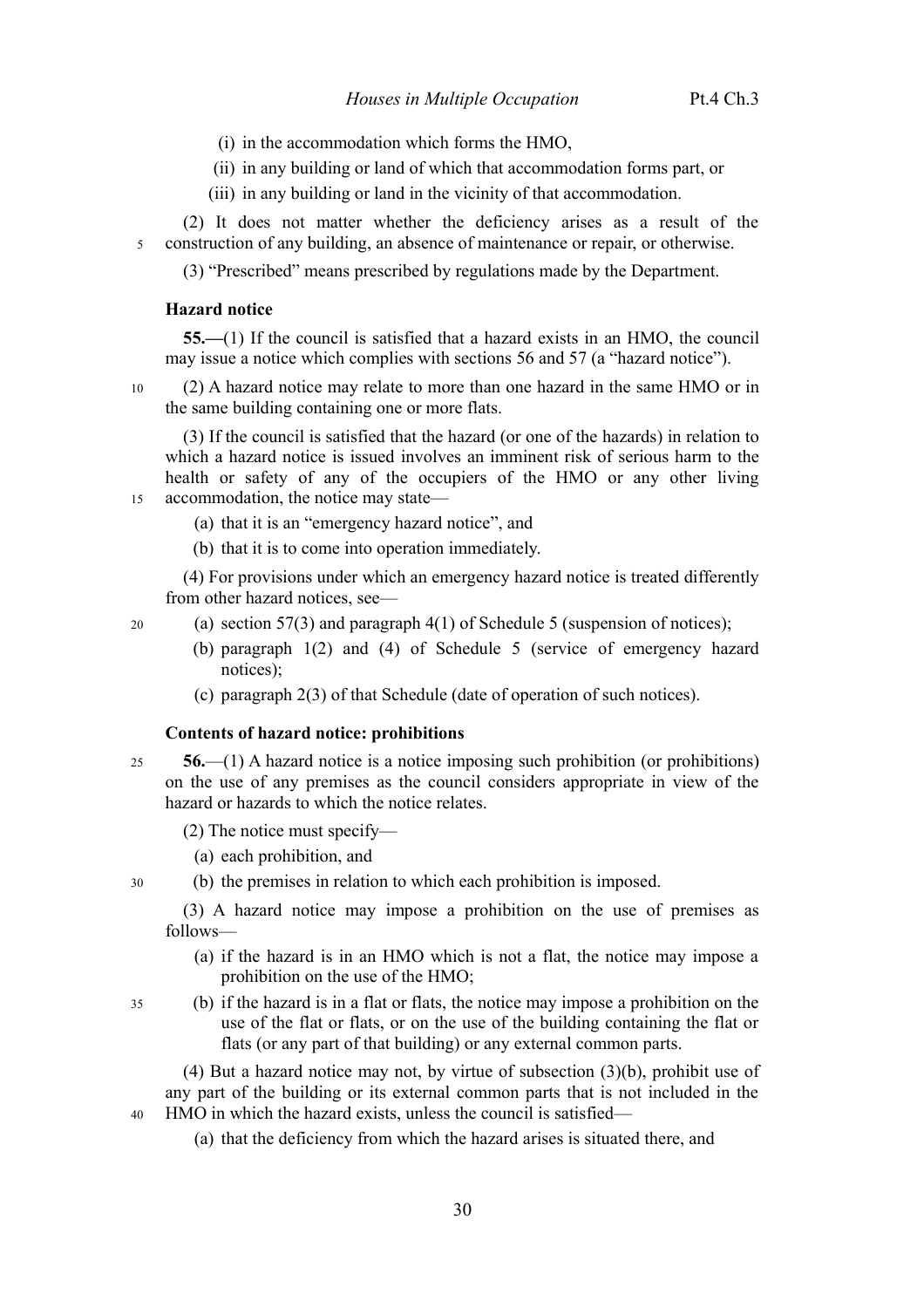(b) that it is necessary for such use to be prohibited in order to protect the health or safety of any actual or potential occupiers of one or more of the flats.

(5) A prohibition may prohibit use of the premises, or of any part of the premises, either— 5

- (a) for all purposes, or
- (b) for any particular purpose,

except (in either case) to the extent to which any use of the premises or part is approved by the council.

As to approvals by the council, see section [59.](#page-35-1) 10

(6) A prohibition imposed by virtue of subsection (5)(b) may, in particular, relate to—

- (a) occupation of the premises or part by more than a particular number of households or persons; or
- (b) occupation of the premises or part by particular descriptions of persons. 15

#### **Contents of hazard notices: other matters**

<span id="page-34-0"></span>**57.**—(1) A hazard notice must specify, in relation to the hazard (or each of the hazards) to which it relates—

- (a) the nature of the hazard,
- (b) the HMO in which it exists, and
	- (c) the deficiency giving rise to the hazard.
	- (2) A hazard notice may contain a works requirement (see section [58\)](#page-34-1).
	- (3) A hazard notice must specify the date on which the notice is made.

(4) A hazard notice (other than an emergency hazard notice) may state that its operation is suspended in accordance with paragraph 4 of Schedule [5.](#page-69-0)  $25$ 

#### **Works requirement**

20

30

35

<span id="page-34-1"></span>**58.**—(1) A works requirement is a requirement that the owner carry out work in or to the HMO or other premises for the purpose of removing the hazard.

(2) A hazard notice that includes a works requirement must specify—

- (a) the work to be carried out, and
	- (b) a date by which the work must be completed.
	- (3) Different dates may be specified for different work.
	- (4) A date specified under subsection  $(2)(b)$ 
		- (a) must be not less than 21 days after the date on which the notice takes effect, and
		- (b) must not be earlier than the date by which the council reasonably considers that the work can be completed.

(5) A hazard notice that includes a works requirement must state that, if the work is carried out by the date specified in it (or, where more than one date is specified, the last of them), the hazard notice will be revoked under paragraph 7(4) of Schedule [5.](#page-69-0) 40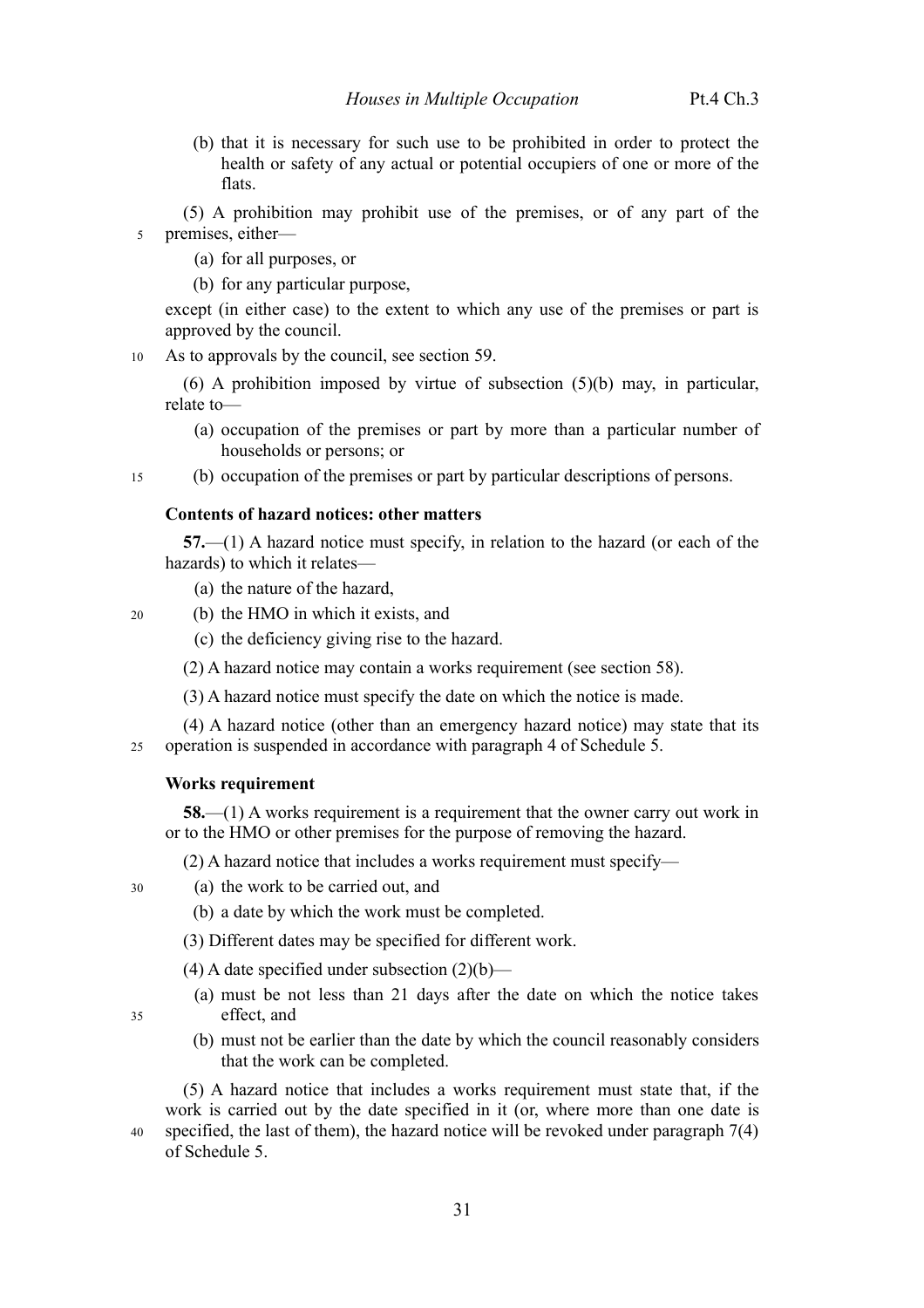(6) A hazard notice that includes a works requirement may also specify particular steps which the council requires to be taken in carrying out that work.

(7) A hazard notice may not require the owner to take any fire safety measures within the meaning of the Fire and Rescue Services (Northern Ireland) Order 2006. 5

(8) Parts 1 and 2 of Schedule [3](#page-62-0) apply to a hazard notice that includes a works requirement.

## <span id="page-35-1"></span>**Approvals as to use of premises**

**59.**—(1) Any approval of the council for the purposes of section [56\(](#page-33-0)5) must not be unreasonably withheld. 10

(2) If the council refuses to give any such approval, it must notify the person applying for it of—

- (a) the decision,
- (b) the reasons for the decision,
- (c) the right to appeal against the decision under subsection (3), and

(d) the period within which an appeal may be made.

(3) The person applying for the approval may appeal to a court of summary jurisdiction against the decision within the period of 21 days beginning with the date on which the notice under subsection (2) was served.

20

15

#### CHAPTER 4

#### FURTHER PROVISION ABOUT NOTICES UNDER THIS PART

#### **Offences**

<span id="page-35-0"></span>**60.**—(1) A person commits an offence if the person—

- (a) contravenes a requirement in an overcrowding notice, and
- (b) does not have a reasonable excuse for doing so. 25

(2) A person commits an offence if the person—

- (a) contravenes a general occupancy requirement or a new residents' occupancy requirement in a suitability notice, and
- (b) does not have a reasonable excuse for doing so.
- (3) A person guilty of an offence under subsection (1) or (2) is liable on summary conviction— 30
	- (a) to a fine not exceeding £20,000, and
	- (b) to a further fine not exceeding £50 for every day or part of a day after conviction on which the person contravenes the requirement in question.
- (4) A person commits an offence if the person— 35
	- (a) knows that a hazard notice has become operative in relation to any specified premises,
	- (b) uses the premises, or permits the premises to be used, in contravention of the notice, and
- (c) does not have a reasonable excuse for so using the premises or (as the case may be) permitting them to be so used. 40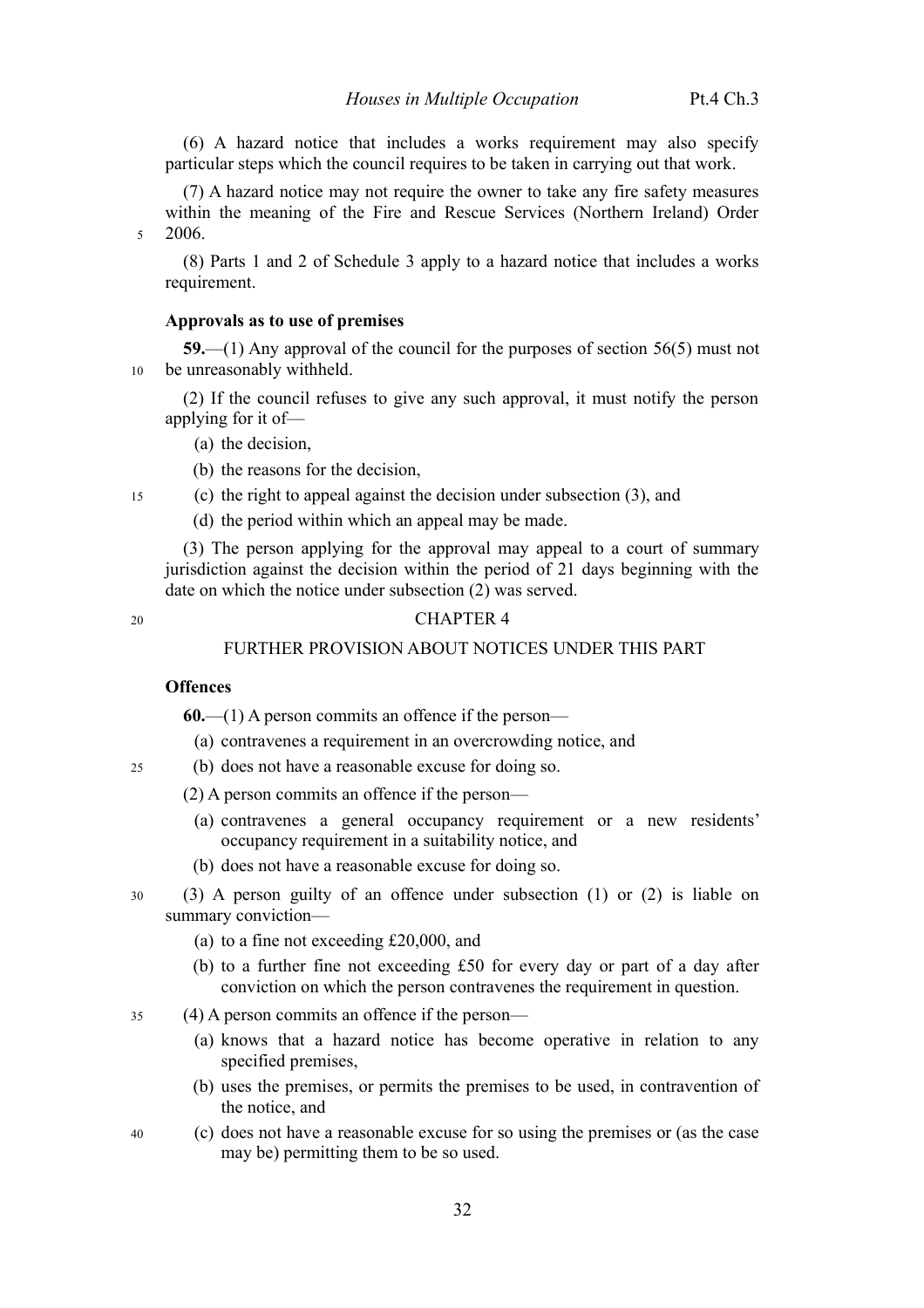(5) A person guilty of an offence under subsection (4) is liable on summary conviction—

- (a) to a fine not exceeding £20,000, and
- (b) to a further fine not exceeding £50 for every day or part of a day after conviction on which the person so uses the premises or permits them to be so used.

(6) If the owner of an HMO fails to carry out work specified in a works requirement in a hazard notice by the date specified in relation to that work, the owner commits an offence.

(7) A person guilty of an offence under subsection (6) is liable on summary conviction to a fine not exceeding level 3 on the standard scale. 10

# **Further provision**

5

15

<span id="page-36-1"></span>**61.** Schedule [5](#page-69-0) makes further provision about notices under this Part.

### PART 5

## SUPPLEMENTARY

## *HMO register*

# **HMO register**

<span id="page-36-0"></span>**62.**—(1) Every council must keep a register containing the information required by subsections (2) to (4).

- (2) The register must contain details of each application for an HMO licence made to the council, including— 20
	- (a) the name of the applicant,
	- (b) the address of the living accommodation in question,
	- (c) the name of any managing agent specified in the application,

(d) the date on which the application was made.  $25$ 

(3) The register must contain a note of the council's decision on each application, including in the case of decision to grant a licence—

- (a) the name of the licence holder;
- (b) the number of persons authorised to occupy the HMO (as specified in the licence under section  $7(3)(c)$ ;

30

35

- (c) any conditions included in the licence;
- (d) any variation, revocation or surrender of the licence under section [22,](#page-17-1) [23](#page-17-0) or [27.](#page-19-0)
- (4) The register must contain a note of—

(a) any revocation order or disqualification order made in relation to the HMO, its owner or any managing agent of it;

(b) any Part 4 notice issued in respect of the HMO.

(5) The register may contain such other information as the council considers appropriate.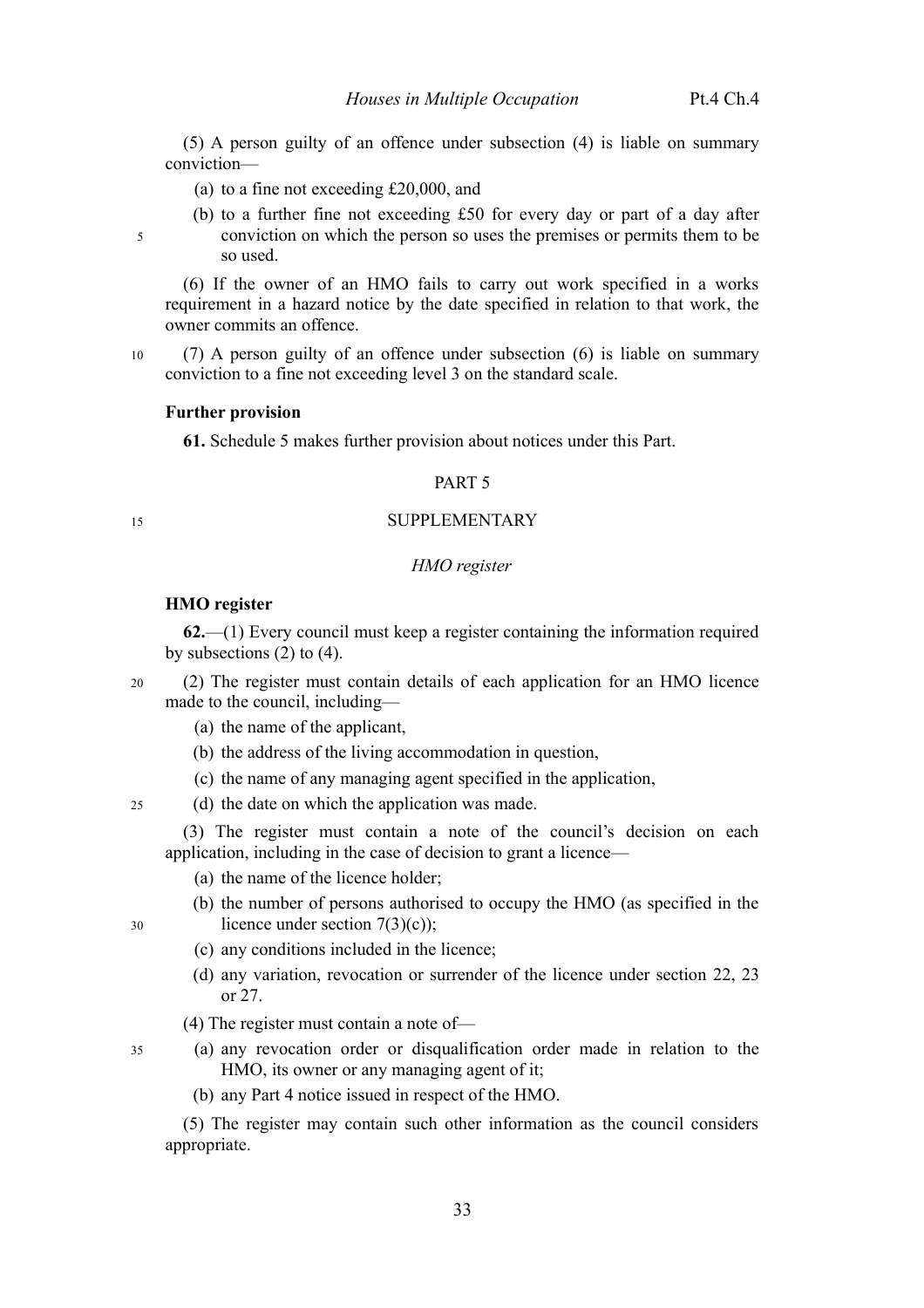(6) The council must exclude from its register any information which it would otherwise enter in the register, if the council considers that entering the information is likely to jeopardise—

- (a) the safety or welfare of any person, or
- (b) the security of any premises.

(7) The council must make any entry relating to an HMO available for inspection, by any person who falls within subsection (9) in relation to that entry—

- (a) at its head office at all reasonable times, and
- (b) in such other manner as the council considers appropriate.
- (8) The council must supply a certified copy of an entry relating to an HMO to any person who falls within subsection (9) in relation to that entry and requests such a copy. 10

(9) A person falls within this subsection in relation to an entry if the person appears to the council—

- (a) to have an interest or prospective interest in the HMO, 15
	- (b) to be a resident of the HMO, or
	- (c) to be otherwise sufficiently concerned with the information contained in the entry.
	- $(10)$  In subsection  $(9)$ , an "interest" is—
- (a) a freehold or leasehold estate; 20
	- (b) a mortgage, charge or lien.
	- (11) The council must, on the request of any statutory authority—
		- (a) make its register available for inspection by the authority;
	- (b) supply a certified copy of its register, or of an extract from it, to the authority.

 $25$ 

5

(12) The council may charge a reasonable fee for supplying a copy under subsection (8) or (11) (see also section [84](#page-50-0) in relation to such fees).

(13) A copy of a register, or of an entry in or other extract from a register, which is certified by an officer of the council to be a true copy is evidence of the matters contained in it. 30

## *Code of practice*

## <span id="page-37-0"></span>**Code of practice**

**63.**—(1) The Department may make regulations approving a code of practice laying down standards of conduct and practice to be followed with regard to the management of houses in multiple occupation. 35

(2) The standards laid down in the code may, in particular, relate to—

- (a) the repair, maintenance, cleansing and good order of—
	- (i) all means of water supply and drainage in the house,
	- (ii) all means of escape from fire and all apparatus, systems and other things provided by way of fire precautions,
	- (iii) kitchens, bathrooms and water closets,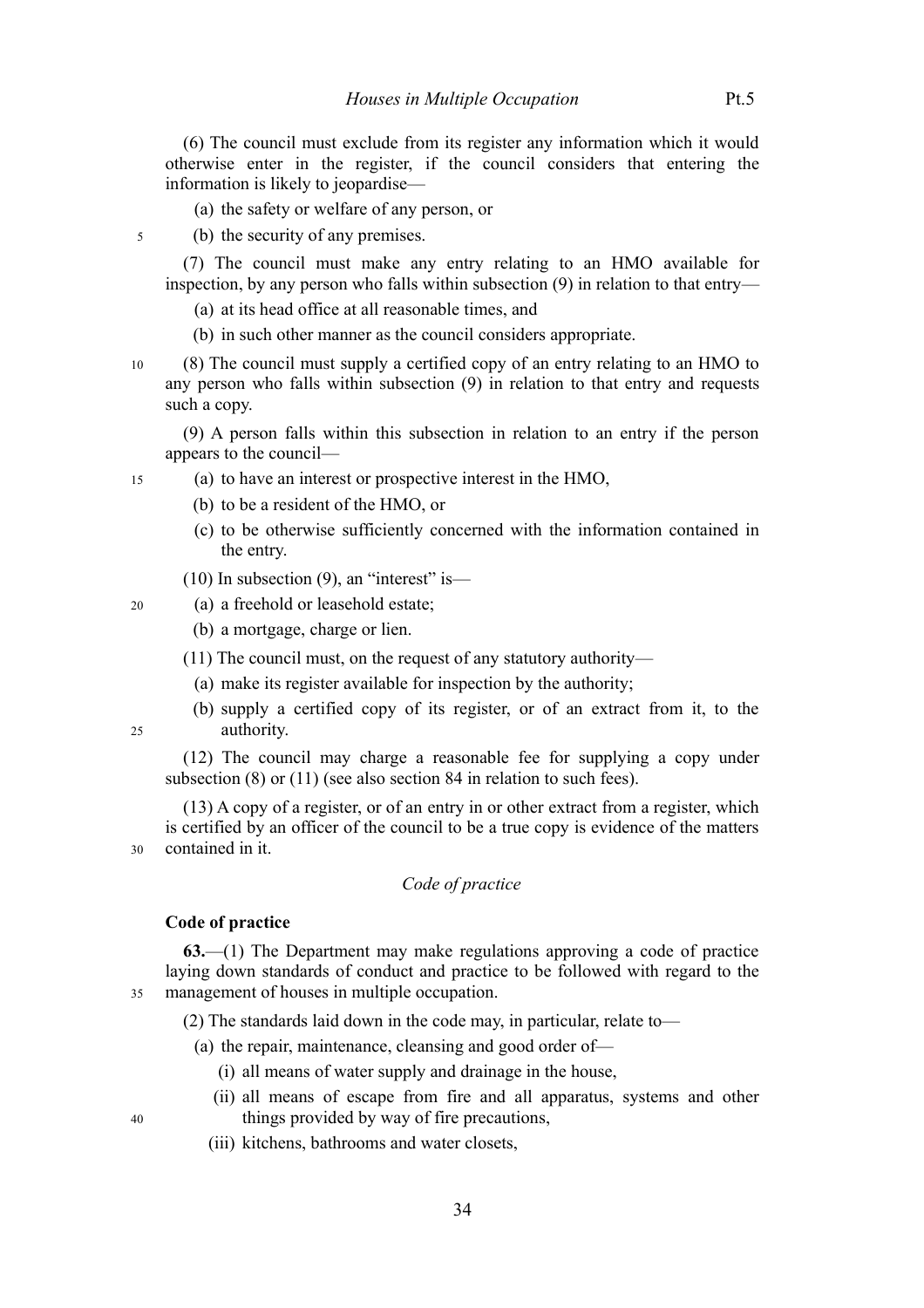- (iv) sinks and wash-basins,
- (v) staircases, corridors and passage ways, and
- (vi) outbuildings, yards and gardens;
- (b) the making of satisfactory arrangements for the disposal of refuse and litter from the house; and
- (c) the making of satisfactory arrangements to ensure that all means of escape from fire are kept clear of obstructions.
- (3) The code may—
- (a) specify the persons who are, for the purposes of the code, to be treated as the managers of houses;
- (b) impose a duty on the person managing the house to cause a copy of the code to be displayed in a suitable position in the house.
- (4) The Department may by regulations—
	- (a) approve a modification of a code of practice under this section, or
- (b) withdraw its approval of such a code or modification.

(5) The code, and any modification, may be prepared by the Department or by another person.

(6) The Department may approve a code of practice or a modification of a code only if satisfied that—

20

25

5

10

15

(a) the code or modification has been published (whether by the Department or by another person) in a manner that the Department considers appropriate for the purpose of bringing the code or modification to the attention of those likely to be affected by it, or

(b) arrangements have been made for the code or modification to be so published.

(7) Before approving a code of practice or a modification of a code, the Department must consult—

- (a) persons involved in the management of HMOs, or such persons as appear to the Department to be representative of them, and
- (b) persons occupying HMOs, or such persons as appear to the Department to be representative of them. 30

(8) A failure to comply with a code of practice for the time being approved under this section—

- (a) does not of itself make a person liable to civil or criminal proceedings, but
- (b) in accordance with section  $10(4)$ (e), may be taken into account as a relevant matter in deciding whether a person is a fit and proper person for the purposes of this Act. 35

*Fixed penalty as alternative to prosecution*

## <span id="page-38-0"></span>**Fixed penalty: service of notice**

**64.**—(1) This section applies where an authorised officer of a council has reason to believe that a person has committed an offence under any of the following provisions— 40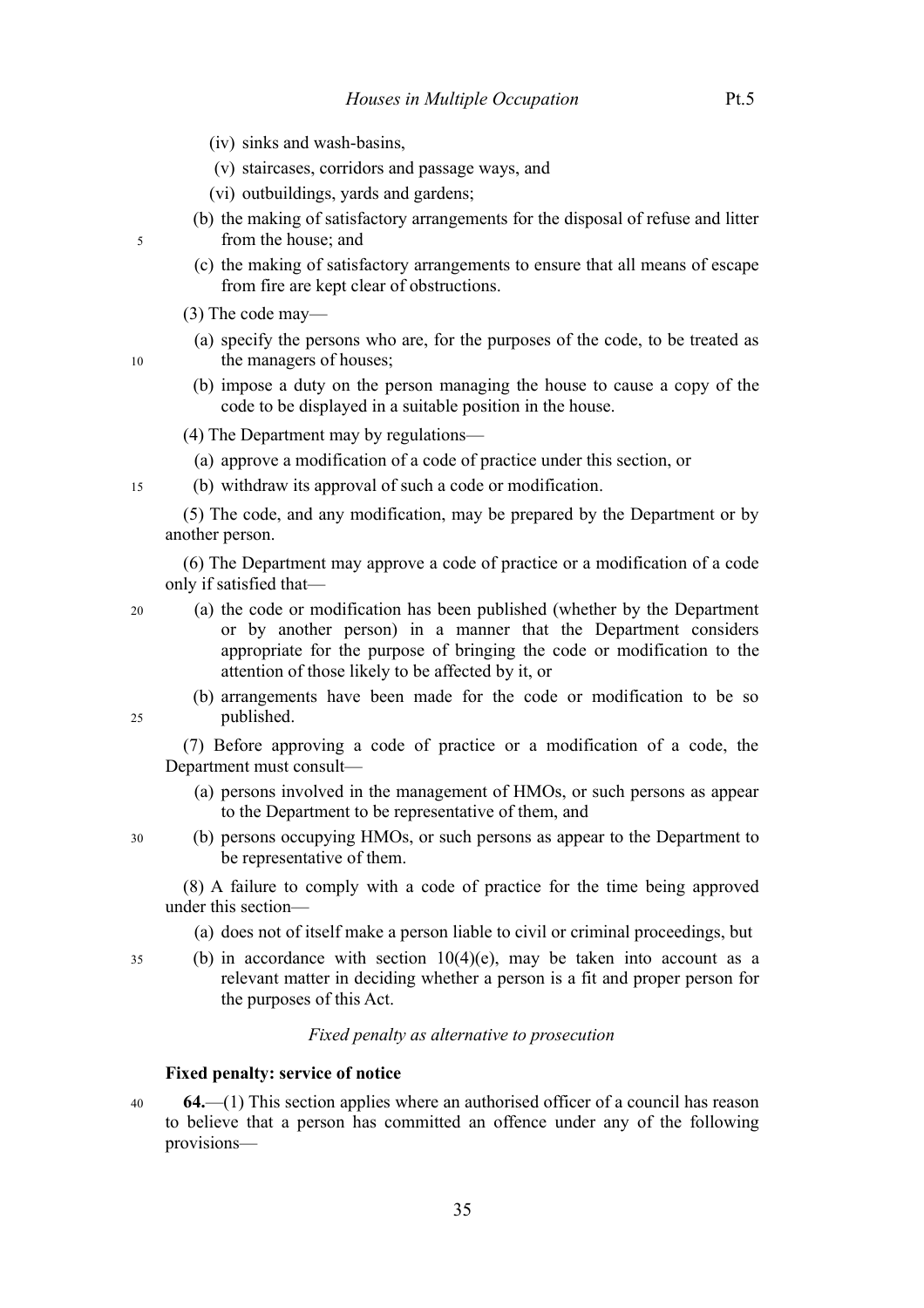- (a) section [30,](#page-21-1) [31,](#page-21-0) [32](#page-22-1) or [33;](#page-22-0)
- (b) section [37\(](#page-24-0)1);
- (c) section [49;](#page-30-0)
- (d) section [60;](#page-35-0)
- (e) section [75;](#page-46-0)
	- (f) section  $80(5)$ ;
	- $(g)$  section [82\(](#page-49-0)4);
	- (h) paragraph 14 of Schedule [2;](#page-57-0)
	- (i) paragraph 8 of Schedule [3.](#page-62-0)
- (2) The officer may serve on the person a notice which— 10
	- (a) offers the person the opportunity of discharging any liability to conviction for the offence by payment of a fixed penalty,
	- (b) contains the information required by subsections (3) to (5) and (7),
	- (c) contains such other information as may be specified in regulations made by the Department, and

15

5

(d) is in such form as the council specifies by general notice.

(3) The notice must give particulars of the circumstances alleged to constitute the offence.

(4) The notice must state the amount of the fixed penalty, which is to be determined by the council but must not exceed— 20

- (a) in the case of an offence under section  $30(1)$  or  $(2)$ ,  $31(1)$  or  $60(1)$ ,  $(2)$  or  $(4)$ , £5,000;
- (b) in the case of an offence under section [30\(](#page-21-1)3), [31\(](#page-21-0)2) or (3), [32,](#page-22-1) [33](#page-22-0) or [37\(](#page-24-0)1), £2,500;
- (c) in the case of an offence under section  $60(6)$ ,  $80(5)$  or  $82(4)$  or paragraph 8 of Schedule [3,](#page-62-0) £500;  $25$ 
	- (d) in the case of an offence under section [49,](#page-30-0) section [75](#page-46-0) or paragraph 14 of Schedule [2,](#page-57-0) £200.

(5) The notice must state the period during which (in accordance with section [65\(](#page-39-0)1)) proceedings will not be commenced for the offence. 30

(6) The fixed penalty is to be payable to the council.

(7) The notice must state the arrangements for paying the fixed penalty; and those arrangements must include, at the least, a person to whom and an address at which the fixed penalty may be paid.

(8) An "authorised officer" of a council is an officer who is authorised in writing by the council for the purposes of this section. 35

# **Fixed penalty: effect of notice**

<span id="page-39-0"></span>**65.**—(1) Where a notice under section [64](#page-38-0) is served on a person in respect of an offence—

(a) no proceedings may be commenced against the person for the offence before the end of the period of 14 days, or such other longer period as may 40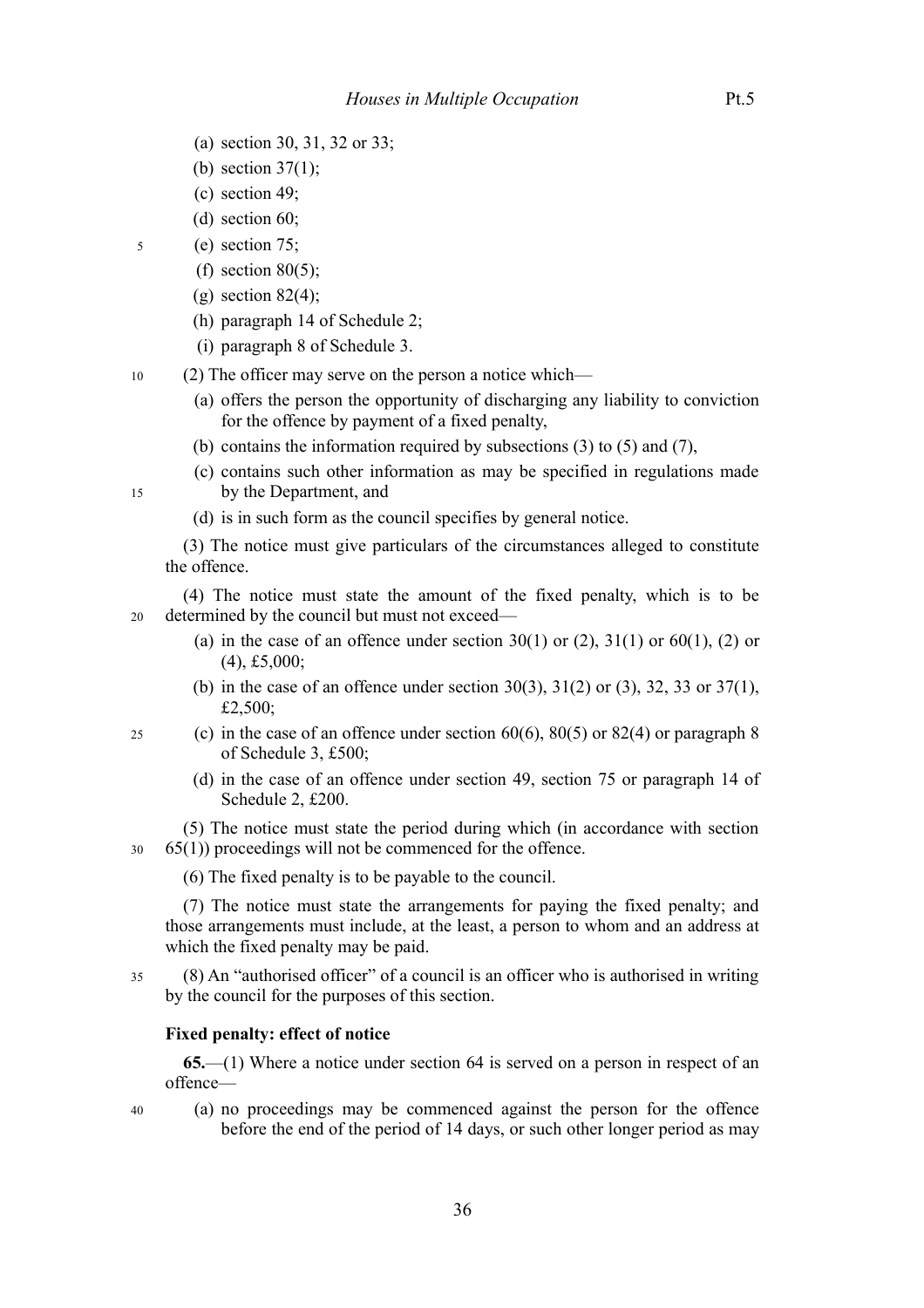be specified in the notice, following the date on which the notice is served; and

- (b) the person may not be convicted of the offence if the person pays the fixed penalty before the end of that period.
- (2) In any proceedings a certificate which— 5
	- (a) purports to be signed on behalf of the clerk of the council, and
	- (b) states that payment of a fixed penalty was or was not received by a date specified in the certificate,

is evidence of the facts stated.

(3) A council may use amounts paid to it in pursuance of notices under section [64](#page-38-0) only for the purposes of its functions under this Act or such other of its functions as may be specified in regulations made by the Department. 10

## **Fixed penalty: power to alter amounts**

**66.—**(1) The Department may by order substitute for any sum specified in section [64\(](#page-38-0)4) such other sum as appears to the Department— 15

- (a) to be justified by a change in the value of money appearing to the Department to have taken place since the passing of this Act or since the last occasion on which an order was made under this section, or
- (b) to be appropriate to take account of an order which has been made, or is proposed to be made, under Article 17(2) of the Fines and Penalties (Northern Ireland) Order 1984 altering the standard scale set out in Article 5(2) of that Order.
- $(2)$  An order under subsection  $(1)$ —
- (a) is subject to negative resolution, and
- (b) does not affect the punishment for an offence committed before that order comes into force.  $25$

*Appeals*

# **Appeals**

<span id="page-40-0"></span>**67.**—(1) This section applies to the following decisions of a council—

- (a) to issue a household notice; 30
	- (b) to refuse to cancel a continuation notice;
	- (c) to grant an HMO licence (including any decision as to its terms or any conditions included in it);
	- (d) to refuse an application for an HMO licence, unless the refusal is solely because the council is not satisfied as mentioned in section  $8(2)(a)$ (planning control);
		- (e) to issue a temporary exemption notice (including any decision as to the inclusion of safety and security requirements under section [17\)](#page-15-0);
		- (f) to refuse an application for a temporary exemption notice;
- (g) to revoke a temporary exemption notice, or to refuse to grant an extension of one; 40

37

- 
- 20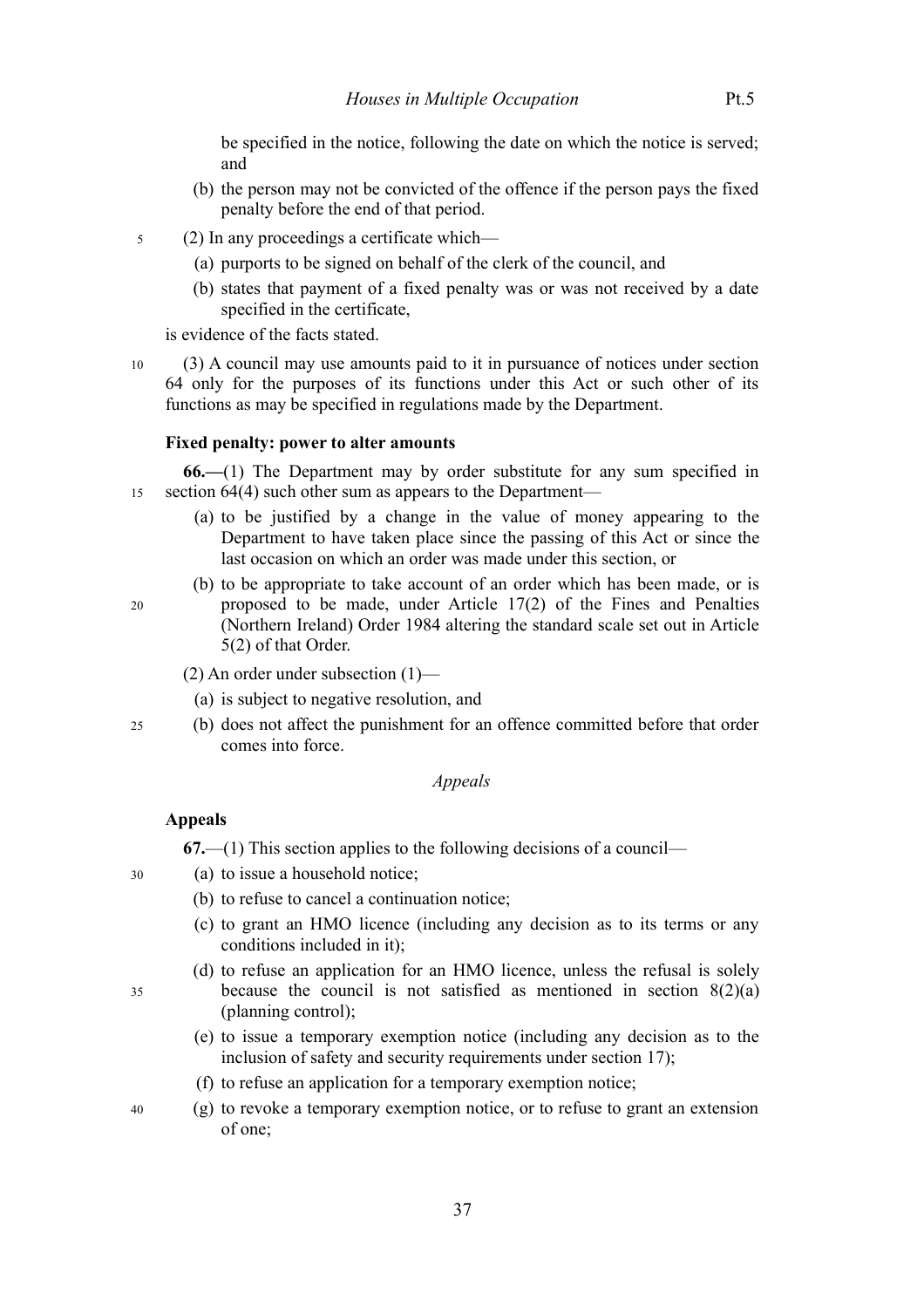- (h) to renew an HMO licence (including any decision as to its terms or any conditions included in it as from its renewal);
- (i) to refuse an application to renew an HMO licence;
- (j) to vary an HMO licence, or to refuse an application to vary one;
- (k) to revoke an HMO licence; 5
	- (l) to refuse to extend the period for which a licence has effect under section [29](#page-20-0) (death of sole licence holder);
	- (m) to issue a rectification notice (including any decision as to the terms of it), or to refuse to revoke such a notice;
	- (n) to issue a Part 4 notice (including any decision as to the terms of it);
		- (o) to vary or revoke a Part 4 notice, or to refuse an application to vary or revoke one;
		- (p) to demand recovery of expenses under paragraph 9 of Schedule [3.](#page-62-0)
- (2) An appeal may be made to the county court against any decision to which this section applies. 15

(3) An appeal may be made only by a person on whom notice is required to be served under the provision of this Act in question.

(4) An appeal must be made before—

(a) the end of the period of 28 days beginning with the date on which notice was served on the person, or

20

30

35

40

10

(b) if later, the end of the period of 7 days beginning with date on which reasons for the decision were served under section [68.](#page-41-0)

(5) But the court may allow an appeal to be made after that date, if it considers that there are special circumstances which make it just to do so.

- (6) Where—  $25$ 
	- (a) a person makes an application, in accordance with this Act, for a decision to which this section applies (except an application for an HMO licence or for the renewal of one), and
	- (b) the council does not notify the applicant of its decision within the period of 35 days beginning with the date on which the application was made (or such further period as the applicant may in writing allow),

the applicant may make an appeal under this section as if the council had refused the application.

(7) In this section, references to the service of notice are—

(a) in the case of a decision to issue a notice, to the service of that notice;

(b) otherwise, to service of notice of the decision.

## <span id="page-41-0"></span>**Council's statement of reasons for decisions which may be appealed**

**68.**—(1) In the case of any decision to which section [67](#page-40-0) applies, the notice must (in addition to any other matters required by any provision of this Act) include or be accompanied by a statement informing the person—

(a) that the person may request a statement of the council's reasons for the decision, and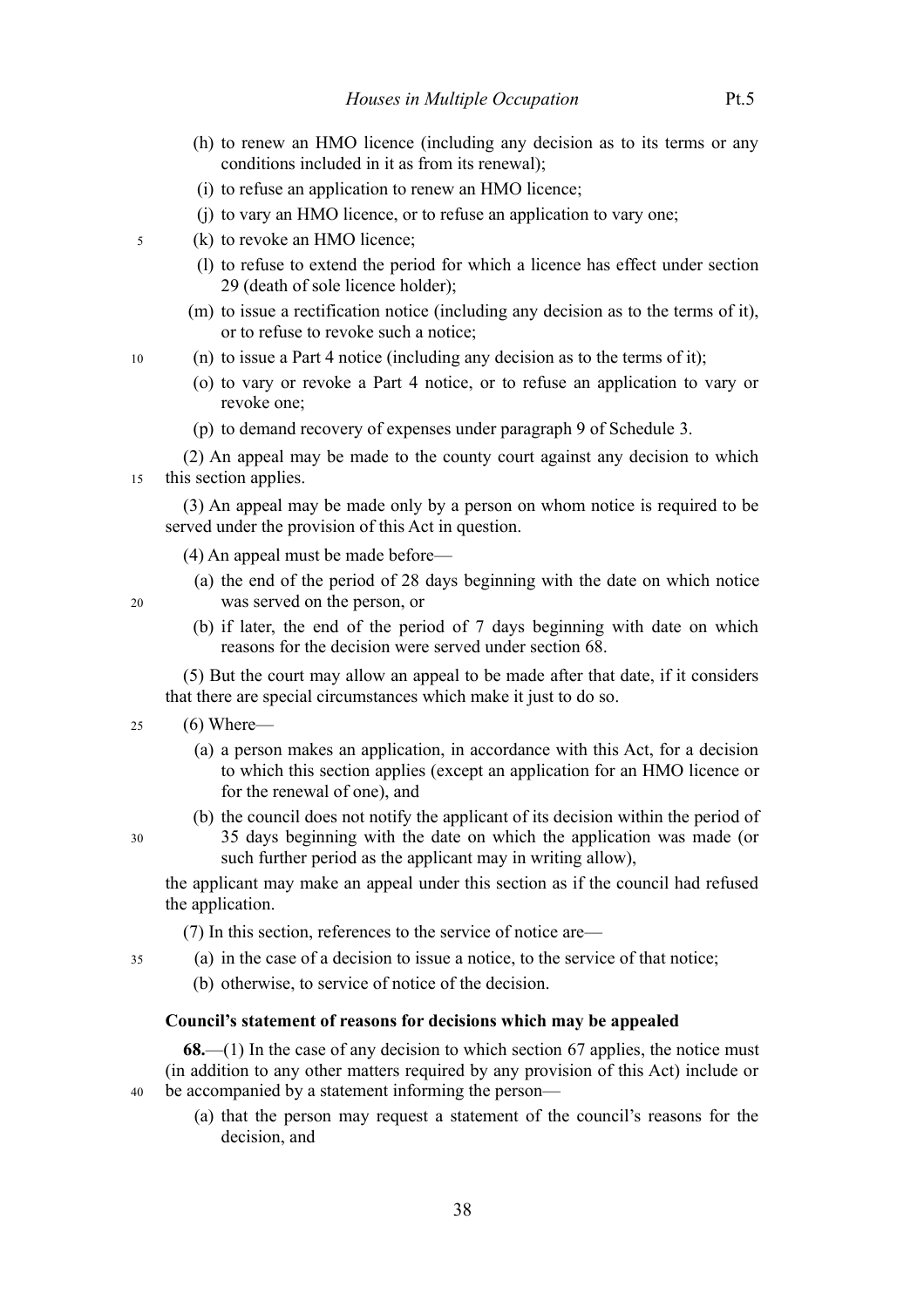(b) of the right to appeal under section [67](#page-40-0) and the period within which such an appeal must be made (as to which, see section [67\(](#page-40-0)4)).

(2) A person on whom any such notice has been served may, within 7 days of service of the notice, request the council to give a statement of its reasons for the decision. 5

(3) Where a council receives a request in accordance with subsection (2), it must within 14 days of doing so serve a statement of its reasons for the decision on—

- (a) the person who made the request, and
- (b) any other person on whom the notice was served.

(4) The duties under subsections (1)(a) and (3) to give notice of the right to request reasons and to give a statement of reasons do not apply where (whether or not in accordance with any provision of this Act) the notice includes or is accompanied by a statement of reasons. 10

(5) In this section,"the notice" means—

- (a) in the case of a decision to issue a notice, that notice; 15
	- (b) otherwise, notice of the decision.

## **Powers of court on appeal**

**69.**—(1) An appeal under section [67—](#page-40-0)

- (a) is to be by way of a re-hearing, but
- (b) may be determined having regard to matters of which the council were unaware.
	- (2) The court may confirm, reverse or vary the decision of the council.

(3) If the appeal is against a decision to refuse an application, the court may direct the council to grant the application in such terms as the court may direct.

### 25

 $20$ 

## *Information*

# **Powers to require information and documents: introductory**

**70.** The powers conferred by sections [71,](#page-42-0) [72](#page-43-0) and [73](#page-44-0) are exercisable by a council for the purposes of—

30

(a) enabling or assisting the council to exercise any function conferred on it by this Act in relation to any premises;

(b) investigating whether any offence has been committed under this Act in relation to any premises.

### <span id="page-42-0"></span>**Power to obtain information from persons connected to premises**

**71.**—(1) The council may, by serving notice on a relevant person, require the person to provide the following information in writing to the council— 35

- (a) the nature of the person's estate (if any) in premises specified in the notice,
- (b) the name and address of any other person known to that person as having an estate in the premises, and
- (c) any other information about the premises that the council may reasonably request and which is in the person's custody or under the person's control.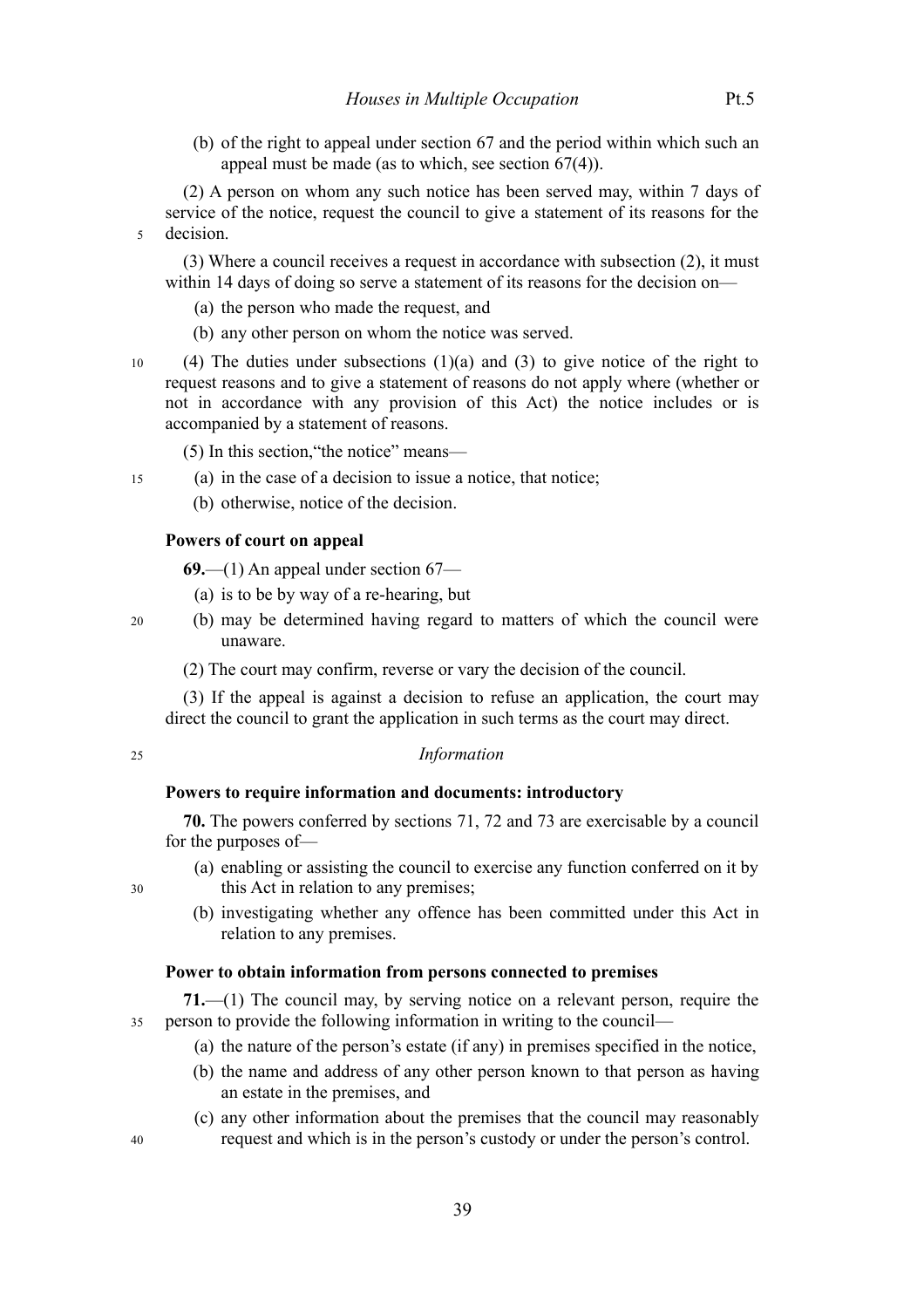(2) Where a notice under this section is served—

- (a) on a person who appears to the council to be the occupier of premises, and
- (b) for the purpose of enabling or assisting the council to decide whether the premises are, or contain, an HMO,
- the notice may also require the person to disclose the relationship (if any) between that person and any other occupants. 5

(3) A notice under this section must—

10

30

40

- (a) specify a date, not less than 21 days after the date on which the notice is served, by which the information must be provided,
- (b) specify a person to whom the information must be provided, and
	- (c) include information about the possible consequences of not complying with the notice.

(4) Information provided by a person in response to a notice under this section may be used in criminal proceedings as evidence against the person only where subsection (5) or (6) applies. 15

(5) This subsection applies where the person is being prosecuted for an offence under Article 7 or 10 of the Perjury (Northern Ireland) Order 1979 (false statutory declarations and other false unsworn statements).

(6) This subsection applies where the person is being prosecuted for any other offence and—  $20$ 

- (a) in giving evidence the person makes a statement inconsistent with the information provided in response to the notice, and
- (b) evidence relating to that information is adduced, or a question about it is asked, by or on behalf of the person.
- (7) In this section "relevant person" means any person who— 25
	- (a) is, or is proposed to be, the holder of an HMO licence in respect of the premises,
	- (b) is, or is proposed to be, a person named in such an HMO licence as a person on whom a restriction or obligation is imposed under section [14,](#page-13-0)
	- (c) is, or is proposed to be, a managing agent of the premises,
		- (d) is, or appears to the council to be, the owner or occupier of the premises, or
		- (e) receives, or appears to the council to receive, any rent (directly or indirectly) in respect of the premises.

#### **Power to require persons connected to premises to produce documents**  35

<span id="page-43-0"></span>**72.**—(1) The council may, by serving notice on a relevant person, require the person to produce to the council any documents which—

- (a) are specified or described in the notice, or fall within a category of document which is specified or described in the notice, and
- (b) are in the person's custody or under the person's control.
	- (2) A notice under this section must—
		- (a) specify a date, not less than 21 days after the date on which the notice is served, by which the documents must be produced,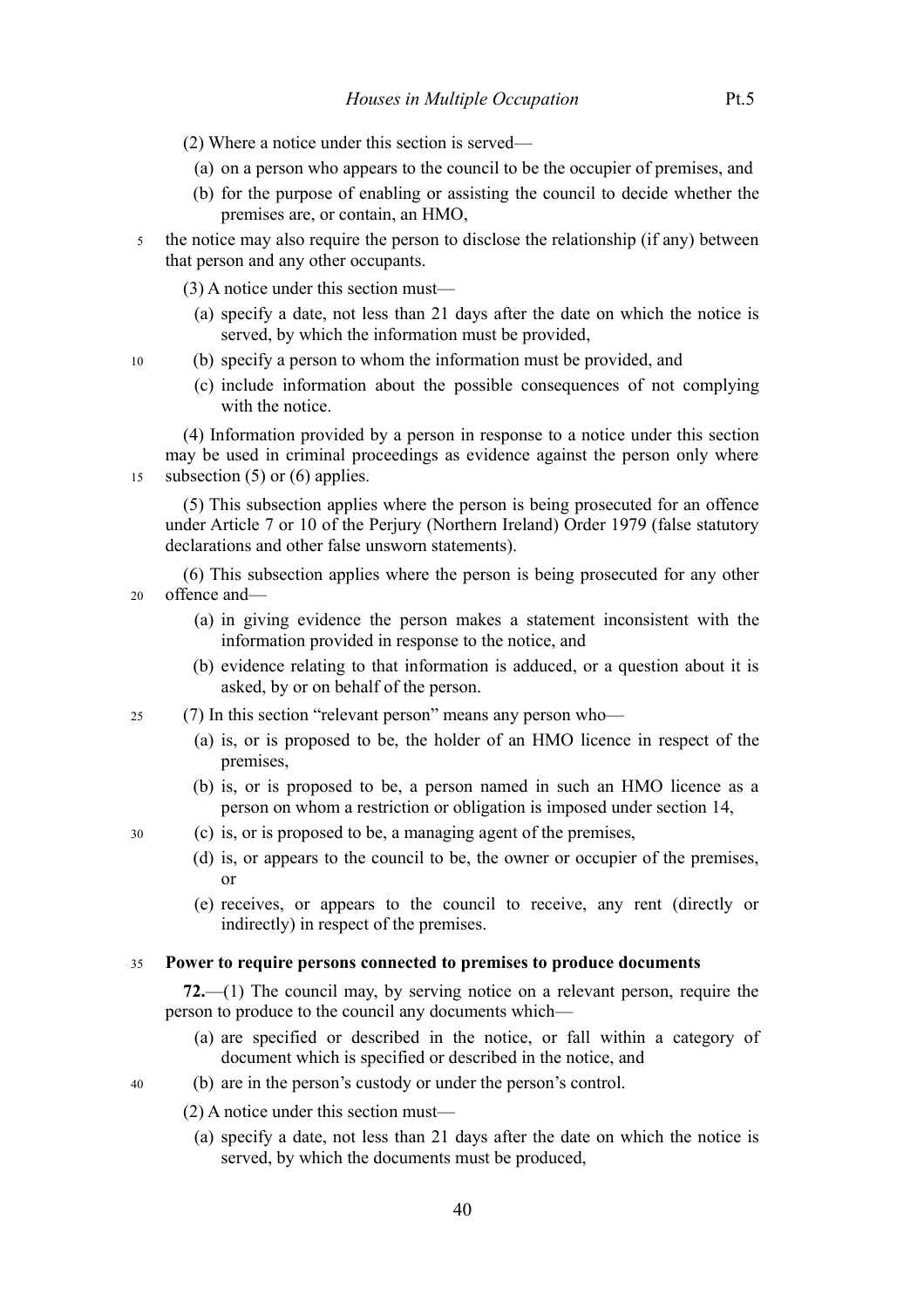- (b) specify a person to whom the documents must be produced, and
- (c) include information about the possible consequences of not complying with the notice.

(3) A person to whom any document is produced in accordance with the notice may copy the document. 5

(4) Nothing in this section requires a person to produce a document if the person would be entitled to refuse to produce it in proceedings in the High Court on grounds of legal professional privilege.

(5) In this section—

10

25

30

"relevant person" has the same meaning as in section [71,](#page-42-0)

- "document" includes information recorded otherwise than in legible form, and
- in relation to information so recorded, any reference to the production of a document is a reference to the production of a copy of the information in legible form.

#### **Power to obtain information from other persons**  15

<span id="page-44-0"></span>**73.**—(1) The council may, by serving notice on a relevant person, require the person to provide to the council, in writing, any relevant information which is in the person's custody or under the person's control.

- (2) "Relevant person" means any of the following—
- (a) the Department of Finance and Personnel; 20
	- (b) the Northern Ireland Housing Executive;
	- (c) a scheme administrator of a tenancy deposit scheme under regulations under Article 5A of the Private Tenancies (Northern Ireland) Order 2006;
	- (d) a registrar of landlords appointed under regulations under Article 65A of that Order;
	- (e) any person acting as a gangmaster in relation to work in Northern Ireland;
	- (f) a utilities undertaker;
	- (g) an institution of further education;
	- (h) a higher education institution;
	- (i) any person carrying on estate agency work or lettings agency work in the course of a business.
		- (3) "Relevant information" means—
			- (a) information which indicates that a building or part of a building is or may be an HMO;
- (b) the following information about any living accommodation which is or may be an HMO— 35
	- (i) information as to its location, condition, size or description;
	- (ii) information as to the number of its occupants; or
	- (c) the name and address of the owner of any such accommodation, or of any person acting as an agent of the owner;
	- (d) the name and date of birth of any person who is, or appears to be, an occupant of any such accommodation;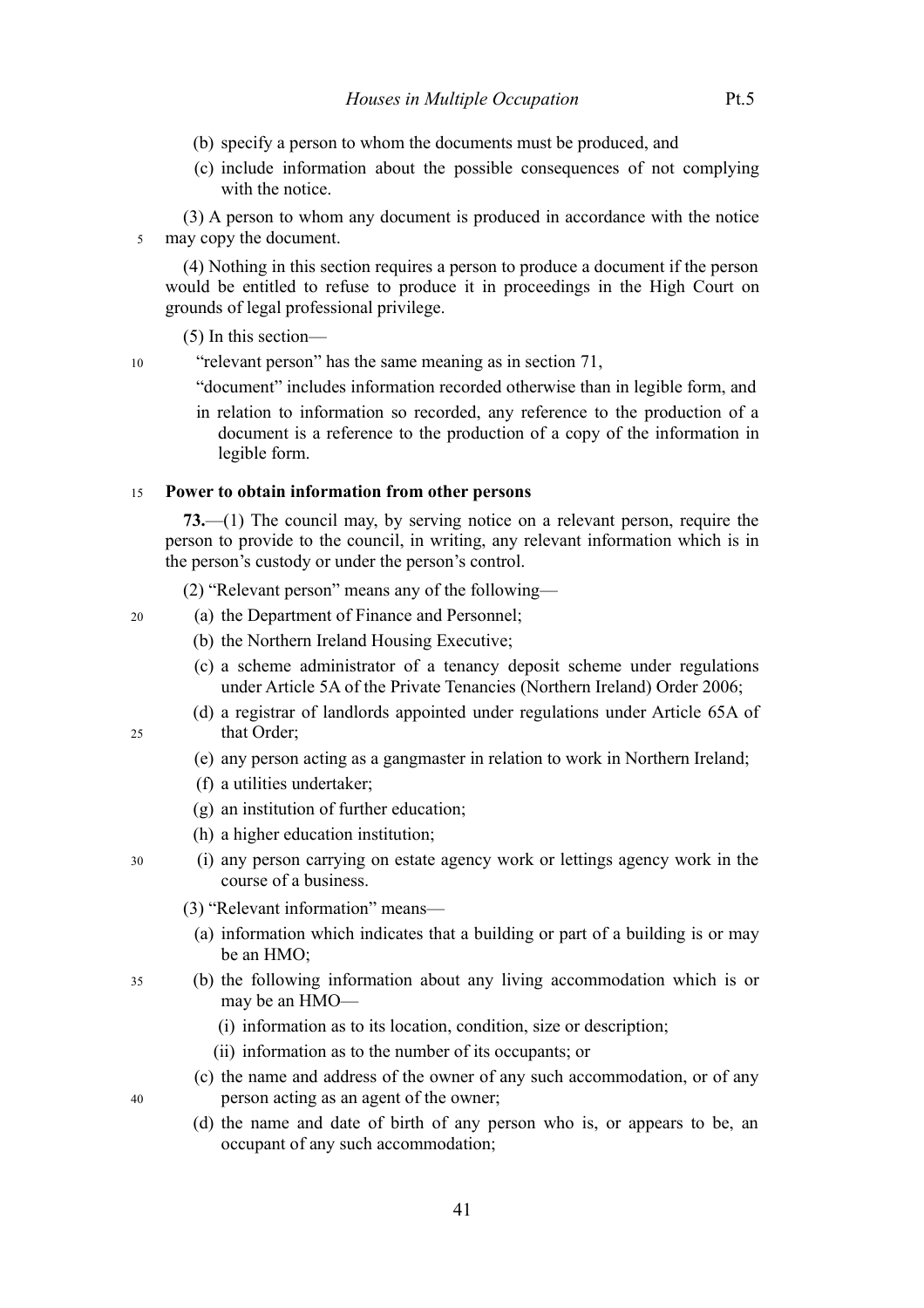- (e) the date on which any tenancy or other arrangement to occupy any such accommodation begins or ends.
- (4) But information is "relevant information" only if—
- (a) in the case of information held by the Department of Finance and Personnel, it is held for the purpose of that Department's functions—
	- (i) under the Rates (Northern Ireland) Order 1977 or the Rates (Capital Values, etc) (Northern Ireland) Order 2006, or
	- (ii) in relation to the administration of housing benefit;
- (b) in the case of information held by the Northern Ireland Housing Executive, it is held for the purposes of the Executive's functions in relation to the administration of housing benefit.
	- (5) A notice under this section must—
		- (a) specify a date, not less than 21 days after the date on which the notice is served, by which the information must be provided,
- (b) specify a person to whom the information must be provided, and 15
	- (c) include information about the possible consequences of not complying with the notice.

(6) Information provided by a person in response to a notice under this section may be used in criminal proceedings as evidence against the person only where subsection (7) or (8) applies. 20

(7) This subsection applies where the person is being prosecuted for an offence under Article 7 or 10 of the Perjury (Northern Ireland) Order 1979 (false statutory declarations and other false unsworn statements).

(8) This subsection applies where the person is being prosecuted for any other offence and— 25

- (a) in giving evidence the person makes a statement inconsistent with the information provided in response to the notice, and
- (b) evidence relating to that information is adduced, or a question about it is asked, by or on behalf of the person.
- (9) This section— 30
	- (a) has effect notwithstanding any restriction on the disclosure of information imposed by any statutory provision or rule of law, and
	- (b) does not limit the circumstances in which information may be used or provided apart from this section.
- (10) Schedule [6](#page-72-0) contains definitions for the purposes of this section. 35

(11) The Department may by regulations amend the definitions of "relevant person" and "relevant information", as set out in this section and Schedule [6,](#page-72-0) in such manner as it considers appropriate.

## **Sharing of information between councils**

**74.—**(1) A council may provide to any other council any information held by the council in connection with its functions under this Act. 40

10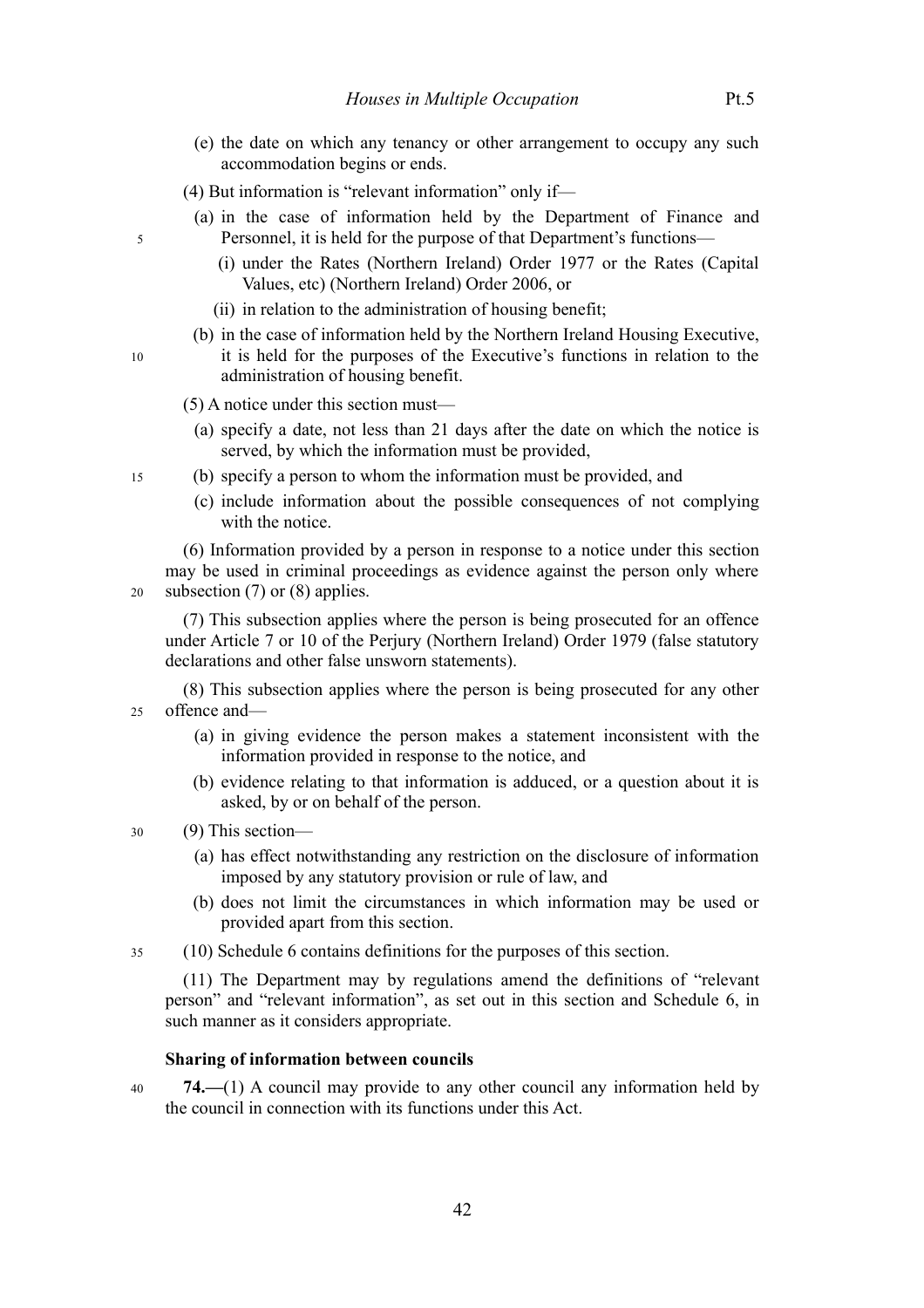(2) Information may be provided under subsection (1) only on the request of the other council; and may be used by that council only in connection with its functions under this Act.

(3) This section—

5

15

- (a) has effect notwithstanding any restriction on the disclosure of information imposed by any statutory provision or rule of law, and
	- (b) does not limit the circumstances in which information may be used or provided apart from this section.

# <span id="page-46-0"></span>**Failure to provide information or provision of false information**

**75.**—(1) A person commits an offence if the person— 10

- (a) refuses or fails to provide information as required under section [71](#page-42-0) or [73](#page-44-0) or to provide a document as required under section [72,](#page-43-0) and
- (b) does not have a reasonable excuse for that refusal or failure.
- (2) A person commits an offence if—
- (a) the person provides information in response to a notice under section [71](#page-42-0) or [73](#page-44-0) or a request under section 74,
	- (b) the information is false or misleading in a material particular, and
	- (c) the person knows that it is, or is reckless as to whether it is, false or misleading.
- (3) A person commits an offence if the person intentionally alters, suppresses or destroys any document that the person has been required to produce by a notice under section [72.](#page-43-0) 20

(4) A person guilty of an offence under this section is liable on summary conviction to a fine not exceeding level 2 on the standard scale.

#### **Unauthorised disclosure of information obtained under section [73](#page-44-0) or 74**  25

<span id="page-46-1"></span>**76.**—(1) An employee of a council commits an offence if the employee discloses without lawful authority any information—

- (a) which the employee acquired in the course of his or her employment,
- (b) which is, or is derived from, information provided to the council under section [73](#page-44-0) or 74, and
- 30
- (c) which relates to particular living accommodation or a particular person.

(2) It is not an offence under this section to disclose information which has previously been disclosed to the public with lawful authority.

(3) It is a defence for a person charged with an offence under this section to show that, at the time of the alleged offence, the person believed— 35

- (a) that the disclosure in question was being made with lawful authority and had no reasonable cause to believe otherwise, or
- (b) that the information in question had previously been disclosed to the public with lawful authority and had no reasonable cause to believe otherwise.
- (4) For these purposes a disclosure of information is made with lawful authority if, and only if, it is made— 40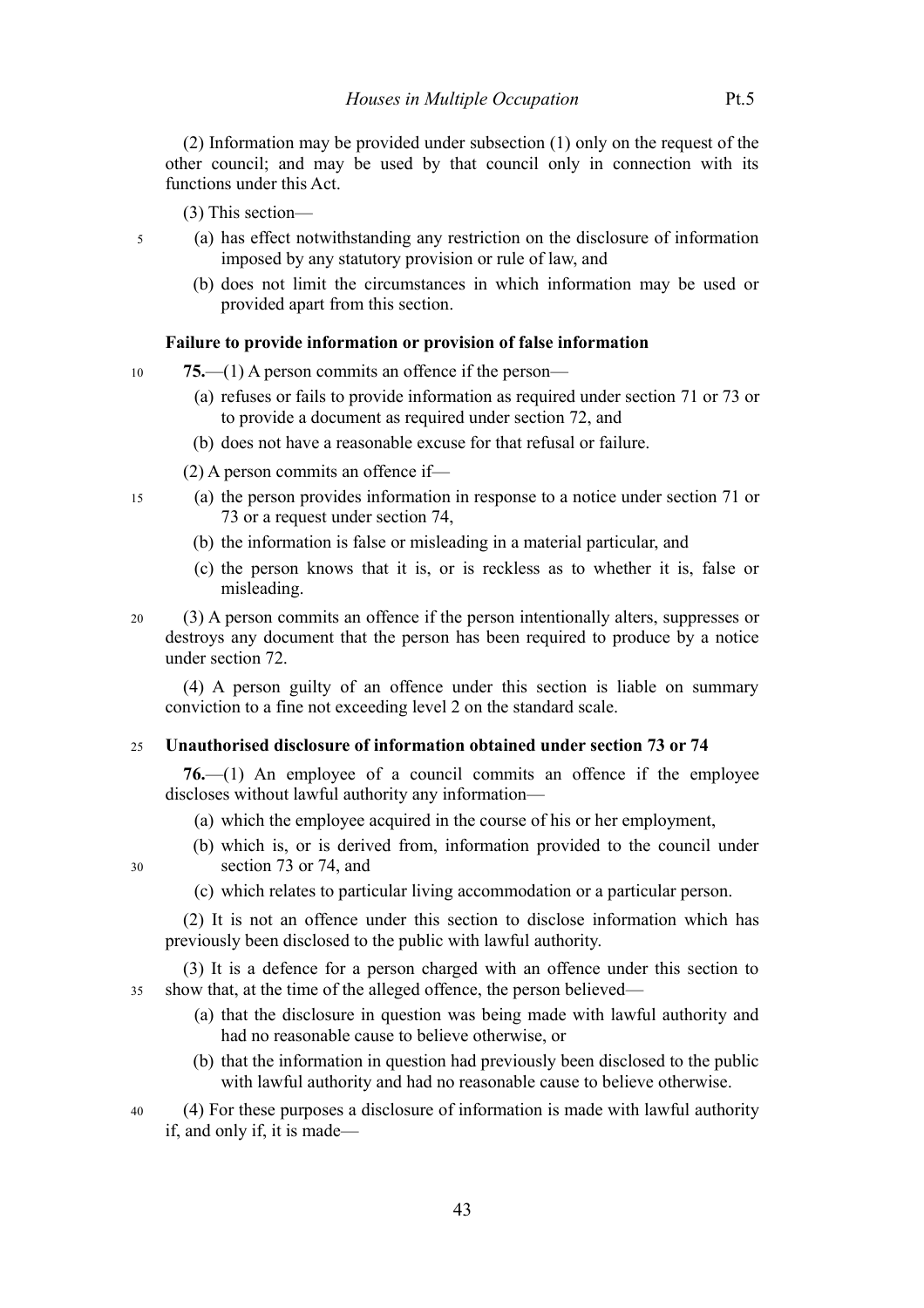- (a) by an employee of the council in accordance with the employee's official duties,
- (b) in accordance with any statutory provision or order of a court,
- (c) for the purposes of any criminal proceedings, or
- (d) with the consent of the person to whom the information relates.
	- (5) A person guilty of an offence under this section is liable—
		- (a) on summary conviction, to a fine not exceeding the statutory maximum;
		- (b) on conviction on indictment, to imprisonment for a term not exceeding 2 years or to a fine or to both.

#### **Court to inform council of convictions**  10

**77.—**(1) This section applies where a court convicts a person of any offence under this Act, other than an offence under section [76.](#page-46-1)

(2) Within 6 days of the court convicting the person, the court must send to the relevant council—

- (a) notice of the conviction and sentence (if any), and
	- (b) a note of any revocation order or disqualification order made by the court in consequence of the conviction.
	- (3) The relevant council is—
		- (a) where the offence relates to an HMO or any other premises, the council for the area in which the HMO or other premises is situated;

20

30

35

15

5

(b) where the offence relates to an HMO licence or any notice issued under this Act, the council which issued the licence or notice.

# *Powers of entry*

# <span id="page-47-0"></span>**Powers of entry: without warrant**

- **78.**—(1) This section applies where a council considers that a survey or examination of any living accommodation is reasonably required for the purpose of enabling or assisting the council to decide— 25
	- (a) whether the living accommodation is an HMO,
	- (b) whether to grant, vary or revoke an HMO licence in relation to the living accommodation, or
	- (c) whether or how any other function under this Act should be exercised in relation to the living accommodation.

(2) A person authorised in writing by the council may, at any reasonable time, enter the living accommodation for the purpose of carrying out the survey or examination.

(3) Before entering the accommodation, the person must give at least 24 hours' notice of the intention to do so to—

- (a) the owner of the accommodation (if known), and
- (b) the occupiers of the accommodation (if any).
- (4) The person may not use force in the exercise of the power conferred by this section. 40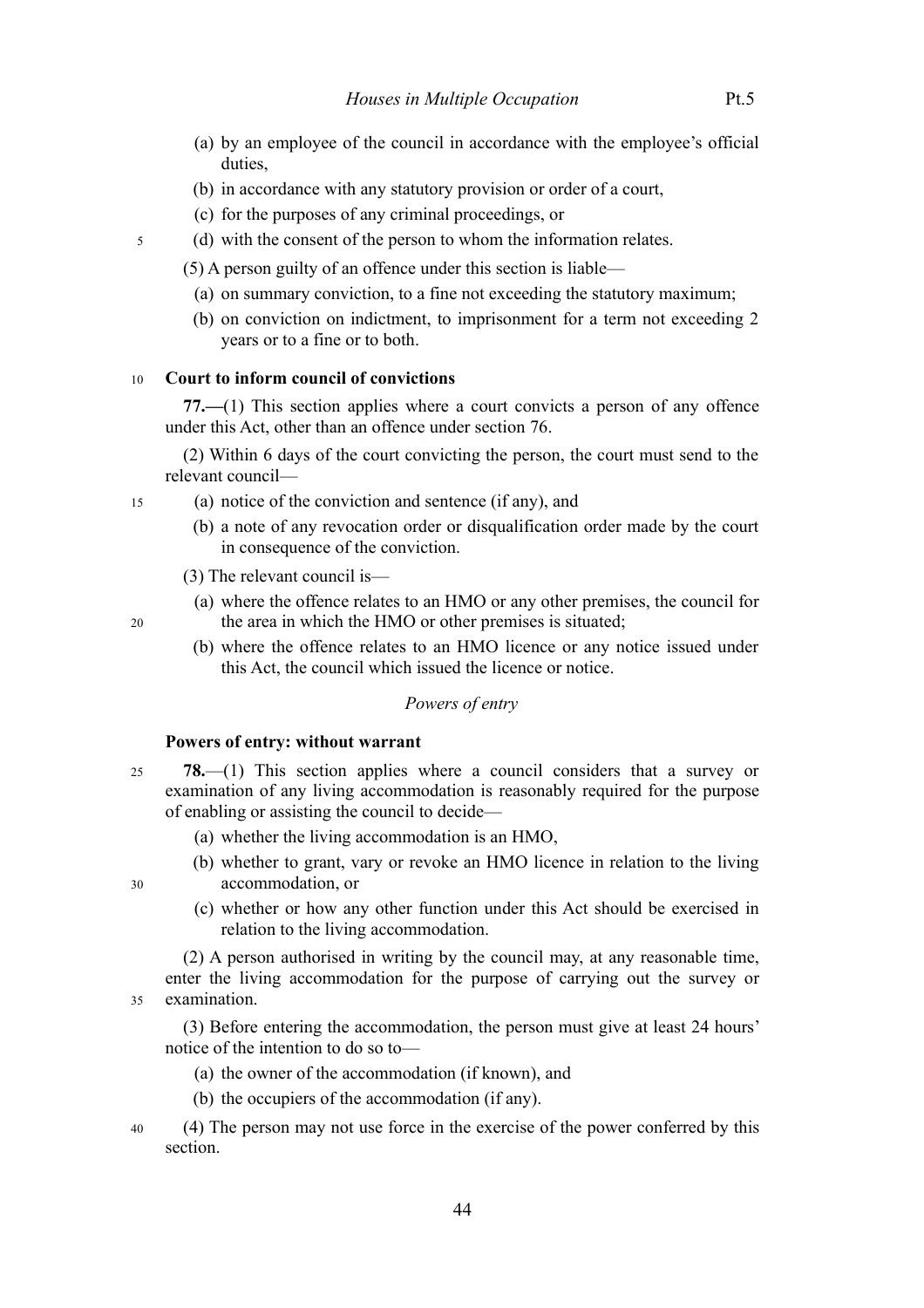(5) The person must produce for inspection the written authorisation mentioned in subsection (2), if requested to do so by the owner or occupier or any person acting on their behalf.

### <span id="page-48-0"></span>**Powers of entry: with warrant**

**79.**—(1) A lay magistrate may issue a warrant under this section authorising a person named in the warrant to enter and search premises which are specified in the warrant. 5

(2) A magistrate may issue such a warrant only if satisfied, on a complaint made in writing and substantiated on oath, that the first and second conditions are met.

- (3) The first condition is that an officer of the council, or a person acting on behalf of the council, reasonably requires to enter or search the premises for the purpose of enabling or assisting the council to decide— 10
	- (a) whether any offence under this Act has been committed in relation to any living accommodation,
- (b) whether any requirement imposed by any notice issued under this Act in relation to any living accommodation is being or has been complied with, or 15
	- (c) any of the matters mentioned in paragraphs (a) to (c) of section [78\(](#page-47-0)1).
	- (4) The second condition is that—
- (a) applying to the owner or occupiers for entry (whether under section [78](#page-47-0) or otherwise) would defeat the purpose of the entry or search,  $20$ 
	- (b) the premises are unoccupied,
	- (c) the premises are temporarily vacant and it might defeat the purpose of the entry to await the return of the occupiers, or
- (d) entry to the premises has been sought in accordance with section [78](#page-47-0) but has been refused. 25

(5) A warrant under this section must specify the purpose for which the entry and search is required.

(6) A warrant under this section may authorise the use of force.

- (7) Entry under a warrant under this section must be at a reasonable hour unless it appears to the person executing it that the purpose of the entry or search may be defeated if the entry is at a reasonable hour. 30
	- (8) A person executing a warrant under this section may—
	- (a) search for, and inspect, any document or other item;
- (b) take copies of any document; 35
	- (c) require any person to provide such information or other assistance as the person executing the warrant requires for the purpose of the entry or search.

(9) A person executing a warrant under this section must produce the warrant for inspection, if requested to do so by the owner or occupier or any person acting on their behalf. 40

(10) A warrant under this section is valid for the period of one month beginning with the date on which it is issued.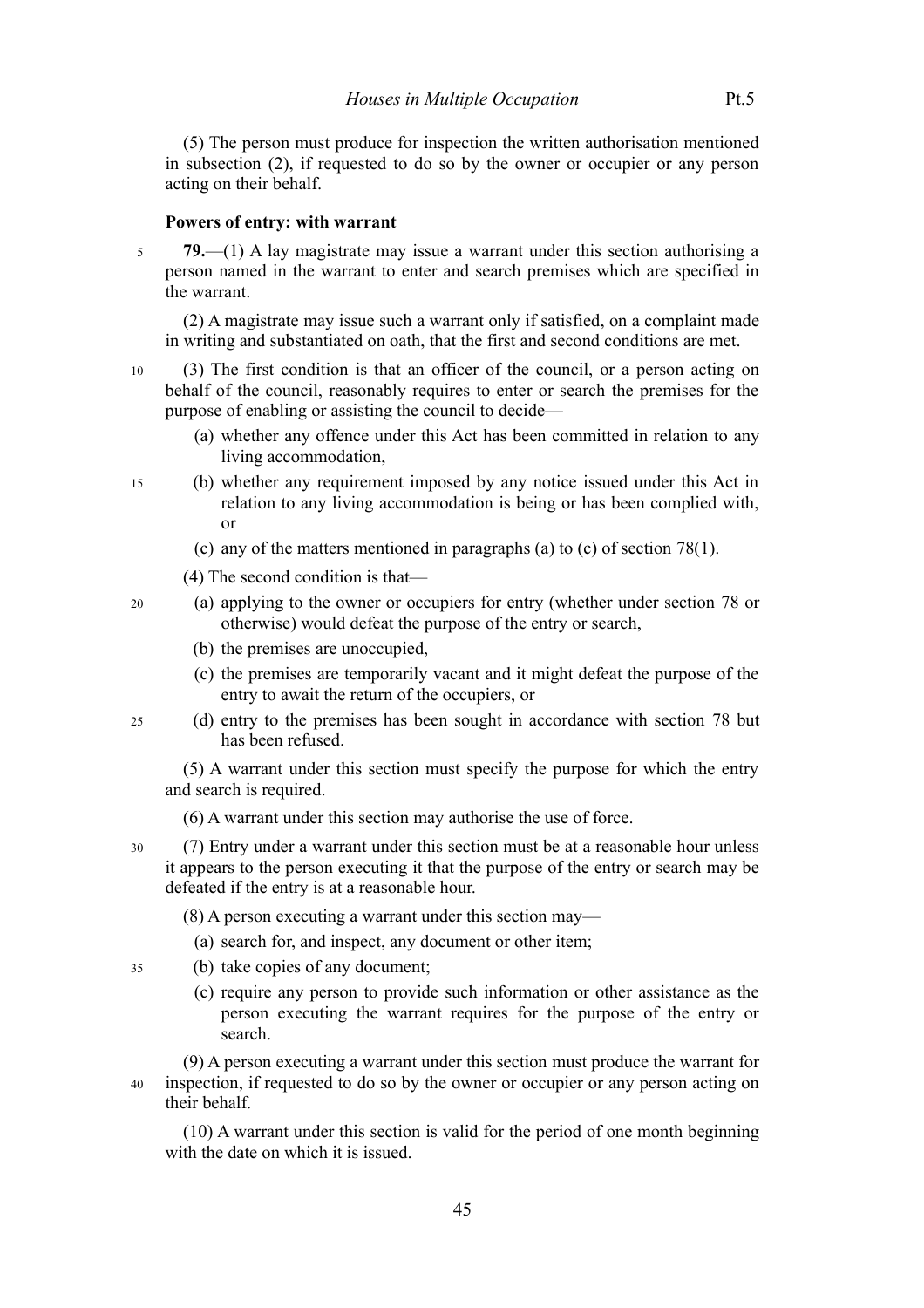# **Powers of entry: supplementary provisions**

<span id="page-49-1"></span>**80.**—(1) A person entering premises under section [78](#page-47-0) or [79](#page-48-0) may be accompanied by such other persons as the person considers necessary for the purpose for which the power is being exercised.

5

10

(2) If premises are unoccupied or temporarily vacant, a person entering them under section [78](#page-47-0) or [79](#page-48-0) must leave them as effectively secured against trespassers as the person found them.

(3) Where any property is damaged in the exercise of any power conferred by section [78](#page-47-0) or [79,](#page-48-0) or in the doing of anything for the purposes of which such a power is conferred, the council must compensate the person who sustained the damage, unless the damage is attributable to the fault of that person.

(4) Any question of disputed compensation under this section is to be determined by the Lands Tribunal.

(5) A person commits an offence if the person—

- (a) obstructs a relevant person in the performance of anything which, by virtue section [78](#page-47-0) or [79,](#page-48-0) the relevant person is required or authorised to do, and
	- (b) does not have a reasonable excuse for doing so.

(6) In subsection (5), "relevant person" means a person entering premises under section [78](#page-47-0) or [79,](#page-48-0) or any person accompanying such a person under subsection (1).

(7) A person guilty of an offence under subsection (5) is liable on summary conviction to a fine not exceeding level 3 on the standard scale. 20

# *Other supplementary provision*

# **Application by person required to take action where consent withheld**

**81.**—(1) This section applies where—

- (a) a person is required, by a notice served under this Act, to take any action in relation to any premises, 25
	- (b) the consent of another person is required for the action to be taken or to enter any premises in order for it to be taken,
	- (c) that person has, in response to a written request for consent, unreasonably refused to give it or has failed to respond to the request.

(2) A court of summary jurisdiction may, on the application of the person required to take the action, make an order—

(a) declaring that the consent has been unreasonably withheld, and

(b) granting the necessary consent.

#### **Obstructions etc**   $25$

<span id="page-49-0"></span>**82.**—(1) This section applies where any person ("A") is required, authorised or entitled to take any action under—

- (a) a temporary exemption notice,
- (b) a rectification notice,

(c) a Part 4 notice, or 40

(d) paragraph 5 of Schedule [3](#page-62-0) (power to undertake works).

15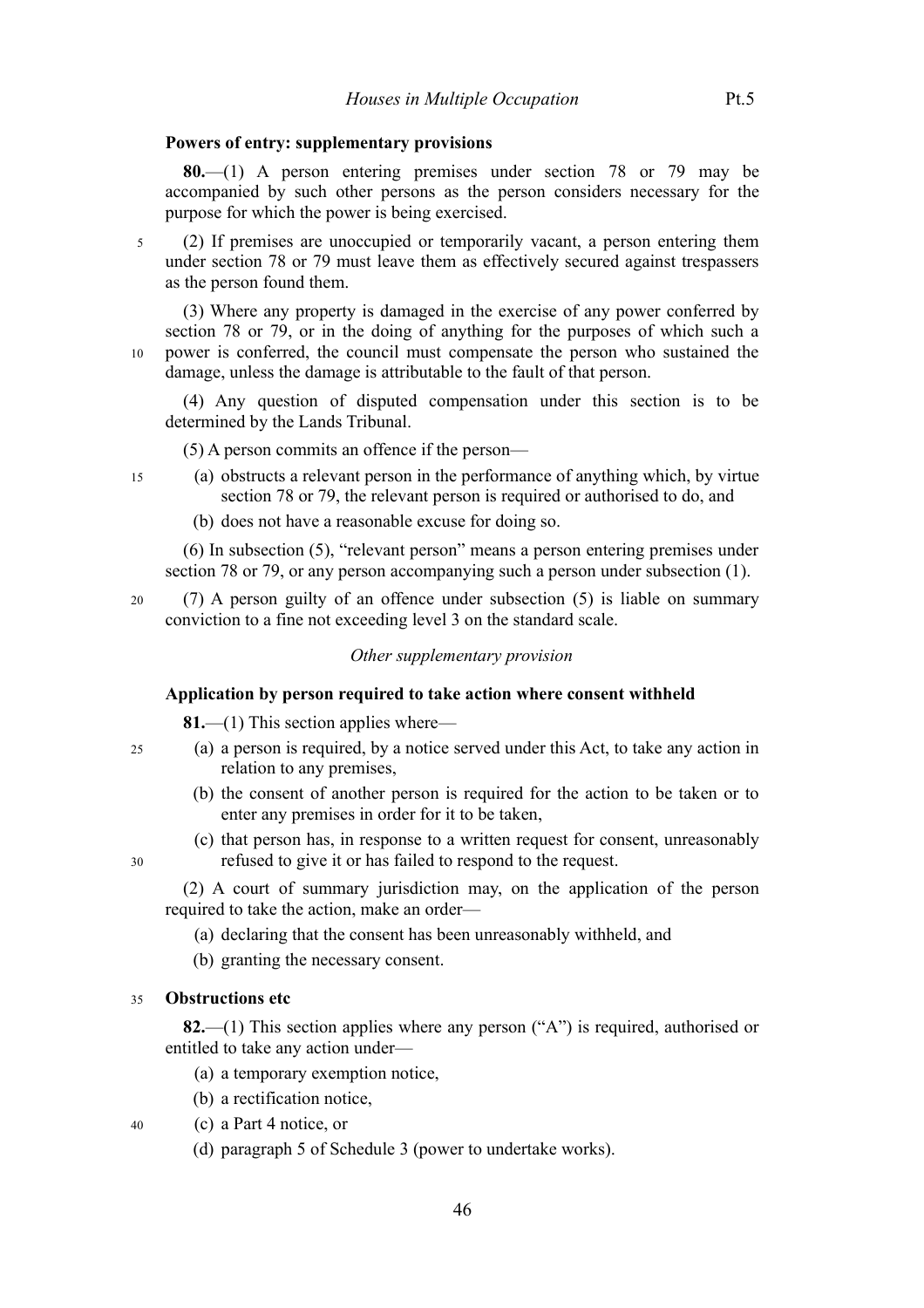$(2)$  If—

- (a) A gives notice to any other person ("O") that A intends to take the action, and
- (b) after receiving that notice, O prevents or obstructs A from taking that action,

A may make an application for an order under subsection (3).

(3) A court of summary jurisdiction may, on the application of A, order O to permit A to do all things which A reasonably requires to do for the purposes of taking the action in question.

10

5

(4) Any person who fails to comply with an order under subsection (3) is guilty of an offence and liable on summary conviction to a fine not exceeding level 3 on the standard scale.

(5) This section does not apply in relation to rights conferred by sections [78](#page-47-0) to [80](#page-49-1) (powers of entry).

#### **Effect of moving from accommodation for works to be carried out**  15

**83.**—(1) This section applies where—

- (a) a person ("P") occupies living accommodation under a tenancy or other occupancy arrangement, and
- (b) P moves from the accommodation for the purpose of enabling any person to carry out any work which is—

20

- (i) required under a temporary exemption notice, a rectification notice or a
- hazard notice, or
- (ii) specified in a statement of remedial work under section [53.](#page-32-0)

(2) It does not matter whether P moves voluntarily, or in accordance with any term of the tenancy or other occupancy arrangement, or in accordance with paragraph 6 or 7 of Schedule [3](#page-62-0) (requirements or warrants to vacate). 25

(3) The tenancy or other occupancy arrangement, if P so chooses, is to be taken not to have been terminated, varied or altered by reason of P's moving.

(4) If P resumes lawful occupation, the same terms apply (except so far as otherwise agreed) in respect of that occupation as applied in respect of the occupation before P moved. 30

(5) In this section "lawful occupation" means occupation which is not an offence under paragraph 8 of Schedule [3.](#page-62-0)

## *Final provisions*

#### **Fees**  35

40

<span id="page-50-0"></span>**84.**—(1) The Department may by regulations make provision about the charging of fees under section [62\(](#page-36-0)12) and paragraph 1(5) of Schedule [2.](#page-57-0)

(2) Regulations under subsection (1) may in particular—

(a) set the amount, or maximum amount, of any such fee;

(b) set out how such fees are to be arrived at;

(c) specify circumstances in which no fee is payable;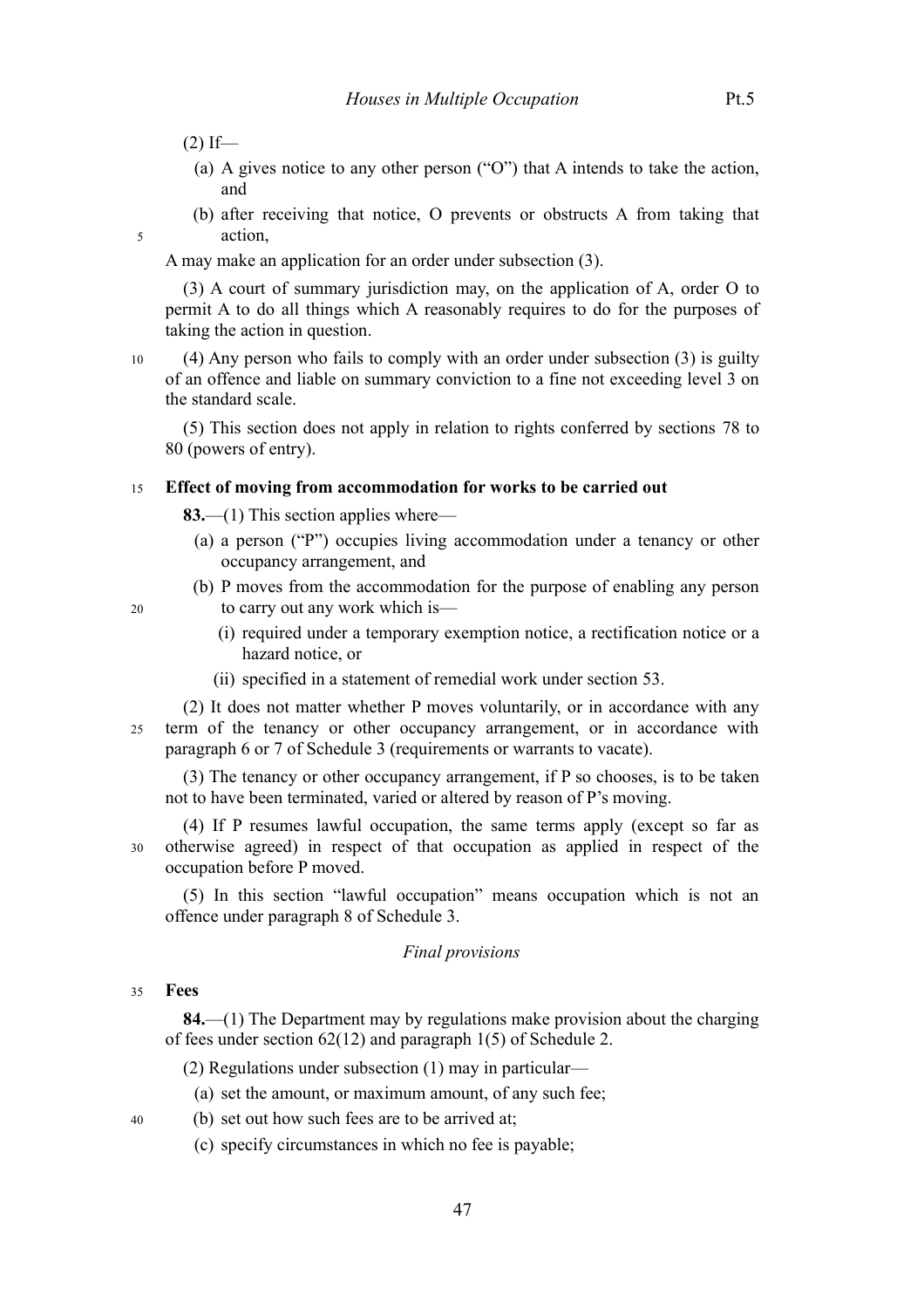(d) specify circumstances in which fees are to be refunded.

(3) When fixing fees under this Act, the council may (subject to any regulations made under subsection (1)) take into account all costs incurred by the council in carrying out its functions under this Act.

## **Guidance**  5

**85.**—(1) The Department may issue guidance to councils about the exercise of their functions under this Act.

(2) In exercising any function under this Act, a council must have regard to any guidance under this section which applies to it in the exercise of that function.

- (3) Before issuing any guidance under this section the Department must consult— 10
	- (a) councils, and
	- (b) such other persons as the Department considers appropriate.

(4) Any guidance under this section must be—

- (a) issued in writing, and 15
	- (b) published in such manner as the Department considers appropriate for the purpose of bringing it to the attention of councils.
	- (5) The Department may vary or revoke any guidance issued under this section.

### <span id="page-51-0"></span>**Regulations and orders**

- **86.**—(1) Regulations under section [1\(](#page-4-0)3), [3\(](#page-5-0)4), [4\(](#page-6-0)1)(c), [13\(](#page-12-0)3) or [14\(](#page-13-0)3) or paragraph 4, 5 or 9 of Schedule [1,](#page-55-0) or an order under section [90,](#page-54-0) may include such consequential, transitional and saving provision as the Department considers necessary or expedient in connection with the other provision made by those regulations or that order. 20
- (2) Provision made under subsection (1) may include the modification of Northern Ireland legislation.  $25$

(3) The following instruments may not be made unless a draft of the instrument has been laid before, and approved by a resolution of, the Assembly—

(a) any regulations or orders that, by virtue of subsection (2), modify Northern Ireland legislation;

30

40

- (b) any regulations under section [1\(](#page-4-0)3);
- (c) any regulations under section [73\(](#page-44-0)11).
- (4) Any other regulations made under this Act are subject to negative resolution.

(5) Before making regulations under section [1\(](#page-4-0)3),  $12(1)(c)$ ,  $13(3)$  or  $14(3)$  or paragraph 2 of Schedule 2, the Department must consult— 35

- - (a) councils;
	- (b) such persons as appear to the Department to be representative of—
		- (i) landlords, and
		- (ii) occupiers of houses; and
- (c) such other persons as the Department considers appropriate (which may include landlords or occupiers of houses, or both).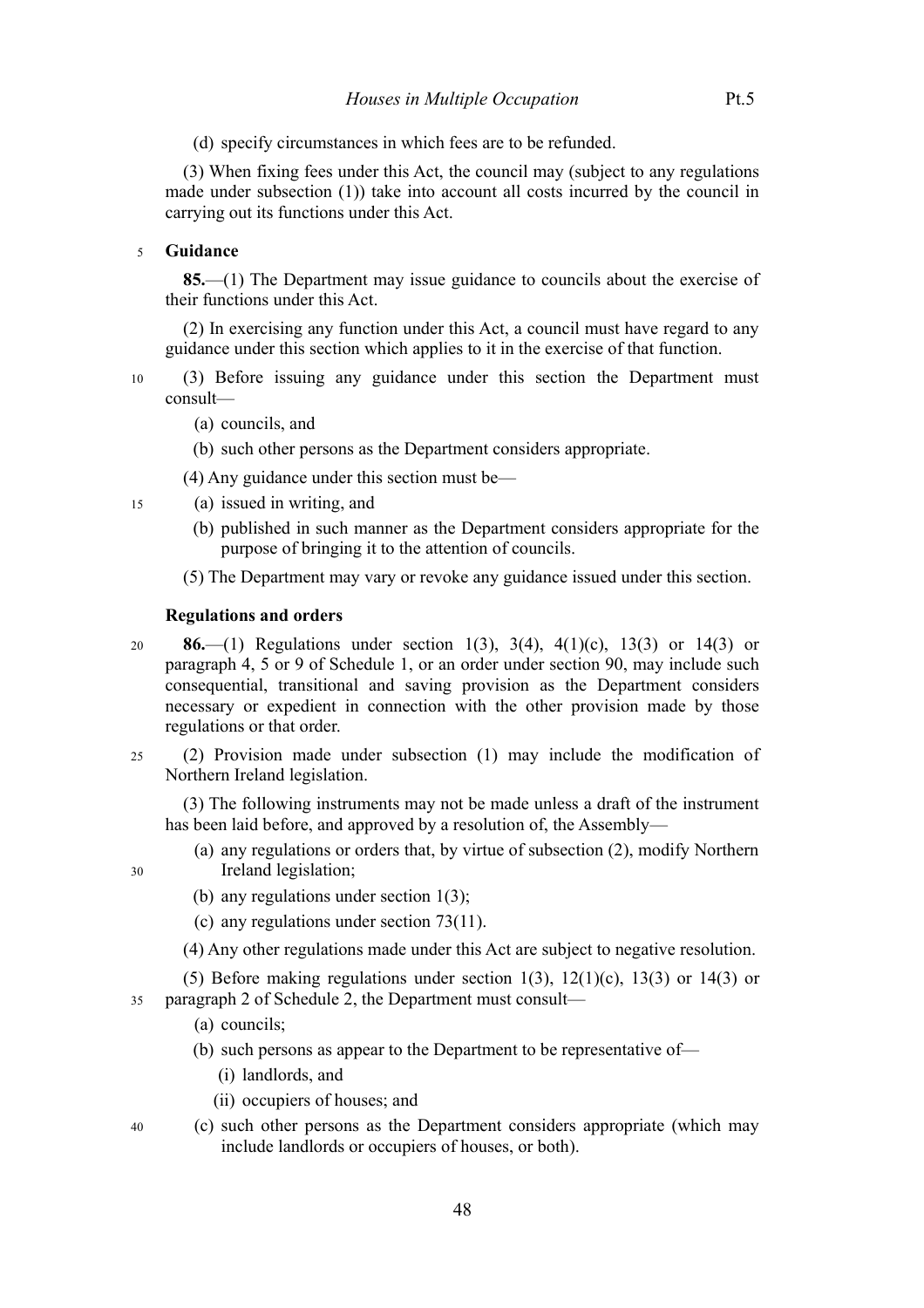# **General notices**

**87.**—(1) This section applies to a general notice given by a council under—

- (a) section  $15(2)$ ;
- (b) section [27\(](#page-19-0)2);
- (c) section  $64(2)(d)$ ; 5
	- (d) paragraph  $1(1)$  or  $(2)(h)$  of Schedule [2.](#page-57-0)

(2) Any such notice must be—

- (a) given in writing, and
- (b) published in such manner as the council considers appropriate.
- (3) The council may vary or revoke any such notice. 10

# **Interpretation**

15

20

25

30

40

**88.—**(1) In this Act—

the "associates" of a person ("P") are—

- (i) any member of P's family (as to which, see subsections (2) and (3)), and
- (ii) if P is the director of a company, any person (not falling within subparagraph (i)) who is connected with P within the meaning of section 252 of the Companies Act 2006;

references to "buildings" do not include, in particular, mobile homes;

"building regulations" means any statutory provisions which relate to the construction of new buildings or to the carrying out of works in or to existing buildings and which are for the time being in force;

"council" means a district council (and see subsection (4));

"the Department" means the Department for Social Development;

- "disqualification order" means an order under section  $38(2)(b)$  or (c) or (3);
	- an "emergency hazard notice" is a hazard notice which complies with section [55\(](#page-33-0)3);
	- an appeal against a decision is "finally determined" when—
		- (i) the appeal is withdrawn, or
	- (ii) a determination is made (other than a determination quashing the decision) from which no further appeal is allowed;
	- "fit for human habitation" has the meaning given by Article 46 of the Housing (Northern Ireland) Order 1981 (except that references in that Article to the Executive are to be read as references to the council);
- "HMO" means a house in multiple occupation (see sections [1](#page-4-0) to [6\)](#page-7-0); 35
	- "HMO licence" means a licence under section [7;](#page-9-0)

"living accommodation" has the meaning given by section [2;](#page-4-1)

- the "managing agent" of any living accommodation includes any person who, acting on behalf of the owner, does any of the following—
	- (i) receives rents or other payments from persons who occupy the accommodation (but this is subject to subsection (7)),
	- (ii) arranges for the carrying out of any repairs or refurbishment of it,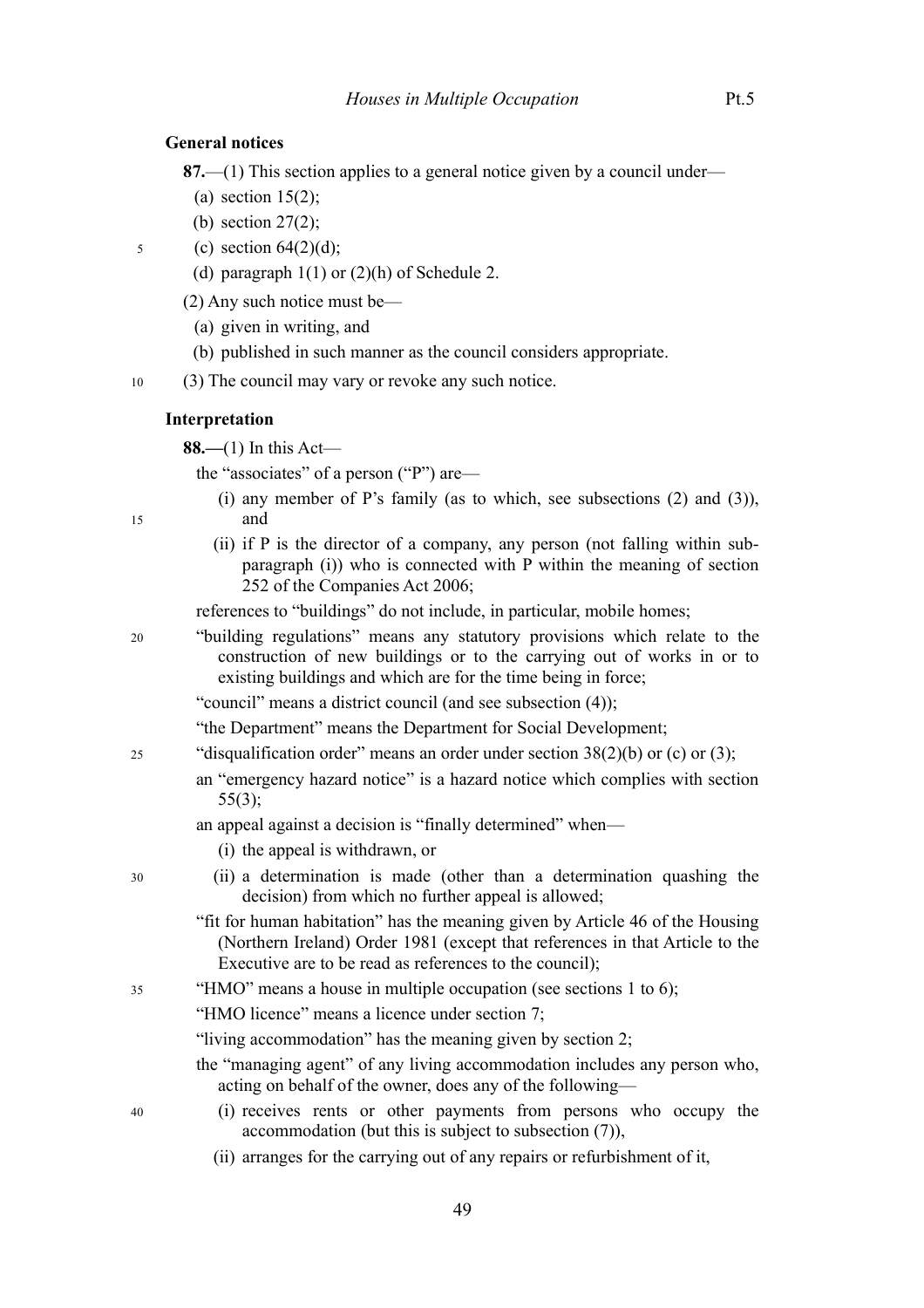- (iii) sends or receives communications relating to it to or from the occupants or the council;
- "owner" has the meaning given by subsections (5) and (6);
- "Part 4 notice" means any of the following—
	- (i) an overcrowding notice under section [44,](#page-28-0)
	- (ii) a suitability notice under section [50,](#page-31-0) or
	- (iii) a hazard notice under section [55;](#page-33-0)
- "revocation order" means an order under section [38\(](#page-25-0)2)(a);

"the statutory authorities" means—

- (i) the Chief Constable,
- (ii) the Department,
- (iii) the Northern Ireland Fire and Rescue Service Board,
- (iv) the Northern Ireland Housing Executive, and
- (v) such other authorities as the Department may by regulations appoint for this purpose;
- 15

30

40

10

5

"statutory provision" has the meaning given by section 1(f) of the Interpretation Act (Northern Ireland) 1954.

(2) For the purposes of this Act, two persons are members of the same family only if—

- (a) they are a couple, 20
	- (b) one of them is a relative of the other, or
	- (c) one of them is, or is a relative of, one member of a couple and the other is a relative of the other member of that couple.
	- (3) In subsection (2)—
- (a) a "couple" is two persons who are married to each other or are civil partners, or who live together as husband and wife or (where they are of the same sex) in an equivalent relationship, 25
	- (b) "relative" means parent, grandparent, child, grandchild, brother, sister, uncle, aunt, nephew or niece,
	- (c) a relationship of the half-blood is to be treated as a relationship of the whole blood, and
		- (d) the stepchild of a person is to be treated as that person's child.

(4) The functions conferred by this Act on a council are exercisable in relation to living accommodation situated in its district (so that, in particular, "the council", in relation to an HMO or HMO licence, means the council for the district in which 35

the HMO is situated).

(5) In this Act, the "owner" of living accommodation is the person, other than a mortgagee not in possession, who (whether on the person's own account or as trustee for another)—

- (a) receives or is entitled to receive the rack rent for the accommodation, or
	- (b) if the accommodation is not let at a rack rent, would be entitled to receive that rent if it were so let.
	- (6) For the purposes of subsection (5)—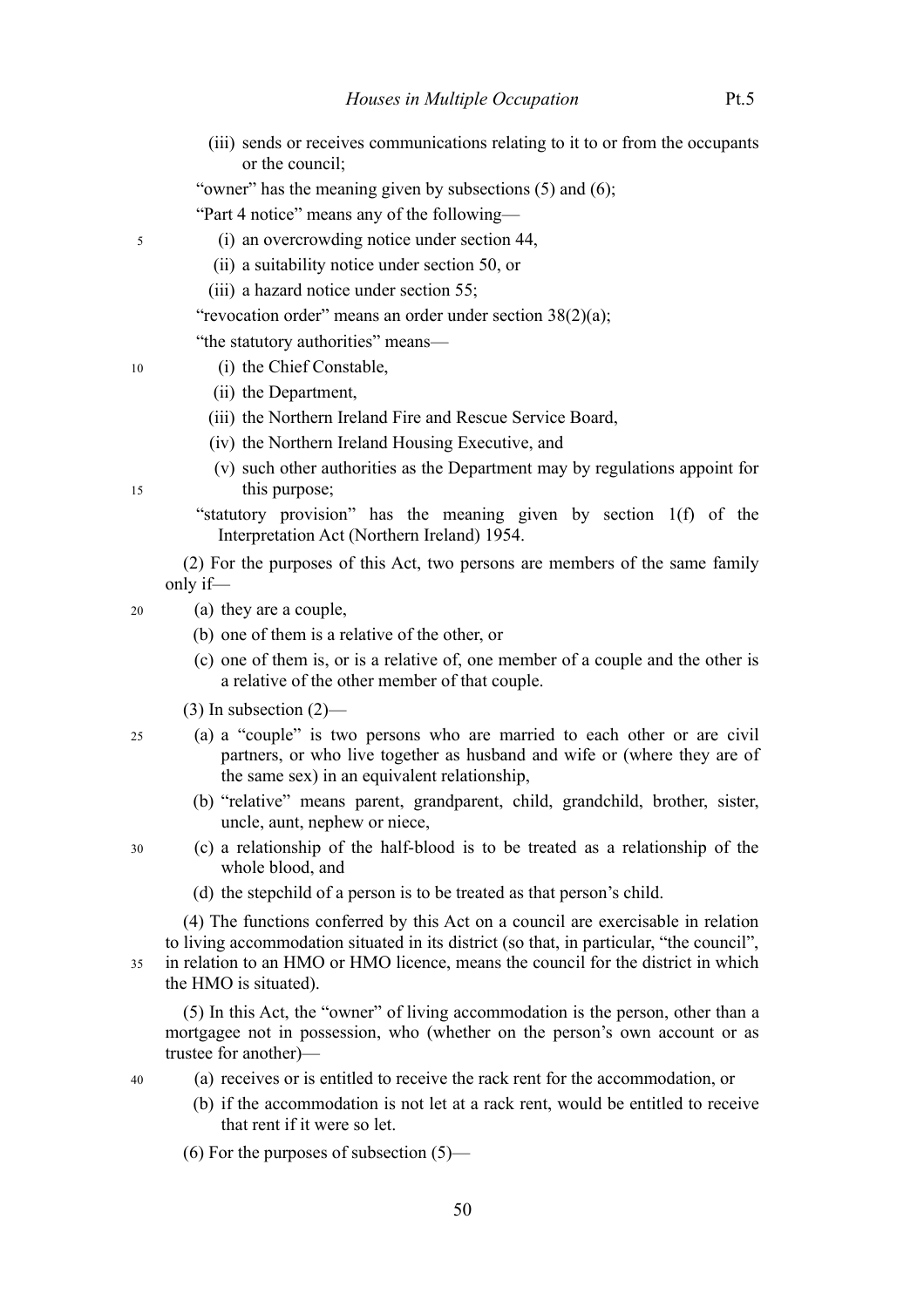- (a) it does not matter whether the person receives the rent directly or through an agent;
- (b) it does not matter whether the person receives (or would be entitled to receive) the rent alone or jointly or in common with any other person;
- (c) "rack rent" means a rent which is not less than two-thirds of the net annual value of the accommodation, or a rent which has been fixed in accordance with the Rent (Northern Ireland) Order 1978.
	- (7) Where—
		- (a) a person ("the agent") has introduced a prospective tenant or other occupier to the owner of accommodation,
		- (b) the prospective tenant or other occupier enters into a tenancy or other occupation agreement under which periodical payments are to be made in respect of the occupation, and
		- (c) the agent (acting on behalf of the owner) receives the first of those periodical payments,

then, for the purposes of the definition of "managing agent" in subsection (1), the receipt by the agent of that payment is not to be regarded as the receipt of rent or another payment from that occupier.

# **Consequential amendments and repeals**

**89.**—(1) The consequential amendments set out in Schedule [7](#page-73-0) have effect.

(2) The repeals set out in Schedule [8](#page-76-0) have effect.

## **Commencement**

<span id="page-54-0"></span>**90.**—(1) Sections [84](#page-50-0) to [86,](#page-51-0) this section and section [91](#page-54-1) come into operation on the day on which this Act receives Royal Assent.

25

# (2) The other provisions of this Act come into operation on such day as the Department may by order appoint.

## **Short title**

<span id="page-54-1"></span>**91.** This Act may be cited as the Houses in Multiple Occupation Act (Northern Ireland) 2016.

10

15

20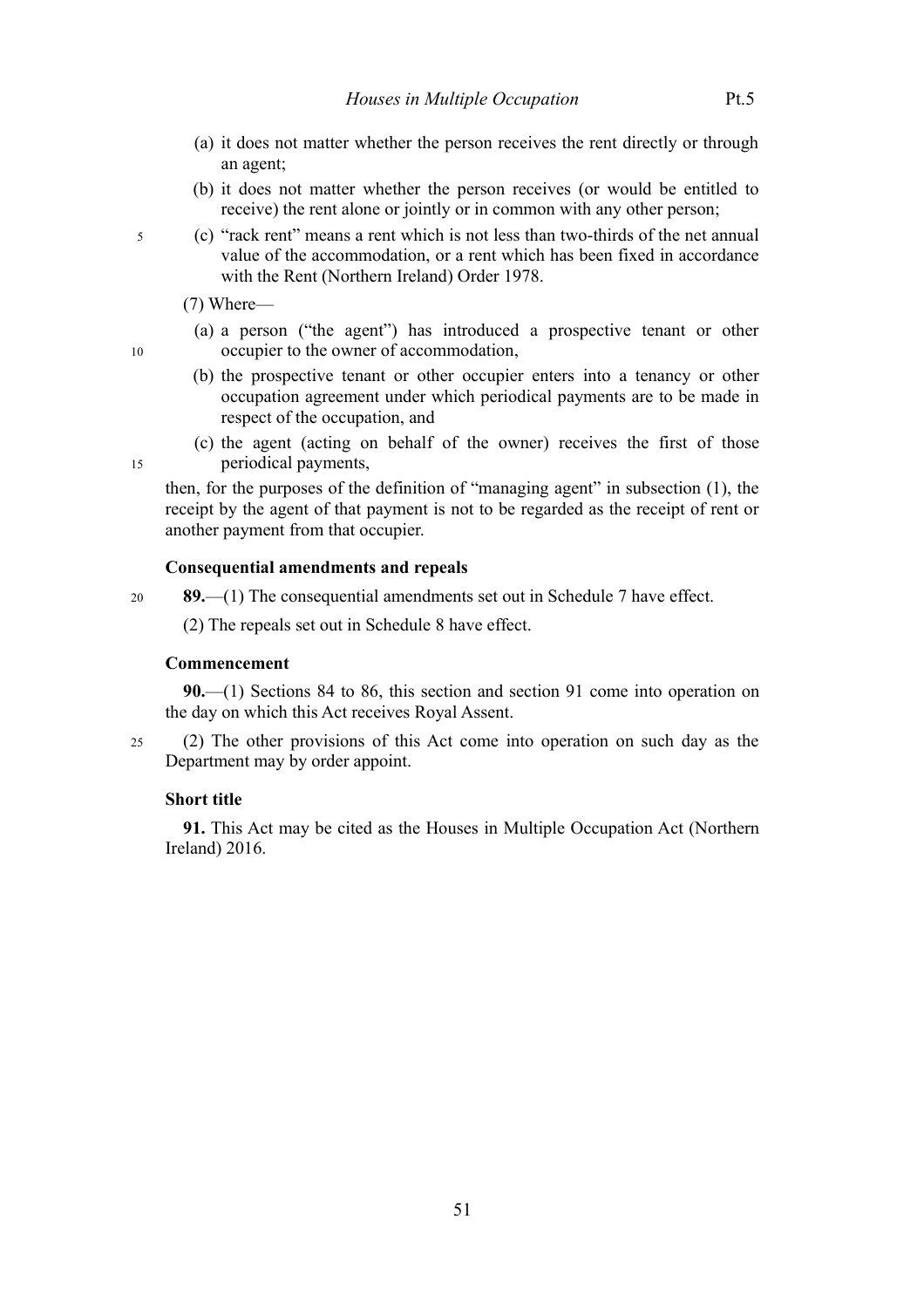# SCHEDULES

# <span id="page-55-0"></span>SCHEDULE 1

Section [1.](#page-4-0)

# BUILDINGS OR PARTS OF BUILDINGS WHICH ARE NOT HOUSES IN MULTIPLE OCCUPATION

# *Buildings (or parts) which are not houses in multiple occupation*

1.—(1) The following paragraphs list buildings which are not houses in multiple occupation.

(2) In this Schedule "building" includes a part of a building.

10

15

5

*Buildings controlled or managed by public sector bodies etc.*

 $2-1$ ) A building where the person managing or having control of it is—

- (a) the Northern Ireland Policing Board,
- (b) the Northern Ireland Fire and Rescue Service Board, or
- (c) a health and social care body within the meaning of section 1(5) of the Health and Social Care (Reform) Act (Northern Ireland) 2009.
- (2) A building where the person managing it is—
- (a) the Northern Ireland Housing Executive, or
- (b) a housing association registered under Part 2 of the Housing (Northern Ireland) Order 1992.
- *Establishments regulated by the Regulation and Quality Improvement Authority* 20
	- 3. Any building where—
		- (a) the person managing or having control of it is an establishment registered under Article 12 of the Health and Personal Social Services (Quality, Improvement and Regulation) (Northern Ireland) Order 2003, and
- (b) regulations under Article 23 of that Order impose requirements in relation to that establishment. 25

## *Buildings regulated otherwise than under this Act*

4. Any building whose occupation is regulated otherwise than by or under this Act and which is of a description specified for the purposes of this paragraph in regulations made by the Department. 30

## *Buildings occupied by students and managed by educational establishment*

- $5 (1)$  Any building—
	- (a) which is occupied solely or principally by persons who occupy it for the purpose of undertaking a full-time course of further or higher education at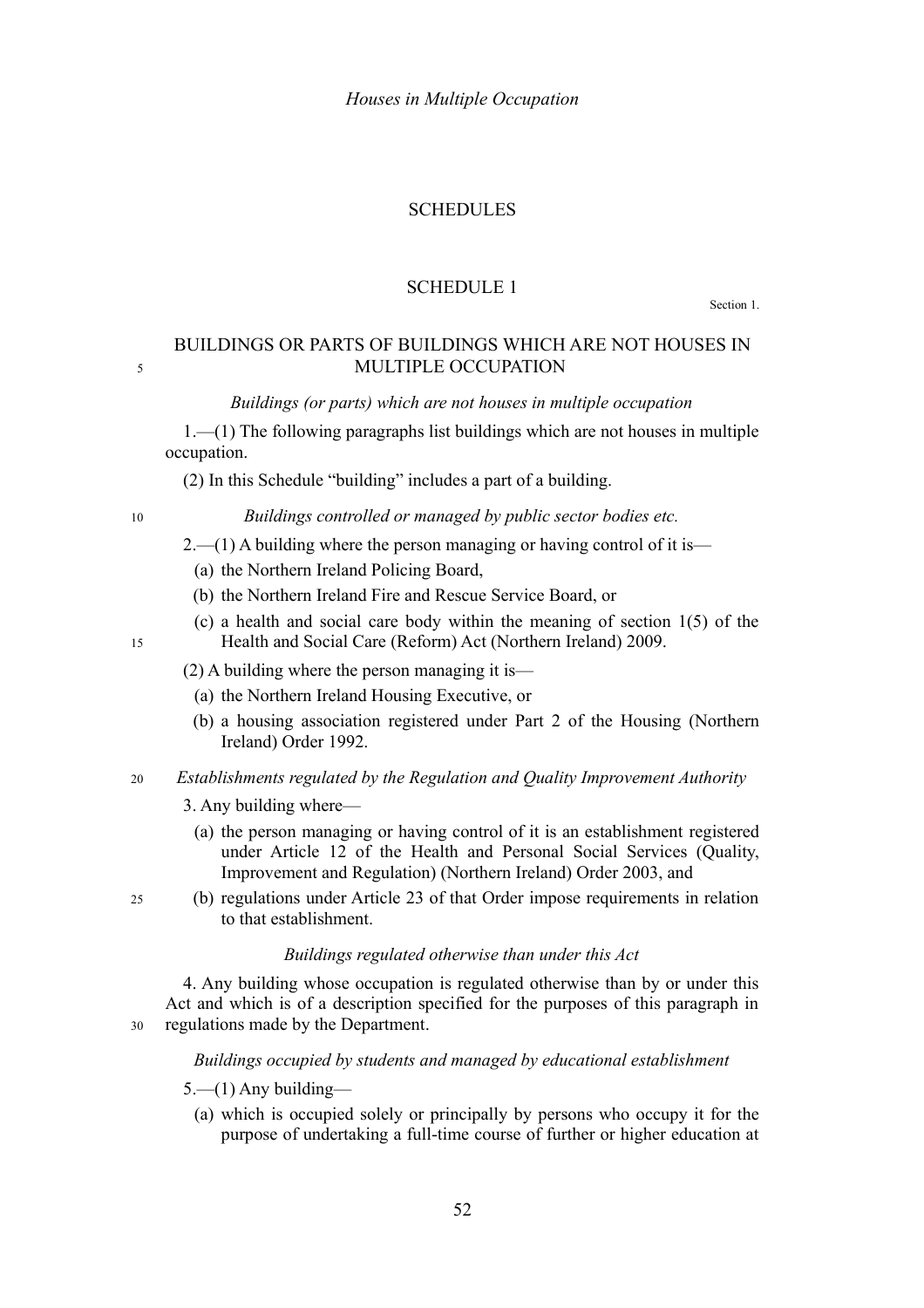a specified educational establishment or at an educational establishment of a specified description, and

(b) where the person managing or having control of it is the educational establishment in question or a specified person or a person of a specified description.

(2) In sub-paragraph (1) "specified" means specified for the purposes of this paragraph in regulations made by the Department.

(3) Sub-paragraph (4) applies in connection with any decision by the Department as to whether to make, or revoke, any regulations specifying—

(a) a particular educational establishment, or

(b) a particular description of educational establishments.

(4) The Department may have regard to the extent to which, in its opinion—

- (a) the management by or on behalf of the establishment in question of any building or buildings occupied for connected educational purposes is in conformity with any code of practice approved under section [63,](#page-37-0) or
- (b) the management of such buildings by or on behalf of establishments of the description in question is in general in conformity with any such code of practice.

(5) In sub-paragraph (4) "occupied for connected educational purposes", in relation to a building managed by or on behalf of an educational establishment, means occupied solely or principally by persons who occupy it for the purpose of undertaking a full-time course of further or higher education at the establishment. 20

## *Buildings occupied by religious communities*

6. Any building which is occupied principally for the purposes of a religious community whose principal occupation is prayer, contemplation, education or the relief of suffering. 25

# *Buildings occupied by members of the armed forces*

7. Any building which is owned by the Crown and occupied only by members of the armed forces of the Crown (either alone or together with any persons in the same household as any of those members). 30

### *Prisons, etc*

8. A prison, a young offenders centre, a juvenile justice centre or a remand centre.

## *Buildings occupied by owners*

9. Any building which is occupied only by the following persons— 35

- (a) one or more persons who have, whether in the whole or any part of it, either a freehold estate or a leasehold interest granted for a term of more than 21 years,
- (b) any member of the household of such a person or persons, and
- (c) no more than such number of other persons as is specified for the purposes of this paragraph in regulations made by the Department. 40

5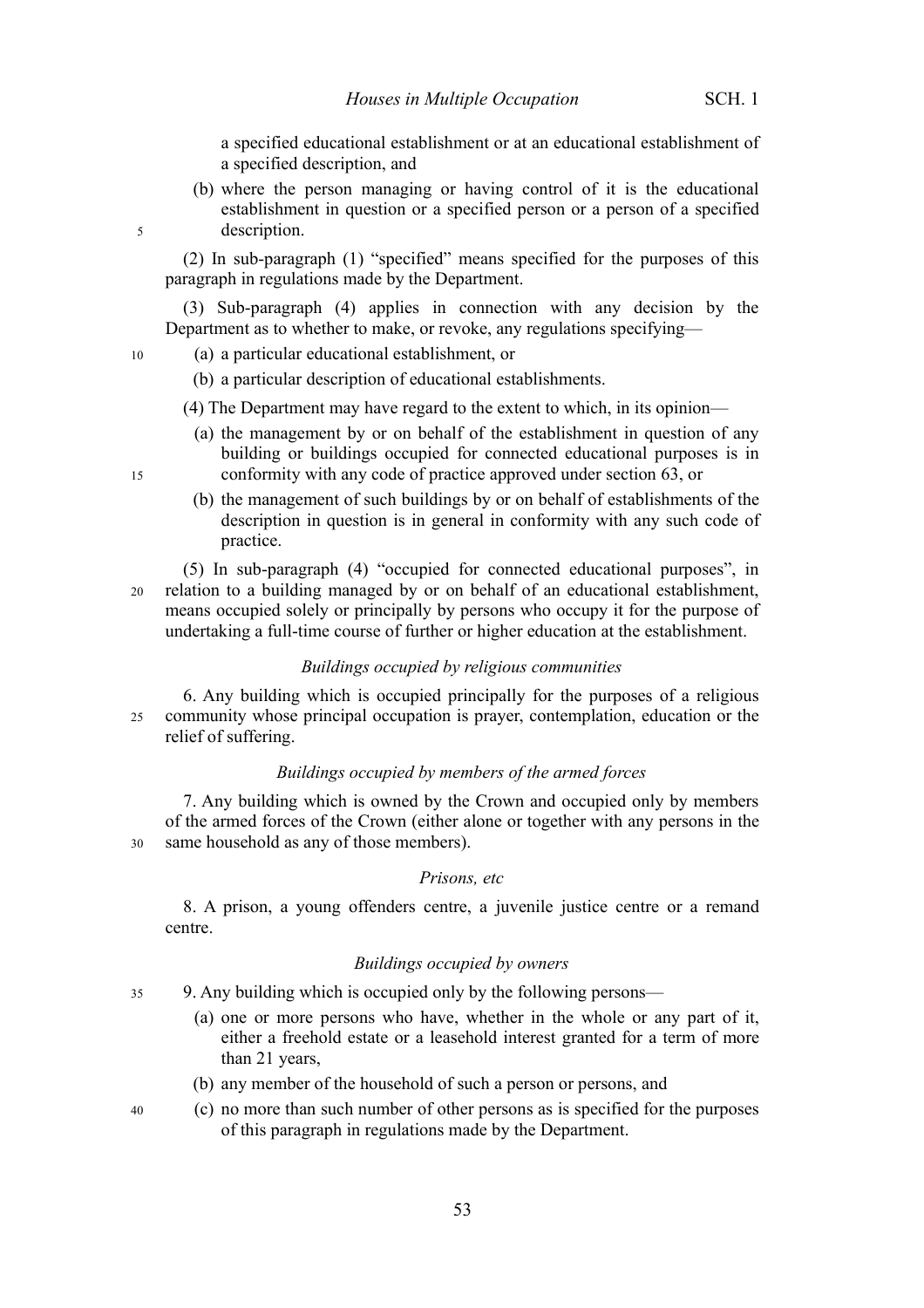# <span id="page-57-0"></span>SCHEDULE 2

Section [8.](#page-9-1)

# APPLICATIONS FOR HMO LICENCES: REQUIREMENTS AND PROCEDURE

# CONTENT OF APPLICATION

1.—(1) An application for an HMO licence must be in writing and in such form as the council may specify by general notice.

(2) The application must include the following information—

- (a) the address of the living accommodation in question,
- (b) if the owner is an individual, the owner's name and address,
	- (c) if the owner is a body, the information set out in sub-paragraph (3),
	- (d) if there is to be a managing agent of the HMO—
		- (i) if the agent is an individual, the agent's name and address, or
		- (ii) if the agent is a body, the information set out in sub-paragraph (3),
- (e) the name and address of any person (other than the owner) who has a relevant interest in the HMO (see sub-paragraph (4)), 15
	- (f) the maximum number of persons who it is proposed will occupy the accommodation as their only or main residence at any one time,
	- (g) any other information which the Department may by regulations require to be set out in such applications, and
	- (h) any other information which the council may specify by general notice.
	- (3) The information referred to in sub-paragraph  $(2)(c)$  and  $(d)(ii)$  is—
		- (a) the name of the body,
		- (b) the address of its main office or place of business,
- (c) the name and address of each of its directors or partners, or other persons involved in its management.  $25$ 
	- (4) In sub-paragraph  $(2)(e)$ , a "relevant interest" is—
		- (a) a freehold estate;
		- (b) a leasehold estate, unless the unexpired term of the lease is 3 years or less;
- (c) a mortgage, charge or lien. 30

(5) The council may require the application to be accompanied by a fee fixed by the council (see also section [84](#page-50-0) in relation to such fees).

(6) Sub-paragraph (5) is subject to paragraph [7\(](#page-59-0)2).

# PUBLICATION OF APPLICATION

# *Regulations regarding notice of application*

2.—(1) The Department must make regulations providing for the giving of notice of the making of applications for an HMO licence.

(2) Regulations under sub-paragraph (1) may in particular—

20

35

5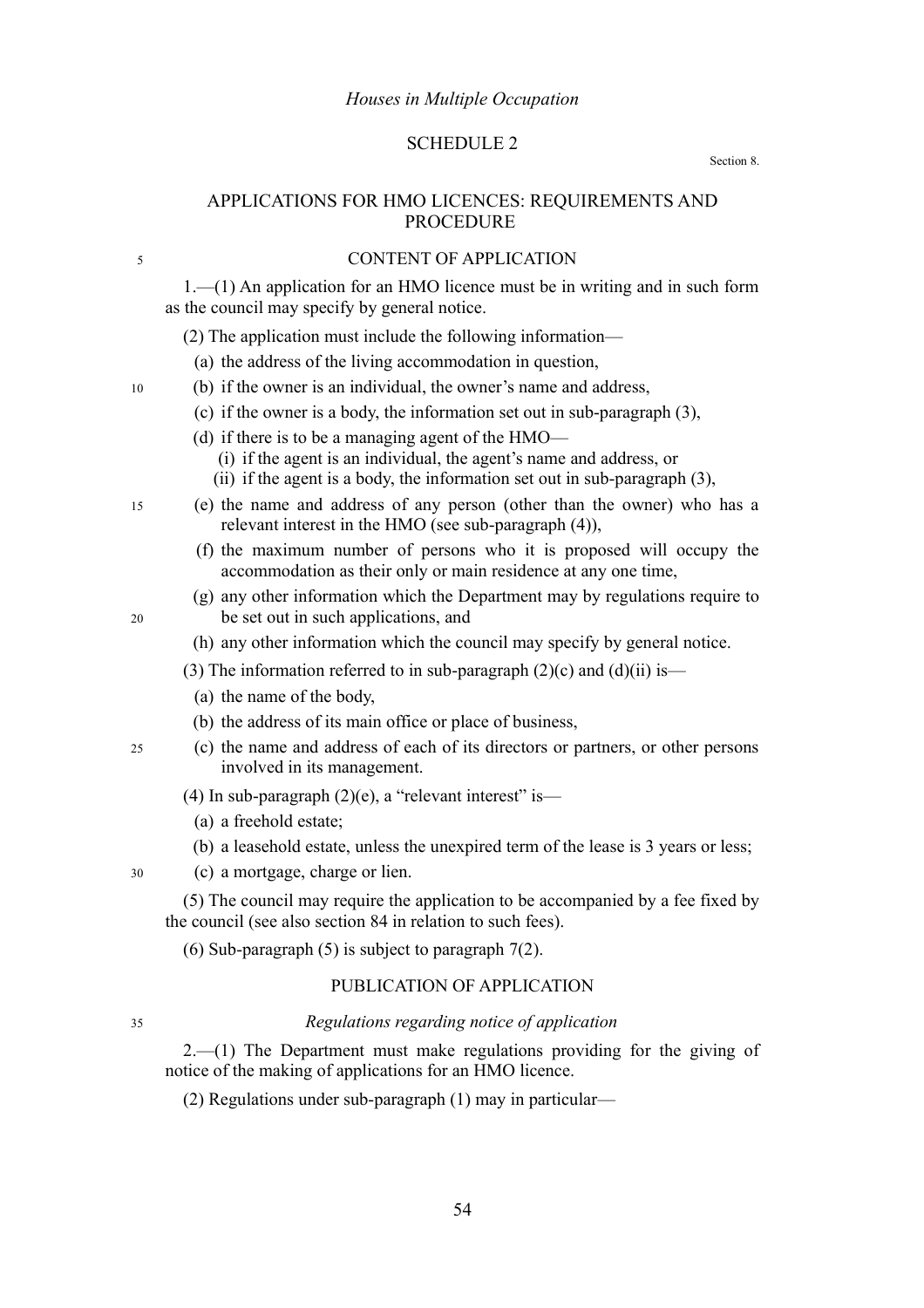- (a) require the applicant to cause notice of an application to be displayed on or near the HMO in question, or to cause such notice to be published in one or more newspapers circulating in the locality of the HMO;
- (b) permit or require the council to cause such notice to be displayed or published, either at the council's expense or at the applicant's expense;
- (c) specify information which must be displayed or published in or together with notice of an application, which may include notice of a right to make representations about the application and of the manner and period in which such representations must be made:
- (d) specify requirements as to the form and manner of notice of an application, and the period for which it must be displayed or published; 10
	- (e) provide (subject to such conditions as may be specified in the regulations) for exceptions from any requirement to display or publish notice, in particular where the council is satisfied that displaying or publishing a notice would be likely to jeopardise the safety or welfare of any persons or the security of any premises;
	- (f) provide for the consequences of failing to comply with requirements imposed by the regulations (and such consequences may include permitting or requiring the council to cease to consider the application in question).

## *Notice to statutory authorities*

3. The council must send a copy of any application for an HMO licence to the statutory authorities.

## *Representations in response to notices*

- 4.—(1) A representation made in response to a notice under regulations under paragraph 2 is valid only if it— 25
	- (a) is made in writing,

5

15

20

40

- (b) sets out the name and address of the person making the representation, and
- (c) is made on or before the deadline for making written representations.
- (2) The deadline for making written representations is to be set out in, or determined under, regulations made by the Department. 30

### REFUSAL OF APPLICATION: BREACH OF PLANNING CONTROL

5. Paragraphs 6 and 7 apply where the council is not satisfied that the occupation of the living accommodation as an HMO would not constitute a breach of planning control (within the meaning given by section 131 of the Planning Act (Northern Ireland) 2011). 35

6.—(1) The council must serve on the applicant a notice which—

- (a) states that the council has decided to refuse the application,
- (b) sets out the reason for the decision, and
- (c) sets out the effect of paragraph 7.

(2) The notice must be served on the applicant before the end of the period of 28 days beginning with the day on which the application is made.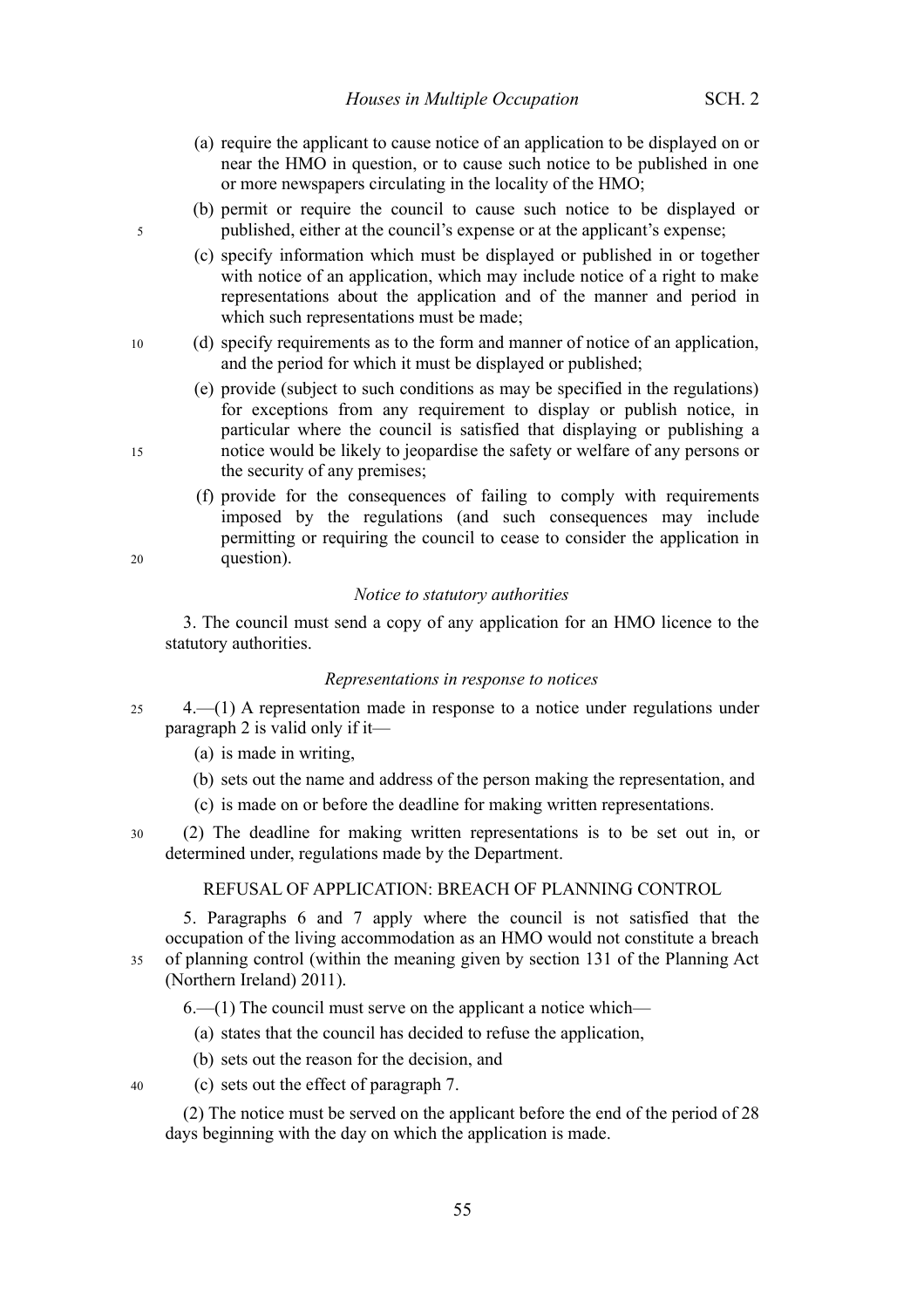(3) The council must send a copy of the notice to the statutory authorities.

<span id="page-59-0"></span>7.—(1) This paragraph applies if, after the council has refused an application under paragraph 6, the applicant obtains—

- (a) planning permission under Part 3 of the Planning Act (Northern Ireland) 2011, or
- (b) a certificate of lawfulness of use or development under section 169 or 170 of that Act,

in respect of the occupation of the living accommodation as an HMO.

 $(2)$  If—

- (a) the applicant makes a further application for an HMO licence in respect of the living accommodation, and
	- (b) does so before the end of the period of 28 days beginning with the date on which the applicant obtains the permission or certificate,

no fee may be charged in respect of that application.

15

10

5

# CONSIDERATION OF APPLICATION AND HEARINGS

8. Paragraphs 9 to 13 apply where the council does not consider that occupation of the living accommodation would constitute a breach of planning control (within the meaning given by section 131 of the Planning Act (Northern Ireland) 2011).

## *Notice of proposed decision*

9.—(1) The council must serve a notice under this paragraph on— 20

- (a) the applicant, and
- (b) each relevant person.

(2) A notice under this paragraph must state which of the following the council proposes to do—

- (a) grant the licence in the terms applied for; 25
	- (b) grant the licence in terms different from those applied for;
	- (c) refuse the licence.

(3) A notice under this paragraph must also—

- (a) if the council proposes to grant the licence, set out the main terms of the proposed licence and any terms which differ from those applied for,
- (b) state the reasons for the proposed decision (including any proposed differences), and
- (c) specify the date by which written representations by the recipient of the notice must be made.
- (4) The date specified under sub-paragraph  $(3)(c)$  must be not less than 14 days after the date on which the notice is served. 35

(5) The notice must be accompanied by a copy of any valid representations received by the council in response to a notice under regulations under paragraph 2.

(6) In this Schedule, a "relevant person" is any of the following (other than the applicant)— 40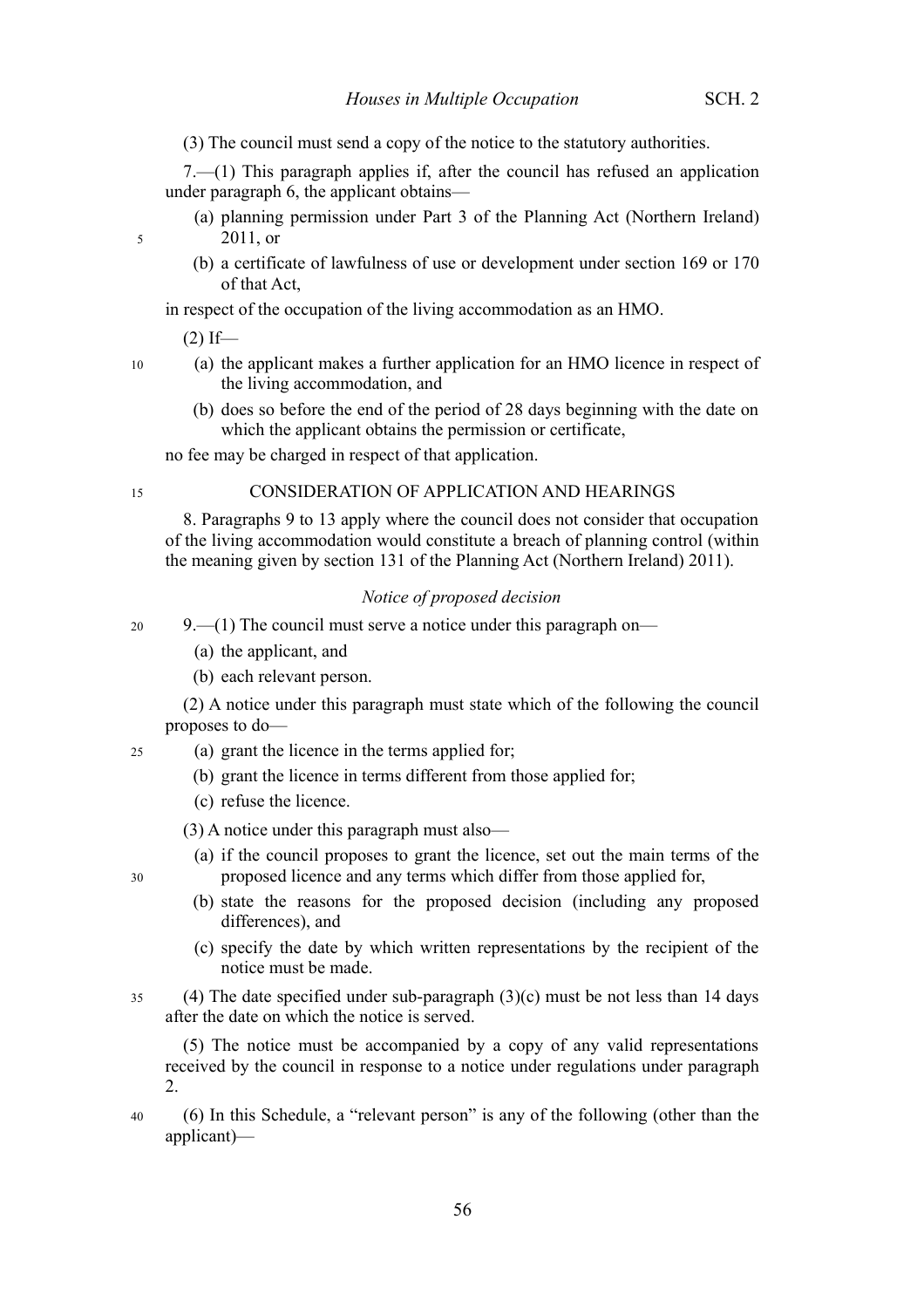- (a) a person named in the application in accordance with paragraph  $1(2)(d)$  or (e) (managing agents and persons having an estate in the HMO);
- (b) a person who is not so named but who, to the knowledge of the council— (i) is or is proposed to be a managing agent of the HMO, or
	- (ii) has a relevant interest in it (see sub-paragraph (7));
- (c) a person who is proposed to be named in the licence as a person on whom a restriction or obligation is imposed under section [14.](#page-13-0)

(7) In sub-paragraph  $(6)(b)$ , a "relevant interest" is—

- (a) a freehold estate;
- (b) a leasehold estate, unless the unexpired term of the lease is 3 years or less;
	- (c) a mortgage, charge or lien.

## *Hearings*

10.—(1) This paragraph applies if the council decides (whether on a submission by the applicant or a relevant person, or on its own initiative) to hear oral representations about the application. 15

(2) The council must serve notice of the hearing on—

- (a) the applicant,
- (b) every relevant person,
- (c) every person who made valid representations in response to a notice under regulations under paragraph 2, and

20

(d) any other person the council considers appropriate.

(3) The notice must state the date, time and place of the hearing.

(4) The notice must be served not less than 7 days before the date of the proposed hearing.

(5) "Relevant person" has the meaning given by paragraph 9(6).  $25$ 

# *Consideration of application*

11. In determining whether to grant the licence (and in what terms) the council must consider—

30

35

- (a) any valid representations made in response to a notice under regulations under paragraph 2,
- (b) any written representations made by a recipient of a notice under paragraph 9 before the date specified under paragraph 9(3)(c), and
- (c) any oral representations made at a hearing under paragraph 10.

# *Time limit for determining application*

12.—(1) The council must decide whether to grant or refuse an application for an HMO licence before the end of the period of 3 months beginning with the date on which the council received it.

(2) A court of summary jurisdiction may extend the period mentioned in subparagraph (1) in the case of a particular HMO application.

(3) An order under sub-paragraph (2) is to be made on an application made by the council before the end of the period mentioned in sub-paragraph (1). 40

5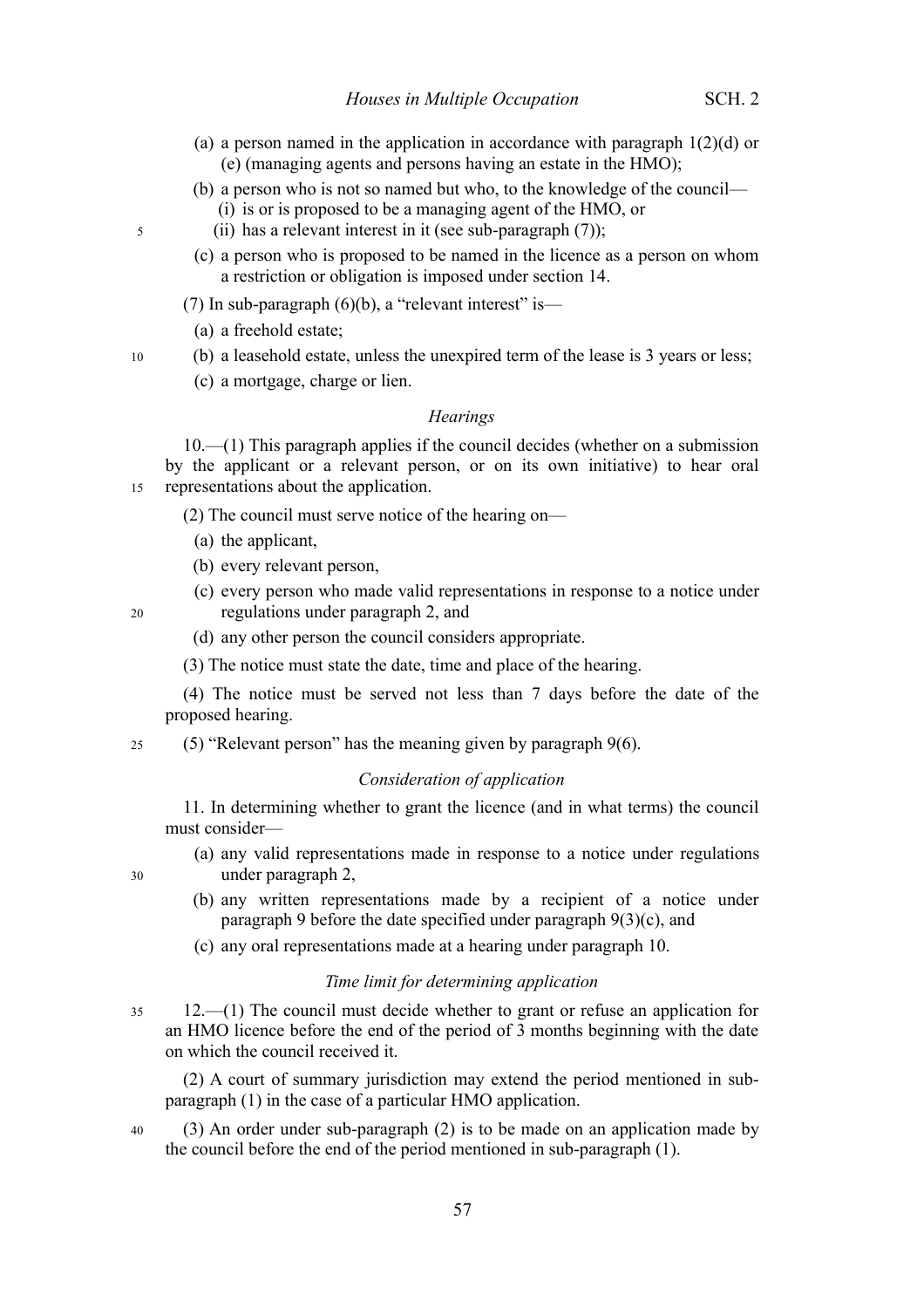(4) The applicant for the licence is entitled to be a party to any proceedings on an application under sub-paragraph (3).

(5) The decision of a court on an application under sub-paragraph (3) is to be final.

- (6) If the council does not determine an application for an HMO licence before the end of the period mentioned in sub-paragraph (1) (or that period as extended), the applicant is to be treated as having been granted a licence in the terms applied for. 5
- (7) Sub-paragraph (6) does not prevent the council from varying or revoking a licence which is treated as having been granted in accordance with that subparagraph. 10

## *Notice of determination*

13.—(1) The council must serve notice of its decision on an application for an HMO licence on—

- (a) the applicant, 15
	- (b) each relevant person (within the meaning given by paragraph 9(6)), and
	- (c) the statutory authorities.
	- (2) The notice must—
		- (a) state the council's decision,
	- (b) if the decision is to grant a licence, be accompanied by a copy of the licence,
		- (c) if the licence is granted in terms different from those applied for, include a statement of the reasons for that difference, and
		- (d) state the date on which the decision was made.
- (3) The notice must be served before the end of the period of 7 days beginning with the day on which the decision is made. 25

# FALSE OR MISLEADING INFORMATION

- 14.—(1) A person commits an offence if—
- (a) the person provides information in connection with an application for an HMO licence,
- (b) the information is false or misleading in a material particular, and
- (c) the person knows that it is, or is reckless as to whether it is, false or misleading.

(2) A person guilty of an offence under sub-paragraph (1) is liable on summary

conviction to a fine not exceeding level 2 on the standard scale. 35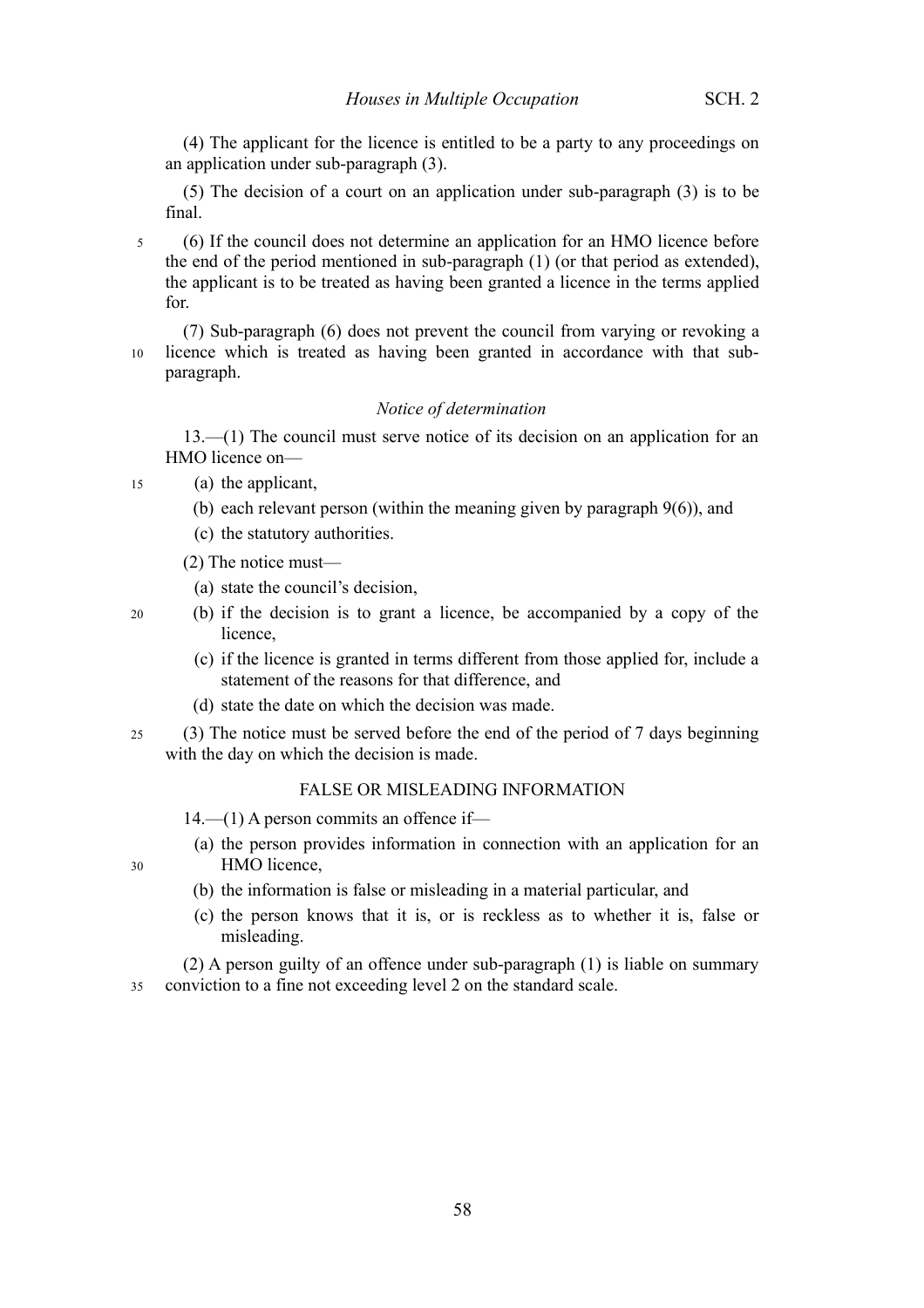# *Houses in Multiple Occupation*

# <span id="page-62-0"></span>SCHEDULE 3

# FURTHER PROVISION ABOUT NOTICES THAT SPECIFY WORKS

# PART 1

#### PROVISION APPLYING TO ALL NOTICES THAT SPECIFY WORKS 5

# *Application of Part of Schedule*

1. This Part of this Schedule applies to—

- (a) a temporary exemption notice that includes a requirement under section [17](#page-15-0) (works to improve safety or security);
- (b) a rectification notice that requires the carrying out of work; 10
	- (c) a suitability notice that contains a statement of remedial work under section [53;](#page-32-0)
	- (d) a hazard notice that contains a works requirement under section [58.](#page-34-0)

# *Listed buildings etc*

 $2-$ (1) In this paragraph "protected building" means a building— 15

- (a) which is included in any list of buildings of special architectural or historic interest compiled under section 80 of the Planning Act (Northern Ireland) 2011 ("the 2011 Act"),
- (b) which is subject to a building preservation notice under section 83 of the 2011 Act, or

20

 $25$ 

35

(c) to which section 105 of the 2011 Act applies (control of demolition in conservation areas).

(2) In this paragraph "relevant work" is work, specified in a notice to which this Part of this Schedule applies, which is to be carried out in or to an HMO that is or forms part of a protected building.

(3) Before a council issues a notice that specifies relevant work, the council must consult—

- (a) the Department, and
- (b) such other persons as the council considers appropriate.

(4) A notice specifying relevant work has effect only in so far as it is not inconsistent with any provision of the 2011 Act. 30

# *Extension of date for completion of works*

3.—(1) The council may, in accordance with this paragraph, extend the date by which any work must be completed—

- (a) as required by a temporary exemption notice, a rectification notice or a hazard notice, or
	- (b) as specified in a statement of remedial work under section [53.](#page-32-0)
	- (2) The council may grant an extension—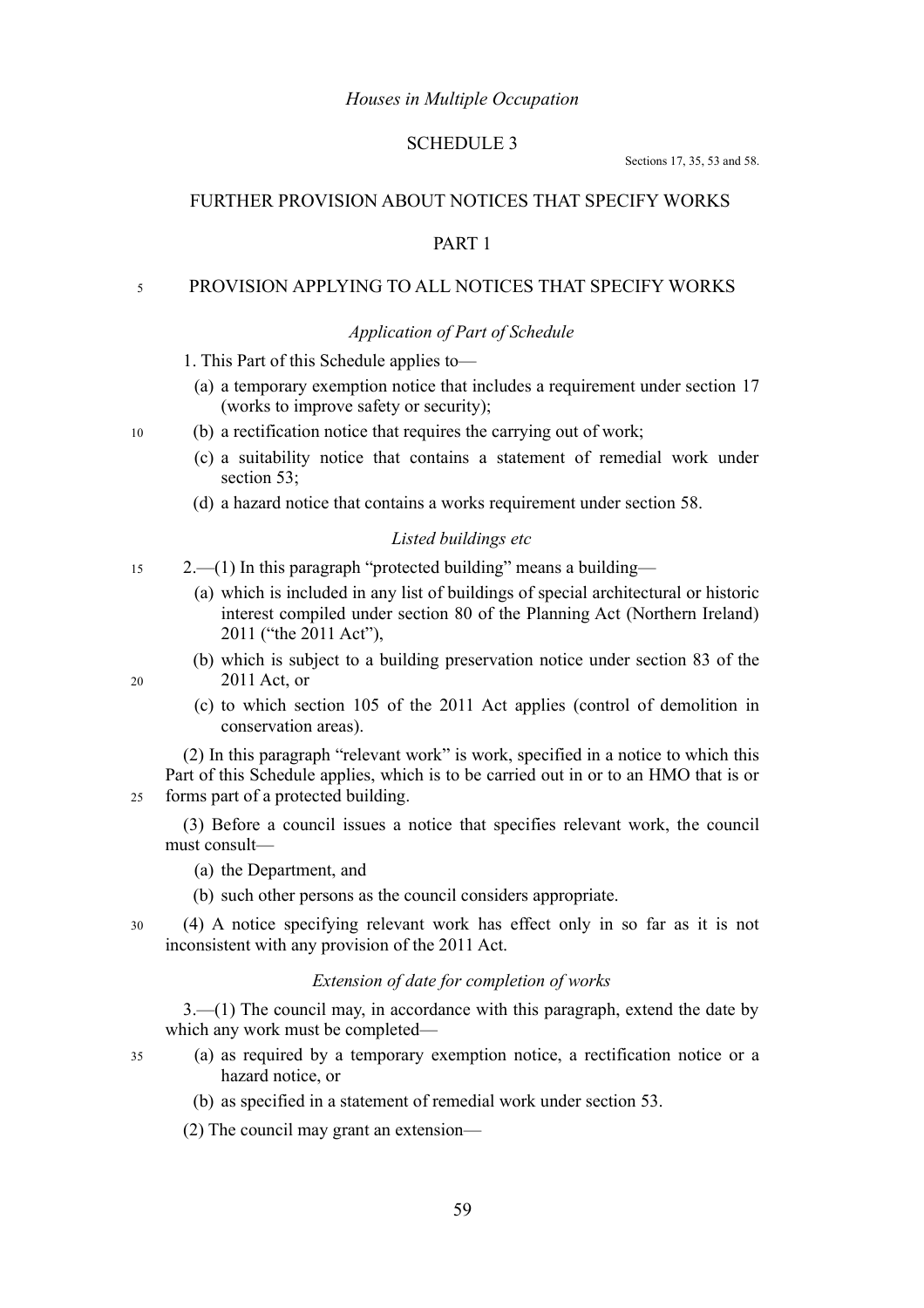- (a) on the application of any person on whom the notice in question was served, or
- (b) on the council's own initiative.
- (3) The extension is to be to such later date as the council considers reasonable.
- (4) A date may be extended only where the council— 5
	- (a) considers that satisfactory progress has been made in carrying out the work,
	- (b) considers that satisfactory progress has not been made but that there is a good reason why this has not been possible, or
- (c) has received a written undertaking from the owner stating that the work will be completed by a later date which the council considers satisfactory. 10
	- (5) The council must serve notice of any extension on—
		- (a) the applicant, and
		- (b) any person appearing to the council to be the owner or a managing agent of the HMO.

15

## PART 2

# FAILURE TO CARRY OUT WORKS REQUIRED BY RECTIFICATION NOTICE OR HAZARD NOTICE

# *Application of Part of Schedule*

4. This Part of this Schedule applies if the owner of living accommodation fails to comply with— 20

> (a) a requirement in a rectification notice to carry out works in or to an HMO, or

(b) a works requirement in a hazard notice.

25

## *Carrying out of work by council*

5.—(1) The council may carry out any work required by the notice.

(2) But the council may do so only if one of the following three conditions is met.

(3) The first condition is that—

30

- (a) the date specified for that work to be completed has passed, and
	- (b) the council has given the owner not less than 7 days' notice of its intention to carry out the work under this paragraph.

(4) The second condition is that the owner has given notice to the council that the owner is unable to comply with the requirement because of a lack of necessary rights (of access or otherwise) despite having taken reasonable steps for the purposes of acquiring those rights. 35

(5) The third condition is that the owner has given notice to the council stating that the owner considers that carrying out the work is likely to endanger any person.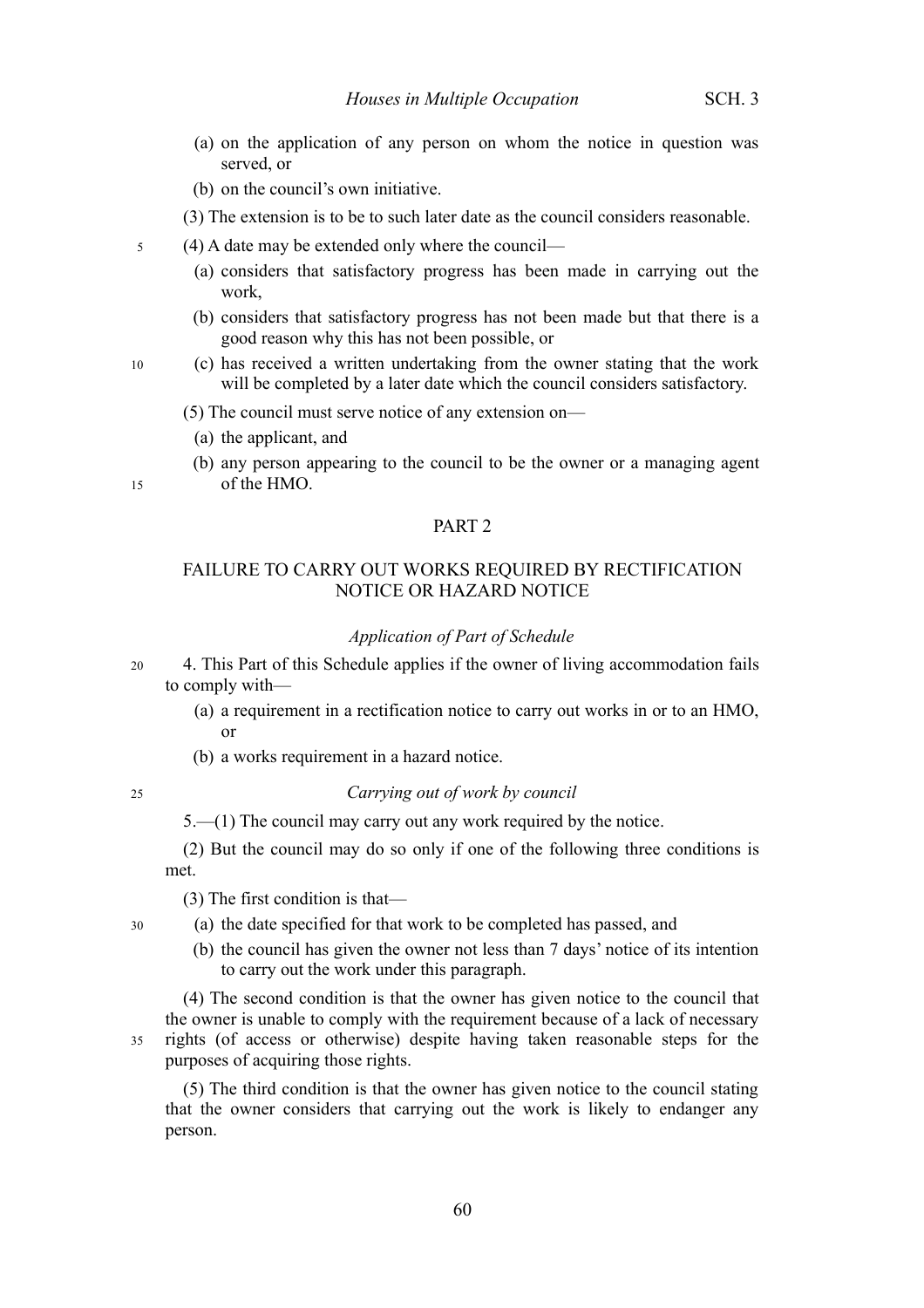*Vacation of land or premises to allow work to be carried out*

- 6.—(1) Where the council—
	- (a) is authorised by paragraph 5 to carry out work, and
- (b) considers that doing so is likely to endanger any occupant of any land or premises,

5

it must require that occupant to move from the land or premises.

(2) A requirement under sub-paragraph (1) must be made by serving a notice on the occupant specifying—

- (a) by reference to the work which the council is authorised to carry out, the reason why the occupant is required to move, and
- (b) the date, not less than 28 days after the date on which the notice is served, by which the occupant must move.

(3) A requirement under sub-paragraph (1) ceases to have effect if—

(a) a court of summary jurisdiction refuses to issue a warrant under paragraph 7(1) in relation to it, or

15

30

10

(b) the work is completed.

### *Warrants requiring occupant to vacate land or premises*

7.—(1) Where an occupant has not complied with a requirement under paragraph 6(1), the council may apply to a court of summary jurisdiction for a warrant requiring the occupant— 20

- (a) to move from the land or premises in question by such date as the court may determine, and
- (b) not to return until the work is completed.

(2) The court may issue a warrant under sub-paragraph (1) only if satisfied that the occupant is likely to be endangered by the carrying out of the work concerned. 25

(3) No application under this paragraph may be made before the date specified in the notice served under paragraph 6(2).

(4) On such an application, the court may require the service of a further notice on the occupant.

(5) Where a further notice has been required to be served under sub-paragraph (4), the date determined under sub-paragraph  $(1)(a)$  must not be less than 14 days after service of that notice.

(6) A warrant may be made subject to such other conditions (including conditions with respect to payment of rent) as the court considers just and equitable. 35

(7) No warrant may require a person ("A") to move from any living accommodation which is that person's only or main residence ("A's home") unless the court is satisfied that suitable alternative living accommodation on reasonable terms will be available to A.

- (8) In sub-paragraph (7) "suitable alternative living accommodation" means accommodation which is suitable for occupation by— 40
	- (a) A, and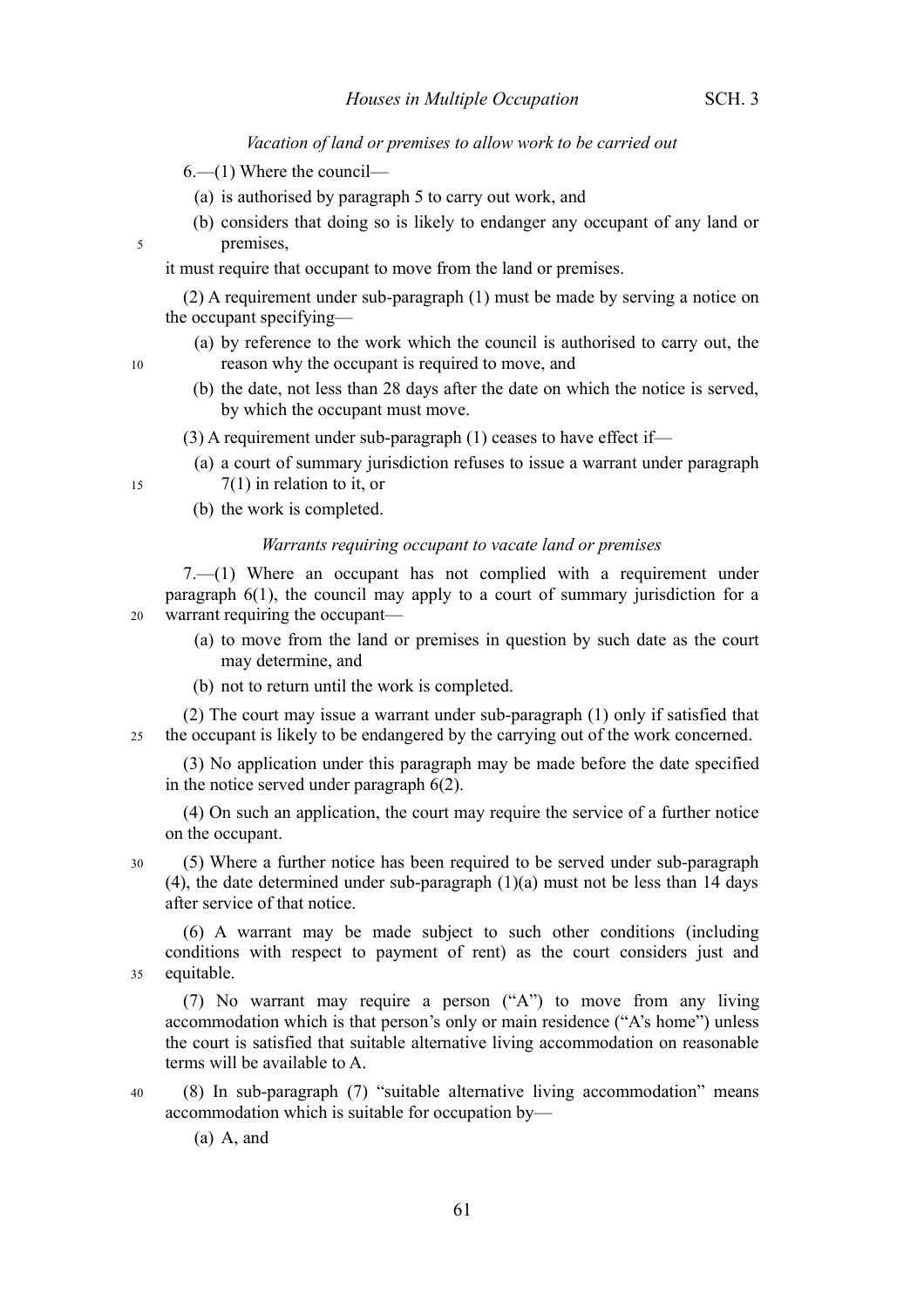- (b) any other person who would, but for the location of that other person's place of work or of any educational institution which the person attends, reside only or mainly at A's home.
- (9) The decision of a court on an application under this paragraph is to be final.
- (10) Refusal by the court to issue a warrant sought under this paragraph does not affect the validity of the requirement to carry out works in relation to which the warrant was sought. 5

# *Unlawful occupation etc*

8.—(1) A person commits an offence if the person—

- (a) knows that a requirement under paragraph 6(1) has effect in relation to any land or premises, and
	- (b) occupies the land or premises.

(2) But it is not an offence under sub-paragraph (1) for a person to continue to occupy land or premises which the person occupied on the day on which the requirement under paragraph 6(1) was made. 15

- (3) A person commits an offence if the person—
	- (a) knows that a requirement under paragraph 6(1) has effect in relation to any land or premises, and
	- (b) permits another person to occupy the land or premises.

(4) But it is not an offence under sub-paragraph (3) for a person to permit another person to continue to occupy land or premises which that other person occupied on the day on which the requirement under paragraph 6(1) was made. 20

(5) A person guilty of an offence under this paragraph is liable, on summary conviction, to a fine not exceeding level 3 on the standard scale.

 $25$ 

10

# *Recovery of expenses etc from owner*

9.—(1) The council may recover from the owner of the HMO in question—

- (a) any expenses that the council incurs in or in connection with carrying out work that it is authorised to carry out by paragraph 5, and
- (b) any expenses that it incurs in applying for or executing a warrant issued under paragraph 7.
- 30

- (2) Sub-paragraph (1) entitles the council to recover—
	- (a) any administrative expenses incurred by it in connection with the act to which the expenses relate,
- (b) where notice is served under paragraph 5(3)(b), any administrative or other expenses incurred either in connection with that notice or with a view to carrying out the works (even if the works are carried out by someone other than the council), and
- (c) interest, at such reasonable rate as it may determine, from the date when a demand for payment is served until the whole amount is paid.
- (3) The sums mentioned in sub-paragraphs (1) and (2) are a civil debt recoverable summarily. 40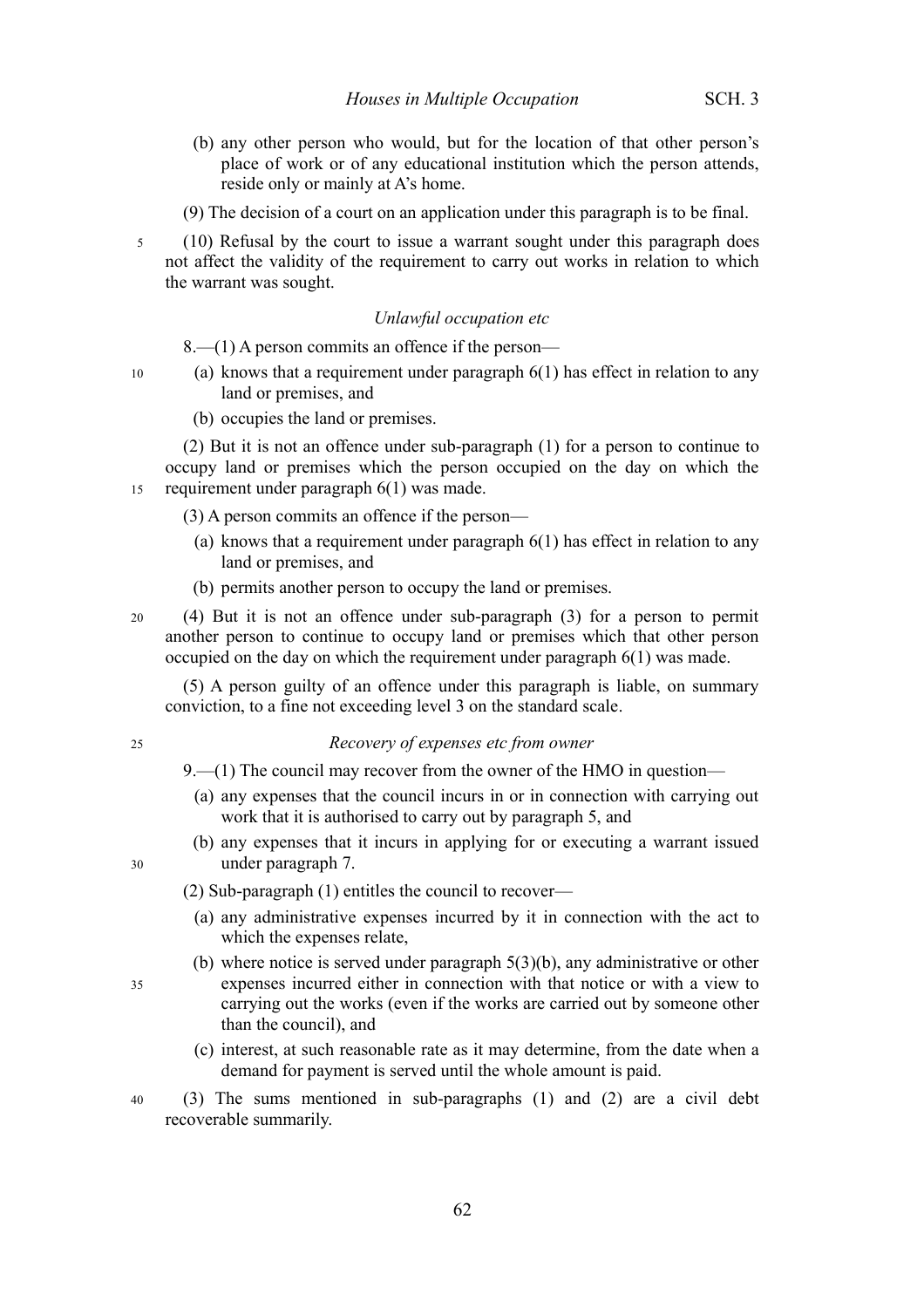(4) Notice of any decision to demand recovery of any sums under this paragraph must be served on the owner.

(5) That notice may include a declaration by the council that any sums recoverable under this paragraph are to be payable by instalments.

(6) In all summary proceedings by the council for the recovery of sums under this paragraph, the time within which the proceedings may be taken are to be reckoned from the date of the service of that notice. 5

(7) Until they are recovered, sums recoverable under this paragraph are a charge on the estate that the owner has in the HMO.

- (8) The charge created by sub-paragraph (7) is enforceable in all respects as if it were a valid mortgage by deed created in favour of the council by the owner (with, where necessary, any authorisation or consent required by law) and the council may exercise the powers conferred by sections 19, 21 and 22 of the Conveyancing Act 1881 on mortgagees by deed accordingly. 10
- (9) In proceedings by the council for the recovery of any sums under this paragraph, it shall not be open to the owner to raise any question which the owner could have raised on an appeal under section [67](#page-40-0) against the rectification notice or hazard notice in question. 15

# *Recovery of expenses etc from other person benefiting from works*

- 10.—(1) This paragraph applies if a court of summary jurisdiction is satisfied, on the application of the council, that—  $20$ 
	- (a) any sums which the council is entitled to recover under paragraph 9 have not been, and are unlikely to be, recovered, and
	- (b) some person is profiting by the execution of the works in respect of which the sums were incurred to obtain rents or other payments which would not have been obtainable if the number of persons occupying the HMO was limited to that appropriate for the HMO in its state before the works were executed.

(2) The court may order the person mentioned in sub-paragraph (1)(b) to make such payment or payments to the council as appear to the court to be just and equitable. 30

(3) But the court may make such an order only if it is satisfied that that person has had proper notice of the application.

## SCHEDULE 4

Section 24

# VARIATION AND REVOCATION OF HMO LICENCES: PROCEDURE

# *Notice of proposal to vary or revoke*

1.—(1) This paragraph applies where the council proposes to vary or revoke a licence.

(2) The council must serve a notice under this paragraph on— 40

(a) the owner,

 $25$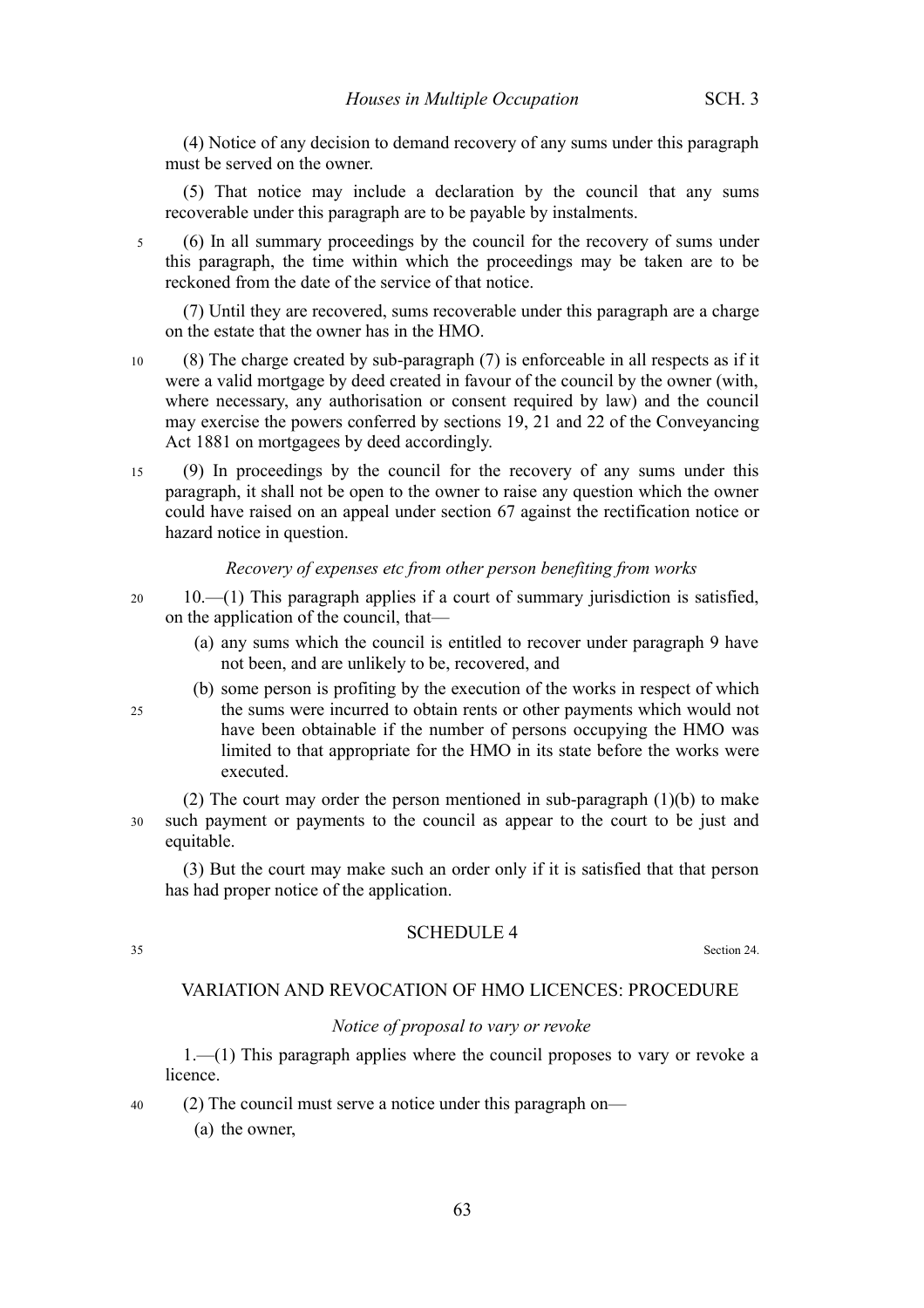- (b) if the proposal is in response to an application under section  $22(2)(b)$ , the applicant, and
- (c) the statutory authorities.
- (3) If the proposal is to include a condition, or to vary an existing condition, which imposes a restriction or obligation on any person (except the owner), the council must also serve a notice on that person. 5

(4) A notice under this paragraph must—

- (a) state what the council proposes to do,
- (b) if the council proposes to vary the licence, set out the proposed variation,
- (c) state the reasons for the proposed decision, and
	- (d) specify the date by which written representations by the recipient of the notice must be made.

### *Notice of proposal not to vary*

 $2$ —(1) This paragraph applies where the council proposes to refuse an application under section [22\(](#page-17-1)2)(a) or (b) to vary a licence. 15

(2) The council must serve a notice under this paragraph on—

- (a) the owner,
- (b) if the application was made under section [22\(](#page-17-1)2)(b), the applicant, and
- (c) the statutory authorities.
- (3) A notice under this paragraph must— 20
	- (a) state that the council proposes to refuse the application,
	- (b) state the reasons for the proposed decision, and
	- (c) specify the date by which written representations by the recipient of the notice must be made.

#### $25$

10

# *Hearings*

3.—(1) This paragraph applies if the council decides (whether on a submission by an applicant under section  $22(2)(a)$  or (b), or on its own initiative) to hear oral representations about a proposal mentioned in paragraph 1 or 2.

(2) The council must serve notice of the hearing on—

- (a) the owner, 30
	- (b) if the proposal is in response to an application under section [22\(](#page-17-1)2)(b), the applicant,
	- (c) if the proposal is to include a condition, or to vary an existing condition, which imposes a restriction or obligation on any person (except the owner), that person, and
- 35

(d) any other person the council considers to be appropriate.

(3) The notice must state the date, time and place of the hearing.

(4) The notice must be served not less than 7 days before the date of the proposed hearing.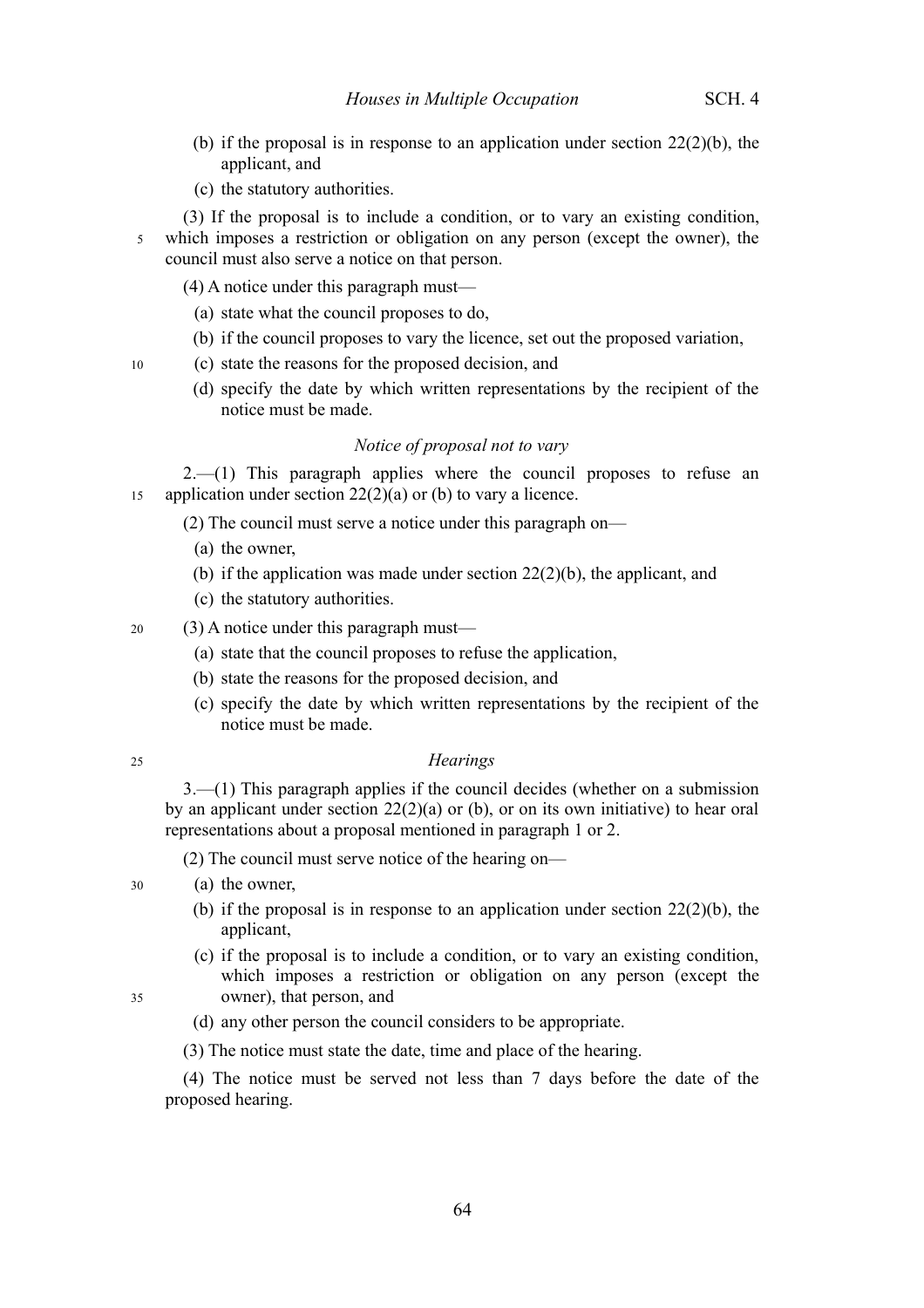# *Consideration of application*

4. In determining whether (and in what way) to vary a licence, or whether to revoke a licence, the council must consider—

- (a) any written representations made by a recipient of a notice under paragraph 1 or 2 before the date specified under paragraph  $1(4)(d)$  or  $2(3)$ (c), and
- (b) any oral representations made at a hearing under paragraph 3.

## *Notice of determination*

5.—(1) The council must serve on—

(a) the owner,

5

10

20

- (b) if the decision was made on an application under section  $22(2)(b)$ , the applicant, and
- (c) the statutory authorities.

notice of its decision whether to vary or revoke an HMO licence.

- (2) If the decision is to include a condition, or to vary an existing condition, which imposes a restriction or obligation on any person (except the owner), the council must also serve a notice on that person. 15
	- (3) The notice must—
		- (a) state the council's decision,
	- (b) if the decision is to vary a licence, be accompanied by a copy of the licence as varied,
		- (c) if the licence is varied in terms different from those applied for, include a statement of the reasons for that difference, and
		- (d) state the date on which the decision was made.
- (4) The notice must be served before the end of the period of 7 days beginning with the day on which the decision is made. 25

## *Effective date of decision*

6. A variation or revocation has effect from—

- (a) the last date on which the decision to vary or revoke the licence may be appealed in accordance with section 67(4), or
- (b) if such an appeal is made, the date on which the appeal is finally determined.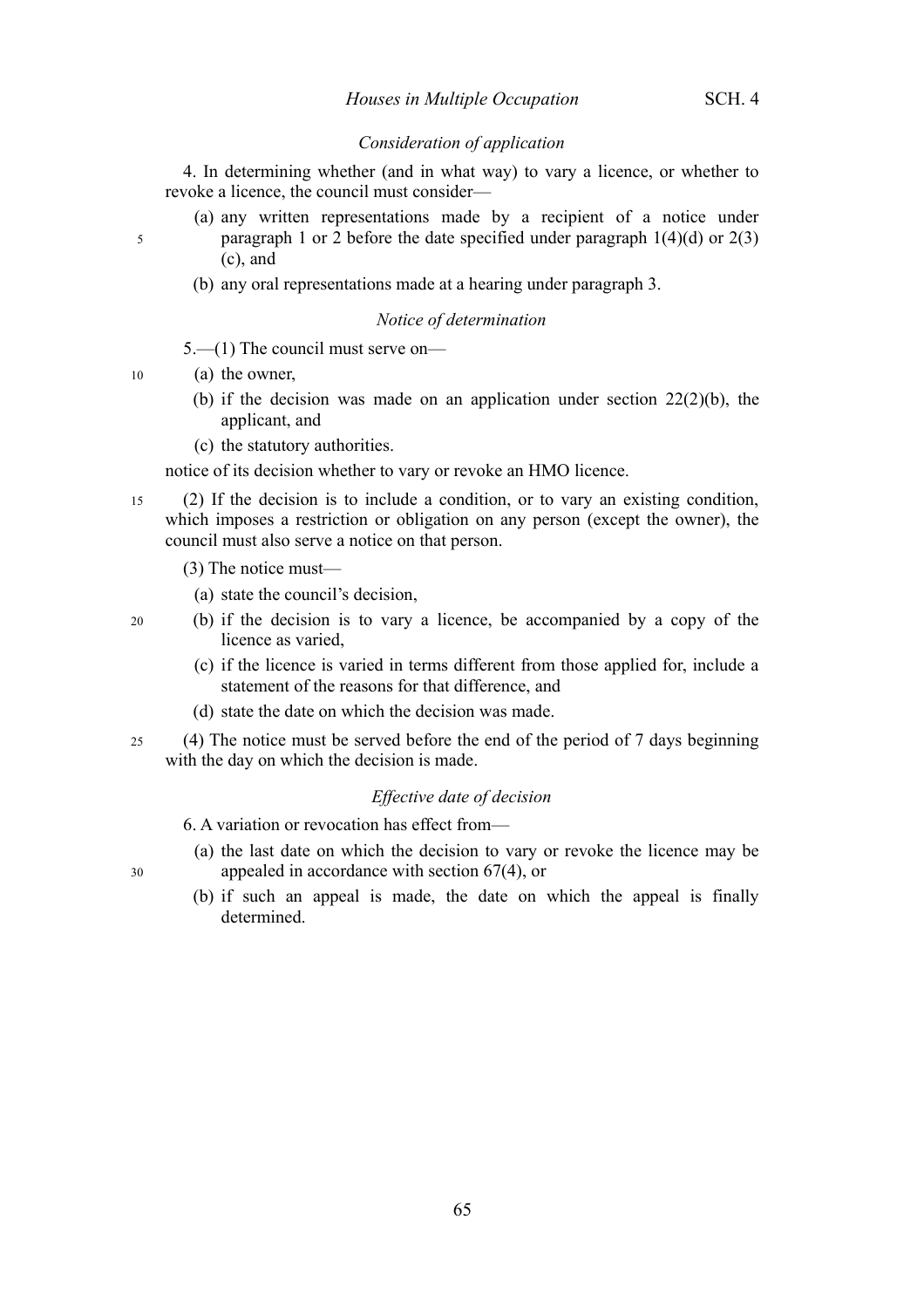# <span id="page-69-0"></span>SCHEDULE 5

Section [61.](#page-36-1)

# PART 4 NOTICES: FURTHER PROVISION

# PART 1

# SERVICE AND DATE OF EFFECT OF NOTICES

# *Service of notices*

1.—(1) If a council issues a Part 4 notice, the council must serve the notice on—

- (a) any person appearing to the council to be the owner of the HMO, and
- (b) any person appearing to the council to be a managing agent of the HMO.

#### (2) The council must— 10

- (a) in the case of an emergency hazard notice, serve the notice on the occupants of the HMO, and
- (b) in any other case, send a copy of the notice to the occupants of the HMO.
- (3) The council may send a copy of the notice to—
- (a) anyone else with a relevant interest in the HMO (see sub-paragraph (5)), 15
	- (b) the statutory authorities, and
	- (c) such other persons as the council considers appropriate.
- (4) An emergency hazard notice must be served under sub-paragraph (1) and (2) (a) on the day on which it is issued or, if that is not possible, as soon as possible thereafter. 20
	- (5) In sub-paragraph  $(3)(a)$ , a "relevant interest" is—
		- (a) a freehold or leasehold estate;
		- (b) a mortgage, charge or lien.

## *Operation of notices*

2.—(1) A Part 4 notice becomes operative at the end of the period of 28 days beginning with the date of service of the notice; but this is subject to subparagraphs (2) and (3).  $25$ 

(2) A notice (other than an emergency hazard notice) becomes operative—

30

suspension ends; (b) if an appeal is made against the notice in accordance with section 67(4), on the date when the appeal is finally determined;

(a) if the notice is suspended under paragraph 4, on the date when the

(c) if the notice is suspended and such an appeal is made against it, on the later of those two dates.

(3) An emergency hazard notice becomes operative on the day on which it is served under paragraph 1(2)(a). 35

3. If no appeal is made against a Part 4 notice, the notice is final and conclusive as to any matters which could have been raised on such an appeal.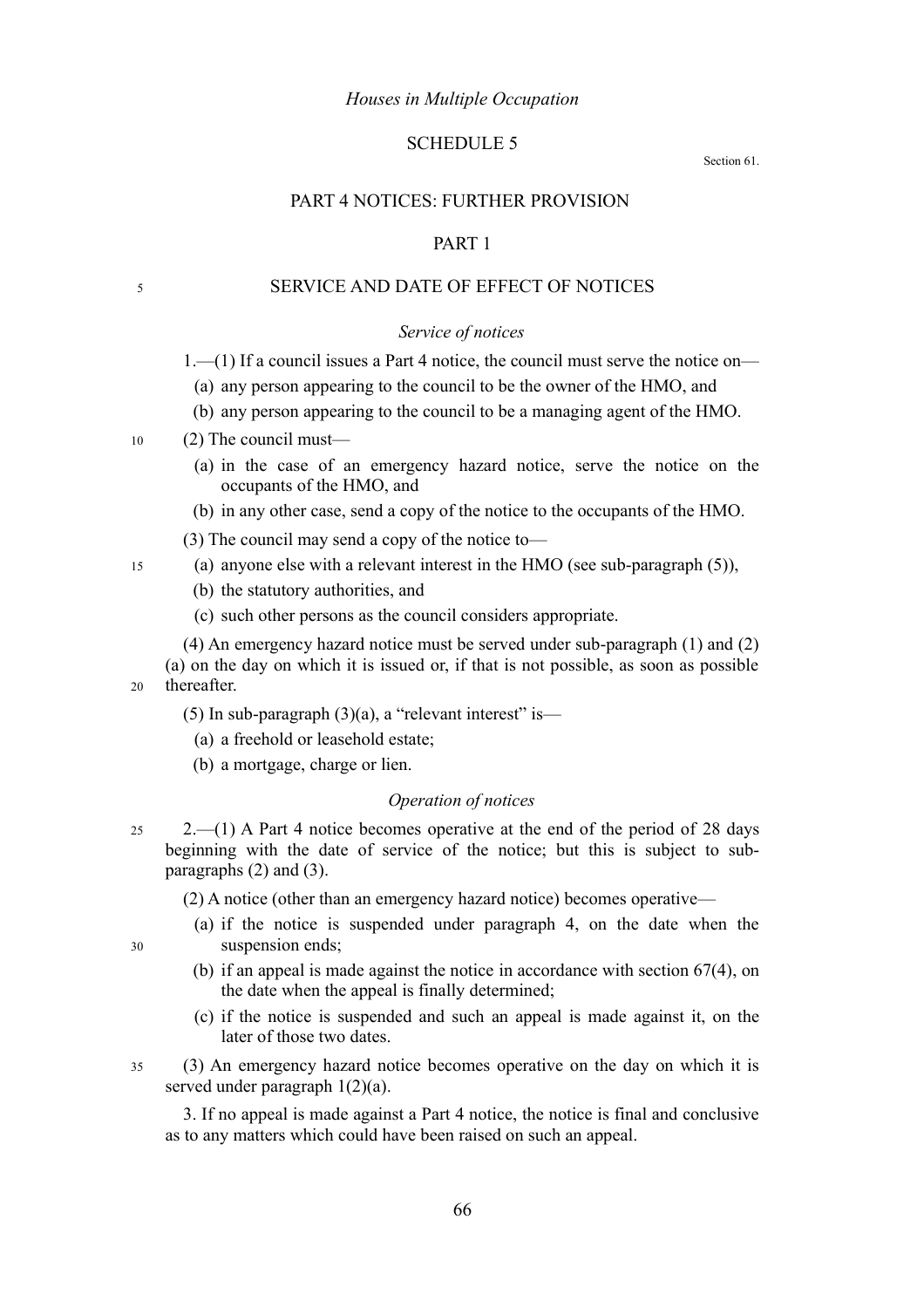# PART 2

# SUSPENSION OF EFFECT OF NOTICES

4.—(1) A Part 4 notice (other than an emergency hazard notice) may provide for the operation of the notice to be suspended until a time, or the occurrence of an event, specified in the notice. 5

(2) The time specified under sub-paragraph (1) may, in particular, be the time when a person of a particular description begins, or ceases, to occupy any accommodation.

(3) The council may, for the purposes of this paragraph, accept from a person on whom the notice is served a written undertaking to take, or to refrain from taking, any action specified in the undertaking. 10

(4) If the council does so, the event specified under sub-paragraph (1) may, in particular, be a notified breach of that undertaking.

(5) In sub-paragraph (4) a "notified breach" is an act or omission by the person— 15

- (a) which the council considers to be a breach of the undertaking, and
- (b) which is notified to the person in accordance with the terms of the undertaking.

5.—(1) The council may at any time review a Part 4 notice whose operation is suspended. 20

- (2) The council must review such a notice—
	- (a) not later than one year after the date on which the notice was served, and
	- (b) at subsequent intervals of not more than one year.

(3) Copies of the council's decision on a review under this paragraph must be served on every person who appears to the council to be the owner, or a managing agent, of the HMO. 25

# PART 3

# VARIATION AND REVOCATION

### *Variation*

6.—(1) The council may vary a Part 4 notice in accordance with this paragraph. 30

(2) A notice may be varied—

- (a) on an application by any person on whom the notice was required to be served under paragraph 1(1), or
- (b) on the council's own initiative.

(3) The date specified (as the date by which work must be completed) in— 35

- (a) a statement of remedial work under section [53,](#page-32-0) or
- (b) a works requirement in a hazard notice,

may not be varied under this paragraph (but see paragraph 3 of Schedule [3\)](#page-62-0).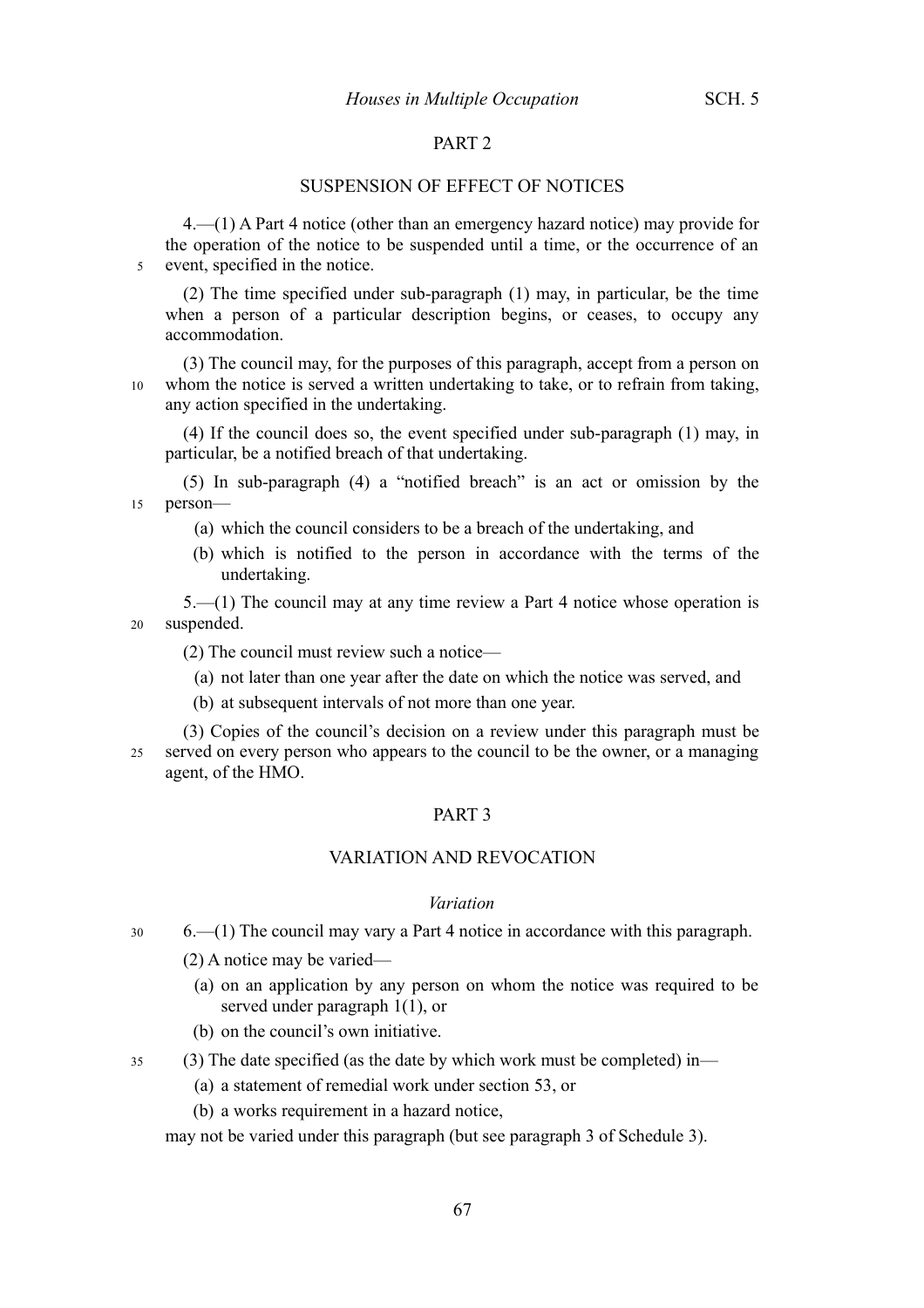(4) If a council varies a Part 4 notice, the council must serve, on each person on whom the notice was required to be served under paragraph 1(1), notice of the variation, accompanied by a copy of the notice as varied.

(5) If a person applies for a variation of a Part 4 notice but the council decides to refuse it, the council must serve, on each person on whom the notice was required 5 to be served under paragraph 1(1), notice of that refusal.

(6) If a notice is varied with the agreement of every person on whom the notice was required to be served under paragraph 1(1), the variation has effect from the date on which it is made.

(7) Otherwise a variation does not have effect until— 10

- (a) the last date on which the decision to vary the notice may be appealed in accordance with section 67(4), or
- (b) where such an appeal is made, the date on which the appeal is finally determined.

### *Revocation*

7.—(1) The council may, or must, revoke a Part 4 notice in accordance with this paragraph.

(2) A notice may be revoked—

(a) on an application by any person on whom the notice was required to be served under paragraph 1(1), or

20

15

(b) on the council's own initiative.

(3) A suitability notice must be revoked if the work specified in a statement of remedial work under section [53](#page-32-0) is carried out by the date specified in that statement.

(4) A hazard notice must be revoked if the council is satisfied that the hazard in respect of which the notice was made does not then exist in the HMO specified in the notice.  $25$ 

(5) Where a hazard notice relates to a number of hazards—

(a) sub-paragraph (4) is to be read as applying separately in relation to each of those hazards, and

30

(b) if, as a result, the council is required to revoke only part of the notice, it may vary the remainder as it considers appropriate.

(6) The council must serve on each person on whom the notice was required to be served under paragraph 1(1)—

- (a) notice of any revocation under this paragraph; 35
	- (b) notice of any variation under sub-paragraph (5), accompanied by a copy of the notice as varied;
	- (c) if a person applies for a revocation but the council decides to refuse it, notice of that refusal.
- (7) A revocation under this paragraph has effect from the date when it is made. 40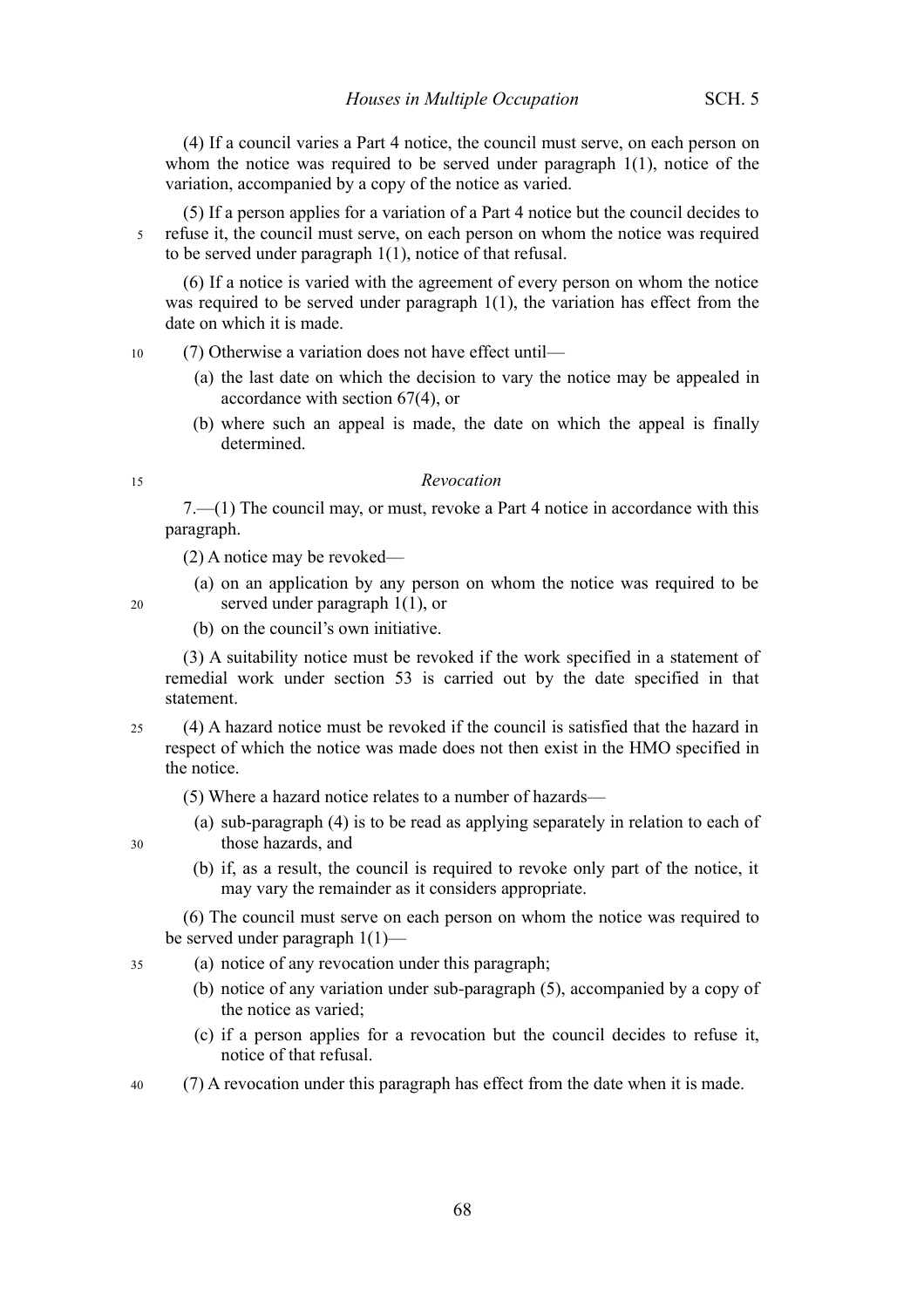## SCHEDULE 6

Section [73.](#page-44-0)

# DEFINITIONS FOR THE PURPOSE OF SECTION [73](#page-44-0)

#### *Gangmasters*

 $1,-(1)$  This paragraph applies for the purposes of section [73\(](#page-44-0)2)(e). 5

(2) "Acting as a gangmaster" has the meaning given by section 4 of the Gangmasters (Licensing) Act 2004.

(3) "Work" means work to which that Act applies.

(4) "Northern Ireland" includes—

(a) any portion of the shore or bed of the sea, or of an estuary or tidal river, adjacent to Northern Ireland, whether above or below (or partly above and partly below) the low water mark, and

(b) the waters adjacent to Northern Ireland to a distance of 6 miles measured from the baselines from which the breadth of the territorial sea is measured.

15

20

10

(5) In sub-paragraph (4)(b) "miles" means international nautical miles of 1,852 metres.

# *Utilities undertaker*

2. A "utilities undertaker" means any of the following—

- (a) a holder of a licence under Article 10(1) of the Electricity (Northern Ireland) Order 1992;
	- (b) a holder of a licence under Article 8 of the Gas (Northern Ireland) Order 1996;
	- (c) a water undertaker;
- (d) a sewerage undertaker.  $25$

#### *Institution of further education*

3. "Institution of further education" has the meaning given by Article 2 of the Further Education (Northern Ireland) Order 1997.

### *Higher education institution*

4. "Higher education institution" has the meaning given by Article 30 of the Education and Libraries (Northern Ireland) Order 1993. 30

#### *Estate agency work*

5. "Estate agency work" has the meaning given by section 1 of the Estate Agents Act 1979.

35

## *Lettings agency work*

6.—(1) "Lettings agency work" means things done by a person in response to instructions received from a prospective landlord or a prospective tenant.

(2) In this paragraph—

(a) "prospective landlord" means a person seeking—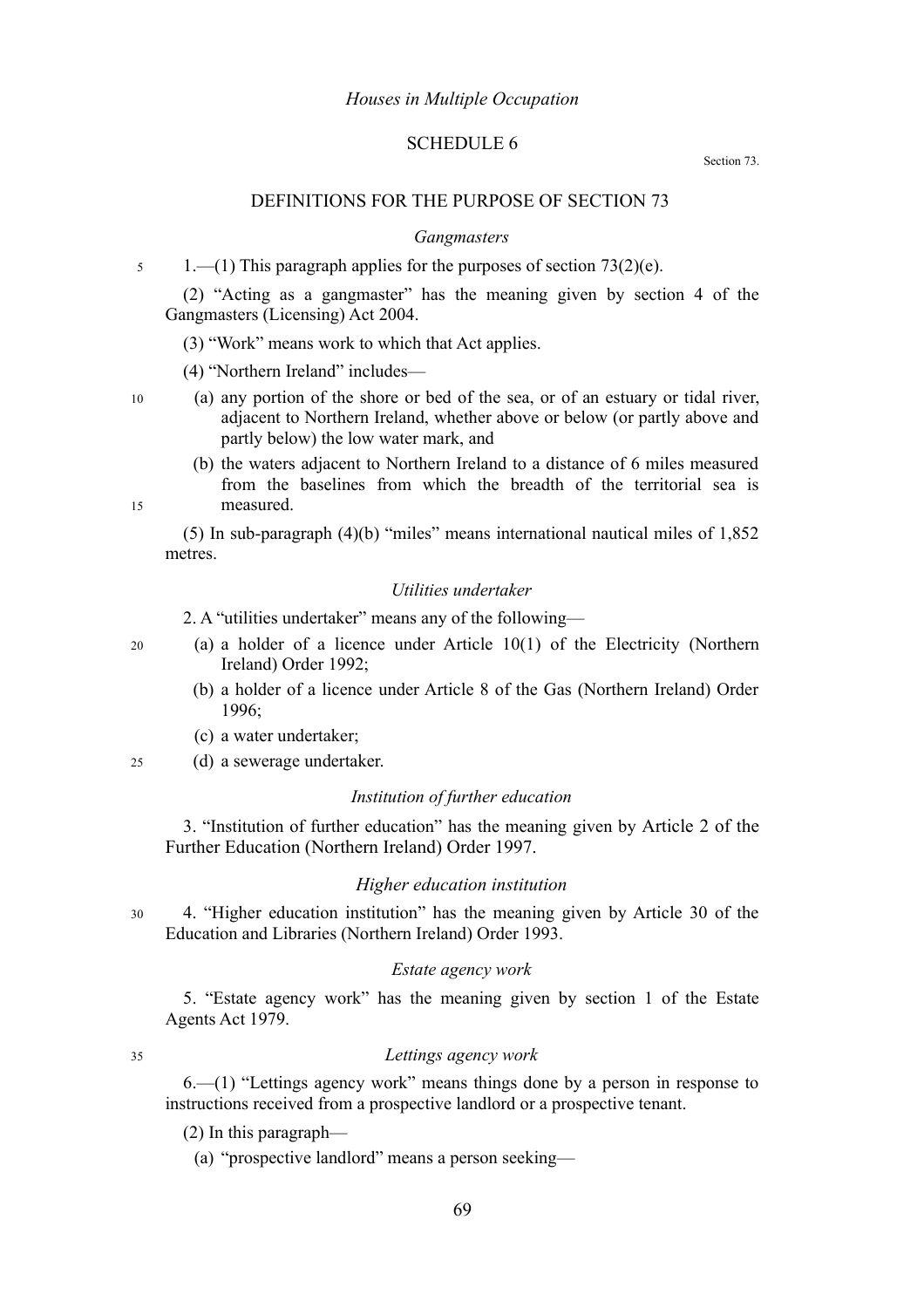- (i) to find another person wishing to occupy shared accommodation under a tenancy or other occupancy arrangement, and
- (ii) having found such a person, to enter such an arrangement;
- (b) "prospective tenant" means a person seeking—
	- (i) to find shared accommodation to occupy under a tenancy or other occupancy arrangement, and
	- (ii) having found such accommodation, to enter such an arrangement in respect of it.
- (3) However, lettings agency work does not include any of the following things when done by a person who does no other things falling within sub-paragraph  $(1)$ — 10
	- (a) publishing advertisements or disseminating information;
	- (b) providing a means by which a prospective landlord or a prospective tenant can, in response to an advertisement or dissemination of information, make direct contact with a prospective tenant or (as the case may be) prospective landlord;
	- (c) providing a means by which a prospective landlord and a prospective tenant can continue to communicate directly with each other.
- (4) Lettings agency work also does not include things done by a council or by the Northern Ireland Housing Executive. 20
	- (5) In sub-paragraph (2) "shared accommodation" means living accommodation which is (or which is usually or is expected to be) occupied by persons forming more than one household.

### *Housing benefit*

7. "Housing benefit" means housing benefit provided by virtue of a scheme under section 122 of the Social Security Contributions and Benefits (Northern Ireland) Act 1992. 25

#### SCHEDULE 7

Section 89

#### 30

5

15

### CONSEQUENTIAL AMENDMENTS

#### *Land Registration Act (Northern Ireland) 1970*

1. In Schedule 11 (matters which must be registered in the Statutory Charges Register), after paragraph 51 insert—

"52. Any of the following notices under the Houses in Multiple Occupation Act (Northern Ireland) 2016—

### (a) a rectification notice;

- (b) a Part 4 notice:
- (c) a notice under paragraph 5(3)(b) of Schedule [3](#page-62-0) (notice of intention to carry out work in default).".

40

35

*Rates (Northern Ireland) Order 1977*

2. In Article 20(1B) (rating of owners instead of occupiers in certain cases)—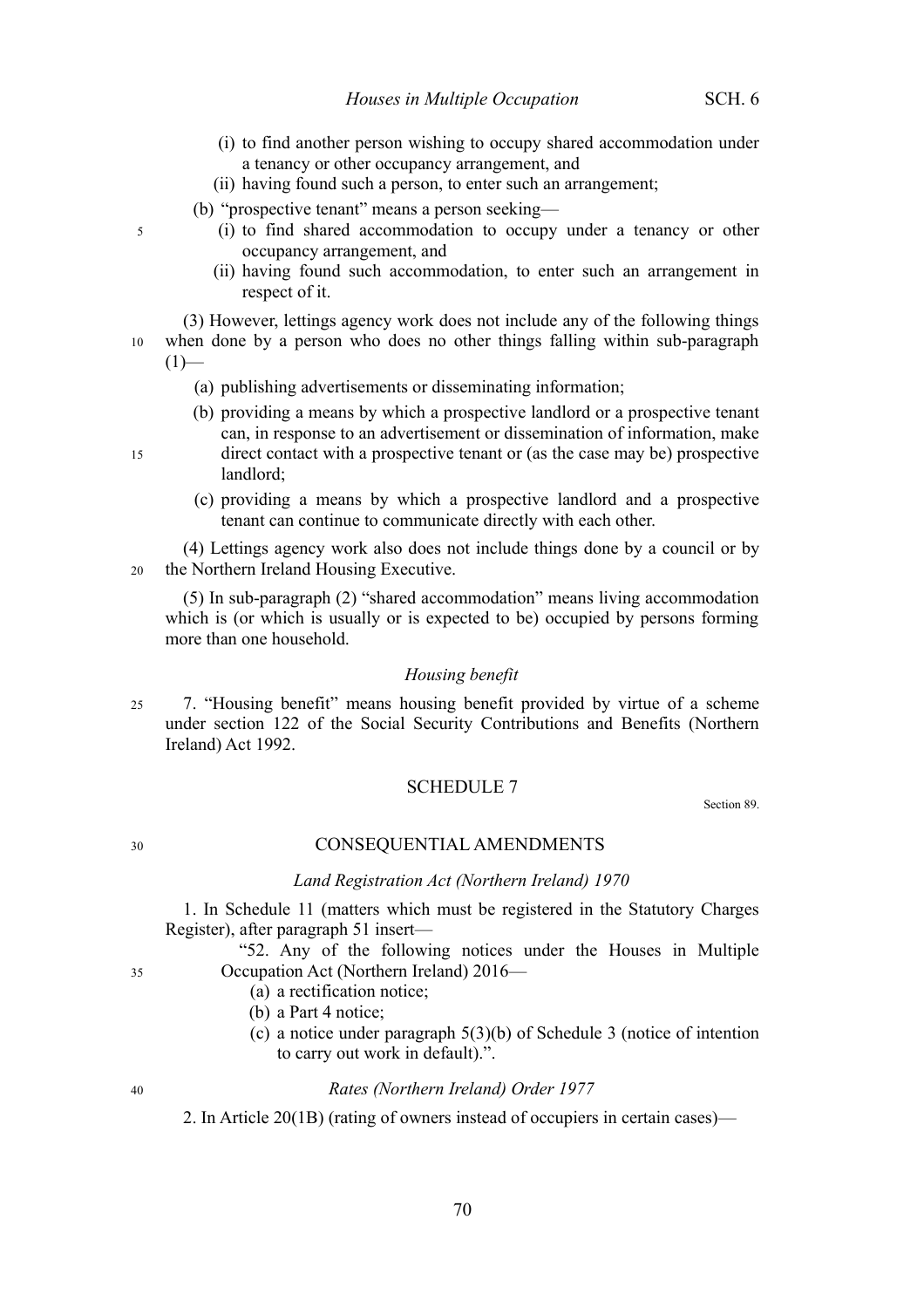- (a) for "Part IV of the Housing (Northern Ireland) Order 1992 (NI 15)" substitute "the Houses in Multiple Occupation Act (Northern Ireland) 2016", and
- (b) for "shall not be treated as a qualifying person" substitute "is to be disregarded".

## *Housing (Northern Ireland) Order 1981*

3.—(1) In Article 2(2), in the definition of "house in multiple occupation", for "Article 75 of the Housing (Northern Ireland) Order 1992" substitute "section 1 of the Houses in Multiple Occupation Act (Northern Ireland) 2016".

(2) In Article 41(4) (service of repair notice), for "the person managing the house" substitute "the managing agent of the house (within the meaning of the Houses in Multiple Occupation Act (Northern Ireland) 2016)". 10

# *Home Energy Conservation Act 1995*

4. In section 1(1), in the definition of "residential accommodation", in paragraph (aa)(iii) (houses in multiple occupation: Northern Ireland), for "Article 75 of the Housing (Northern Ireland) Order 1992" substitute "section [1](#page-4-0) of the Houses in Multiple Occupation Act (Northern Ireland) 2016". 15

# *Housing (Northern Ireland) Order 2003*

- 5. In Article 2(2) (general interpretation), at the appropriate place insert—
	- "the Act of 2016" means the Houses in Multiple Occupation Act (Northern Ireland) 2016;".
- 6.—(1) In Article 28(1)—
	- (a) in the definition of "house in multiple occupation", for "the same meaning as in Part IV of the Order of 1992" substitute "the meaning given by section [1](#page-4-0) of the Act of 2016":
	- (b) in the definition of "owner", for "the same meaning as in Article 2 of the Order of 1981" substitute "the meaning given by section [88\(](#page-52-0)5) and (6) of the Act of 2016".

(2) In Article 43(4) (precautions to comply with statutory provisions which can be the subject of a grant), for the words from "to comply with a notice" to the end substitute "by a works requirement in a hazard notice under Part 4 of the Act of 2016 (requirement to carry out works to remove hazard) so far as the requirement relates to premises that are not part of the HMO for the purposes of that Act.". 30

(3) For Article 48(1)(b) (purposes for which common parts grants may be given) substitute— 35

- "(b) to comply with a works requirement in a hazard notice under Part 4 of the Act of 2016 (requirement to carry out works to remove hazard) or to make the house suitable for occupation as an HMO in accordance with section [13](#page-12-0) of that Act;".
- (4) For Article 58(1)(b) (purposes for which HMO grants may be given) substitute— 40
	- "(b) to comply with a requirement in a temporary exemption notice, a rectification notice or a hazard notice under the Act of 2016, to carry out works specified in a statement of remedial work under

 $25$ 

20

5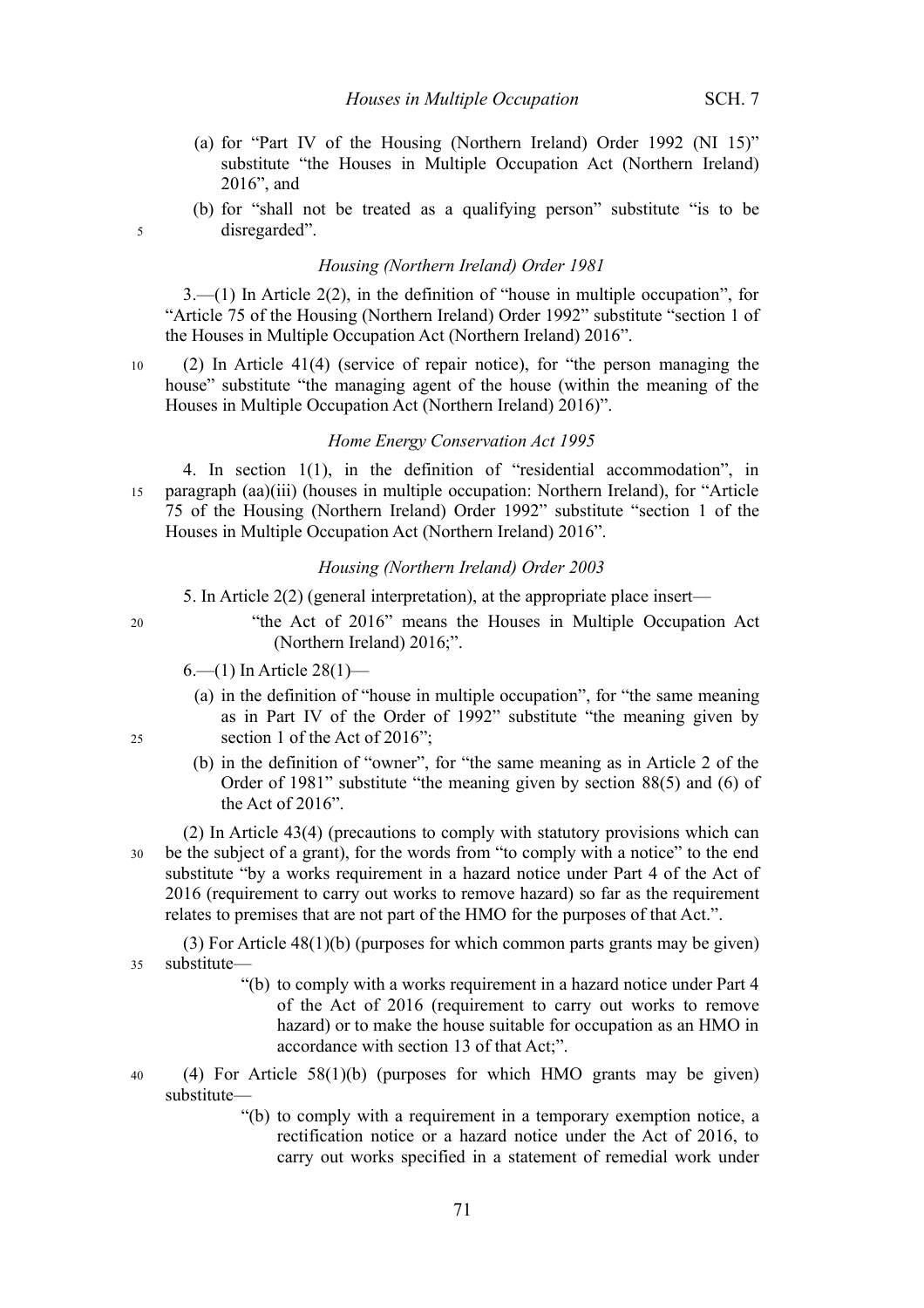section [53](#page-32-0) of that Act, or to make the house suitable for occupation as an HMO in accordance with section [13](#page-12-0) of that Act;".

(5) In Article 59 (approval of application for HMO grant)—

- (a) in paragraph (4), for "meets the requirements in Article 80(2) of the Order of 1992" substitute "is suitable for occupation as an HMO in accordance with section [13](#page-12-0) of the Act of 2016":
- (b) in the opening words of paragraph (5), for "or does not meet those requirements" substitute "or is not suitable for such occupation";
- (c) in paragraph (5)(a), for "meet those requirements" substitute "suitable for such occupation".

(6) For Article  $60(5)(b)$  (applications to which that Article does not apply) substitute—

> "(b) to comply with a requirement in a temporary exemption notice, a rectification notice or a hazard notice under the Act of 2016, to satisfy a statement of remedial work under section [53](#page-32-0) of that Act, or to make the house suitable for occupation as an HMO in accordance with section [13](#page-12-0) of that Act.".

(7) For Article  $81(1)(b)$  (conditions of HMO grant) substitute—

"(b) that the house is not occupied by more than the number of persons who are authorised to occupy it under the HMO licence for the house (see section [7](#page-9-0) of the Act of 2016).".

(8) In Article 110, in the definition of "flat in multiple occupation", for "has the same meaning as in Part IV of the Order of 1992" substitute "means a house in multiple occupation within the meaning of the Act of 2016 which is a flat".

(9) In Article 112(3) (service of deferred action notice), for "the person managing the house" substitute "the managing agent (within the meaning of the Act of 2016)". 25

# *Fire and Rescue Services (Northern Ireland) Order 2006*

7. In Article 52(1) (interpretation of Part 3), for "Article 75 of the Housing (Northern Ireland) Order 1992 (NI 15)" substitute "section [1](#page-4-0) of the Houses in Multiple Occupation Act (Northern Ireland) 2016". 30

## *Water and Sewerage Services (Northern Ireland) Order 2006*

8. In paragraph 2(2) of Schedule 2 (premises not to be disconnected for nonpayment of charges), for "Article 75 of the Housing (Northern Ireland) Order 1992

(NI 15)" substitute "section [1](#page-4-0) of the Houses in Multiple Occupation Act (Northern Ireland) 2016". 35

 $20$ 

5

10

15